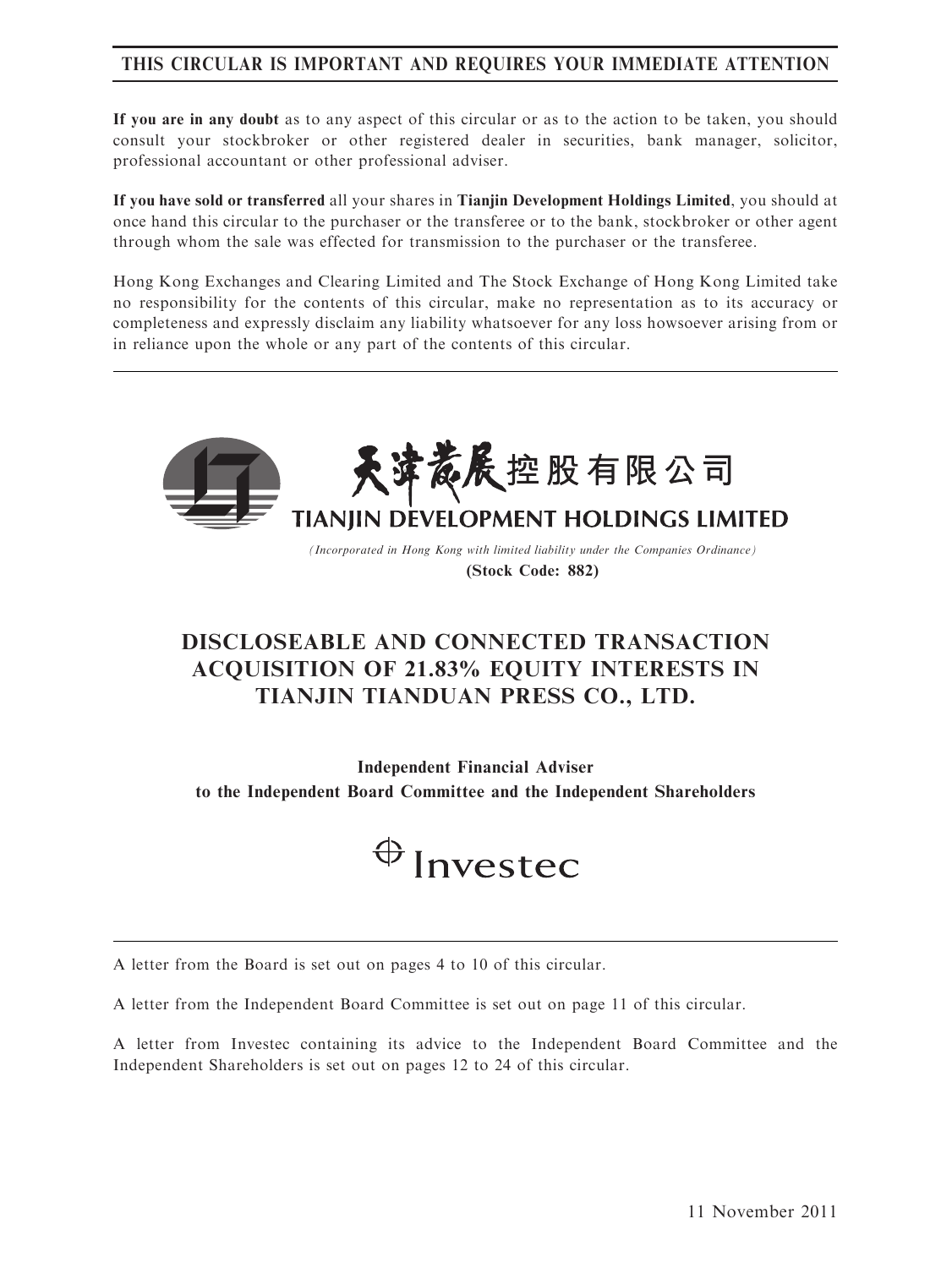## Pages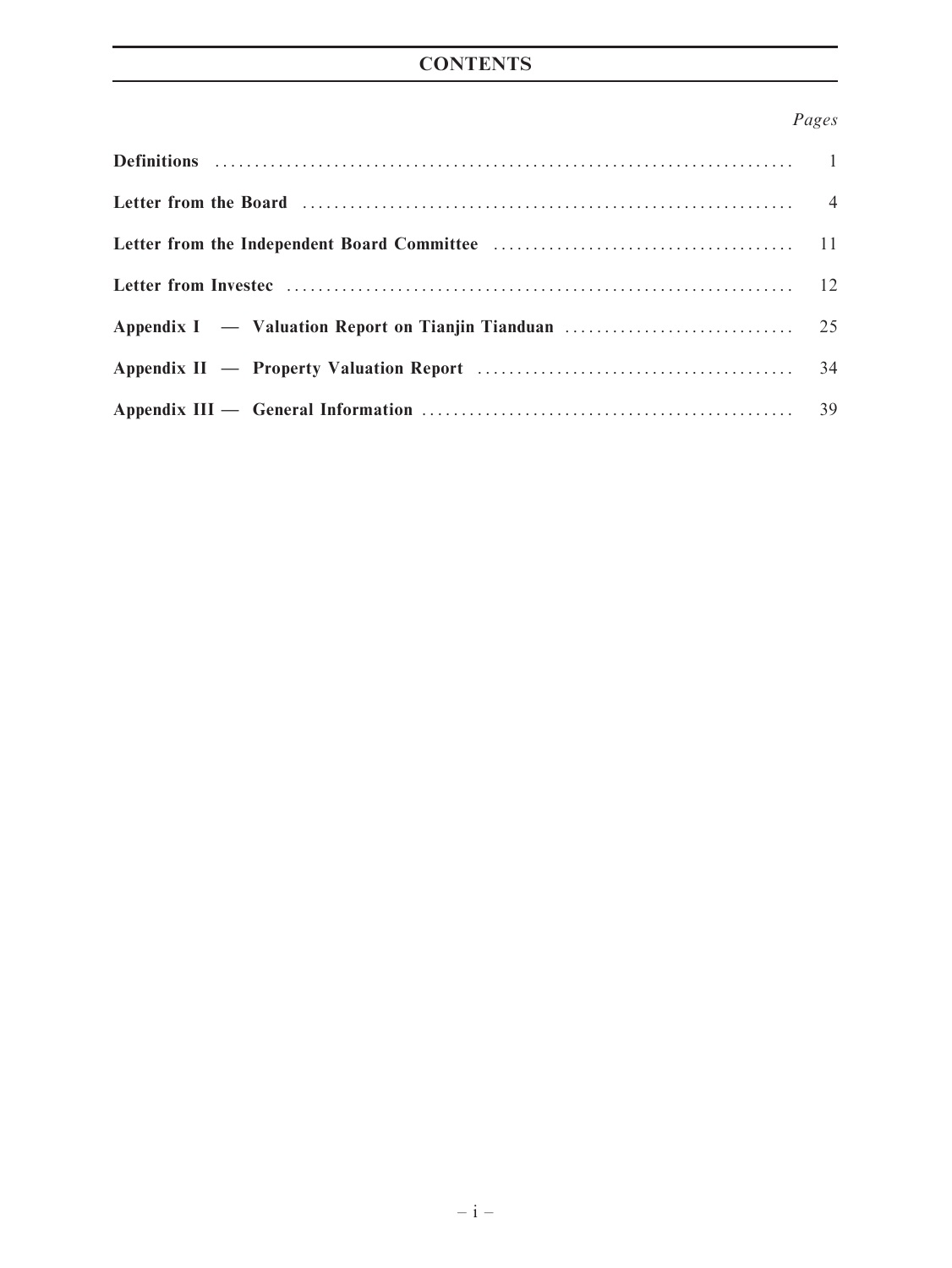# DEFINITIONS

In this circular, unless the context otherwise requires, the following expressions have the following meanings:

| "Acquisition"                    | acquisition of the Equity Interest by Tianjin Tai Kang through<br>injection of the Consideration into Tianjin Tianduan pursuant to<br>the Agreement                                                                        |
|----------------------------------|----------------------------------------------------------------------------------------------------------------------------------------------------------------------------------------------------------------------------|
| "Agreement"                      | the capital injection agreement between Tianjin Tai Kang,<br>Tianjin Benefo and Mr. Wu dated 11 October 2011 in relation<br>to the Acquisition                                                                             |
| "Board"                          | the board of Directors                                                                                                                                                                                                     |
| "Capital Increase"               | the capital injection from the Parties into Tianjin Tianduan in an<br>of<br>approximately RMB389,016,000<br>amount<br>aggregate<br>(equivalent to approximately HK\$476,105,000) pursuant to the<br>terms of the Agreement |
| "Company"                        | Tianjin Development Holdings Limited, a company incorporated<br>in Hong Kong with limited liability, the shares of which are listed<br>on the main board of the Stock Exchange                                             |
| "connected person(s)"            | has the meaning ascribed thereto under the Listing Rules                                                                                                                                                                   |
| "Consideration"                  | RMB135,000,000<br>of<br>(equivalent<br>the<br>cash<br>amount<br>to<br>approximately HK\$165,222,000) to be provided by Tianjin Tai<br>Kang in relation to the Capital Increase pursuant to the<br>Agreement                |
| "Directors"                      | the directors of the Company                                                                                                                                                                                               |
| "Effective Date"                 | the date on which the Agreement shall be effective, being the first<br>date when all conditions under the section "Conditions and<br>Completion" in the letter from the Board in this circular are<br>fulfilled            |
| "Equity Interest"                | 21.83% of the registered share capital of Tianjin Tianduan after<br>the Capital Increase                                                                                                                                   |
| "Group"                          | the Company and its subsidiaries from time to time                                                                                                                                                                         |
| "HK\$"                           | Hong Kong dollars, the lawful currency of Hong Kong                                                                                                                                                                        |
| "Hong Kong"                      | the Hong Kong Special Administration Region of the PRC                                                                                                                                                                     |
| "Independent<br>Board Committee" | an independent board committee comprising all the independent<br>non-executive Directors, which has been established to advise the<br>Independent Shareholders on the Agreement                                            |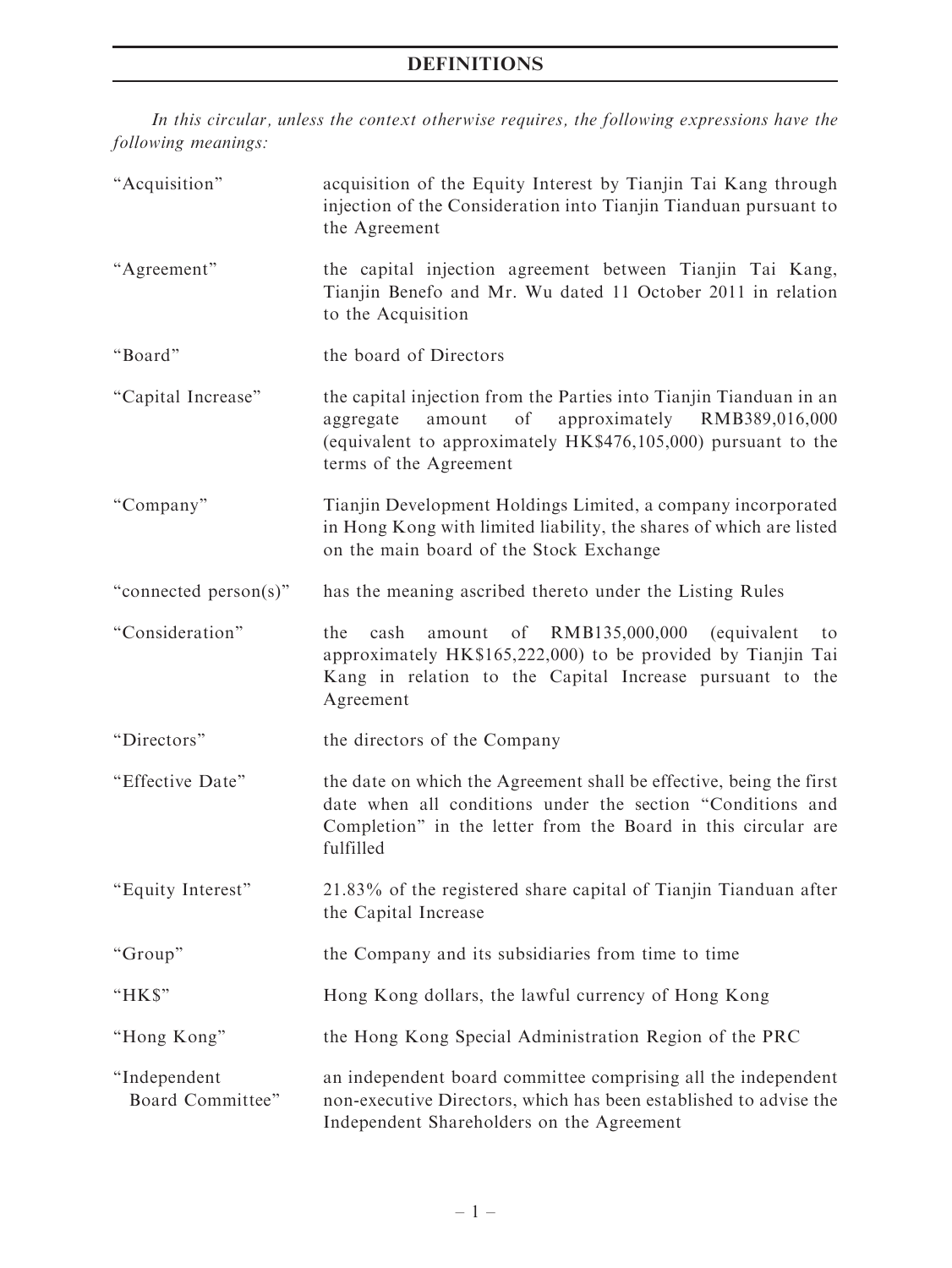# DEFINITIONS

| "Independent<br>Shareholders"                       | all the Shareholders as no Shareholder is required to abstain<br>from voting in relation to the approval of the Acquisition                                                                                                                                                                                                                                          |
|-----------------------------------------------------|----------------------------------------------------------------------------------------------------------------------------------------------------------------------------------------------------------------------------------------------------------------------------------------------------------------------------------------------------------------------|
| "Investec" or<br>"Independent<br>Financial Adviser" | Invested Capital Asia Limited, a corporation licensed to carry<br>out Type 1 (dealing in securities), Type 4 (advising on securities),<br>Type 6 (advising on corporate finance) and Type 9 (asset<br>management) regulated activities under the SFO and the<br>independent financial adviser to the Independent Board<br>Committee and the Independent Shareholders |
| "Latest Practicable<br>Date"                        | 9 November 2011, being the latest practicable date prior to the<br>printing of this circular for ascertaining certain information<br>contained herein                                                                                                                                                                                                                |
| "Listing Rules"                                     | the Rules Governing the Listing of Securities on the Stock<br>Exchange                                                                                                                                                                                                                                                                                               |
| "Model Code"                                        | Model Code for Securities Transactions by Directors of Listed<br>Issuers                                                                                                                                                                                                                                                                                             |
| "Mr. Wu"                                            | Wu Ri, a PRC citizen holding 21.55% of the registered share<br>capital of Tianjin Tianduan before the Capital Increase                                                                                                                                                                                                                                               |
| $\cdot \cdot m^2$                                   | square metres                                                                                                                                                                                                                                                                                                                                                        |
| "Parties"                                           | the parties to the Agreement, namely Tianjin Tai Kang, Tianjin<br>Benefo and Mr. Wu                                                                                                                                                                                                                                                                                  |
| "PRC"                                               | the People's Republic of China, and for the purposes of this<br>circular, excluding Hong Kong, the<br>Macao<br>Special<br>Administrative Region of the PRC and Taiwan                                                                                                                                                                                                |
| "RMB"                                               | Renminbi, the lawful currency of the PRC                                                                                                                                                                                                                                                                                                                             |
| "SFO"                                               | the Securities and Futures Ordinance (Chapter 571 of the Laws<br>of Hong Kong)                                                                                                                                                                                                                                                                                       |
| "Share(s)"                                          | share(s) of $HK\$0.10$ each in the share capital of the Company                                                                                                                                                                                                                                                                                                      |
| "Shareholder(s)"                                    | the shareholders of the Company from time to time                                                                                                                                                                                                                                                                                                                    |
| "Stock Exchange"                                    | The Stock Exchange of Hong Kong Limited                                                                                                                                                                                                                                                                                                                              |
| "subsidiary(ies)"                                   | has the meaning ascribed to it in the Listing Rules                                                                                                                                                                                                                                                                                                                  |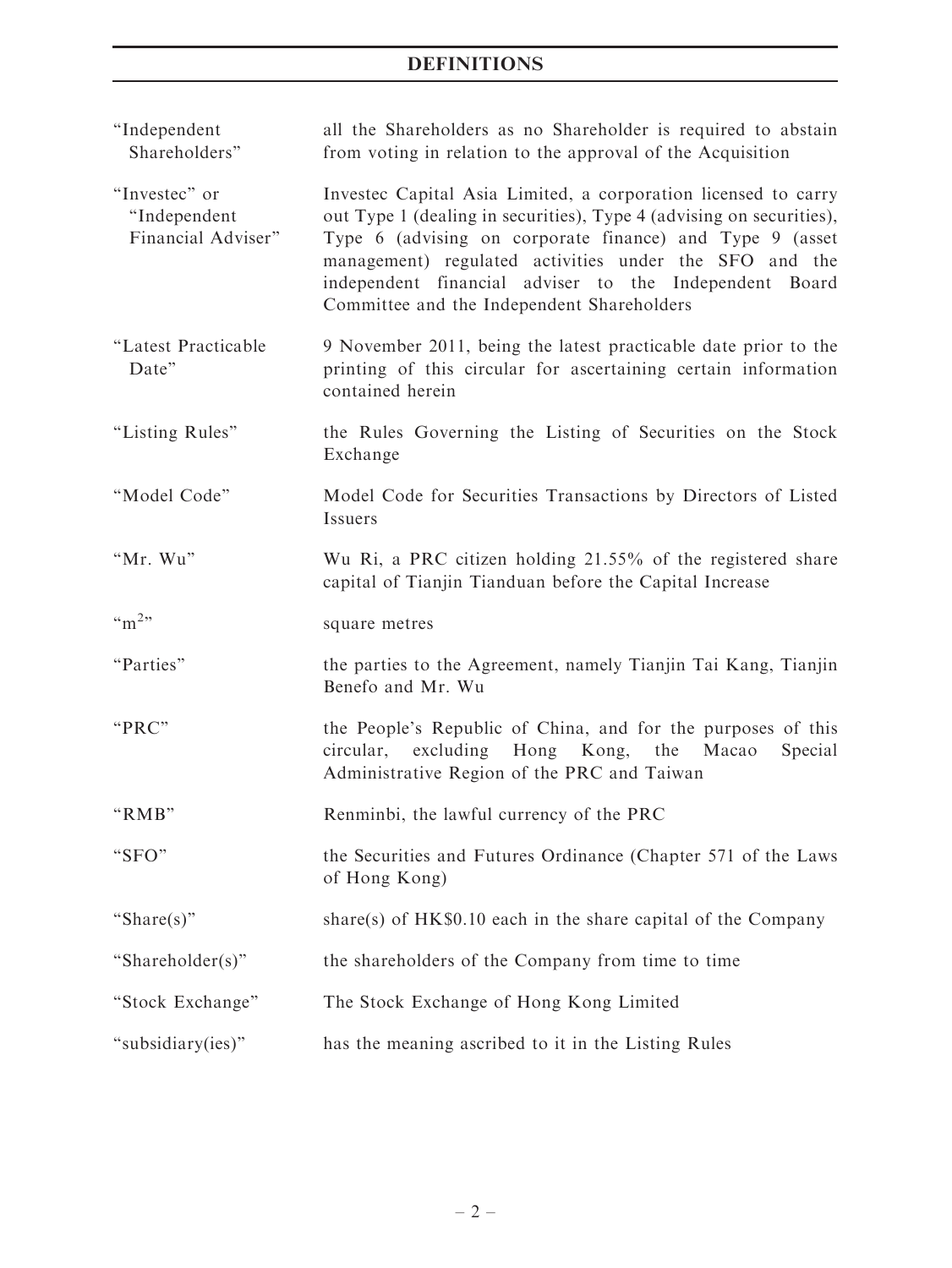## DEFINITIONS

| "Tianjin Benefo"      | Tianjin Benefo Machinery & Electric Holding Co., Ltd. (天津百<br>利機電控股集團有限公司), a company incorporated in the PRC<br>with limited liability holding 78.45% of the registered share<br>capital of Tianjin Tianduan before the Capital Increase        |
|-----------------------|--------------------------------------------------------------------------------------------------------------------------------------------------------------------------------------------------------------------------------------------------|
| "Tianjin SASAC"       | State-owned Assets Supervision and Administration Commission<br>of Tianjin Municipal People's Government                                                                                                                                         |
| "Tianjin Tai Kang"    | Tianjin Tai Kang Industrial Co., Ltd. (天津泰康實業有限公司), a<br>company incorporated in the PRC with limited liability, 82.74%<br>of which is held by the Company                                                                                       |
| "Tianjin Tianduan"    | Tianjin Tianduan Press Co., Ltd. (天津市天鍛壓力機有限公司), a<br>company incorporated in the PRC with limited liability                                                                                                                                     |
| "Tsinlien"            | Tsinlien Group Company Limited, a company incorporated in<br>Hong Kong with limited liability and a substantial shareholder<br>of the Company directly and indirectly holding approximately<br>54.66% of the issued share capital of the Company |
| "Vigers" or "Valuer"  | Vigers Appraisal & Consulting Limited, an independent third<br>party and a valuer firm with asset valuation qualification in<br>Hong Kong                                                                                                        |
| $\lq\lq 0$ , $\lq\lq$ | per cent.                                                                                                                                                                                                                                        |

In this circular, RMB has been translated to HK\$ at the rate of RMB0.81708 = HK\$1.00 for illustration purpose. No representation is made that any amounts in RMB or HK\$ have been, could have been or could be converted at the above rate or at any other rates or at all.

If there is any inconsistency between the Chinese names of the PRC entities mentioned in this circular and their English translations, the Chinese names shall prevail.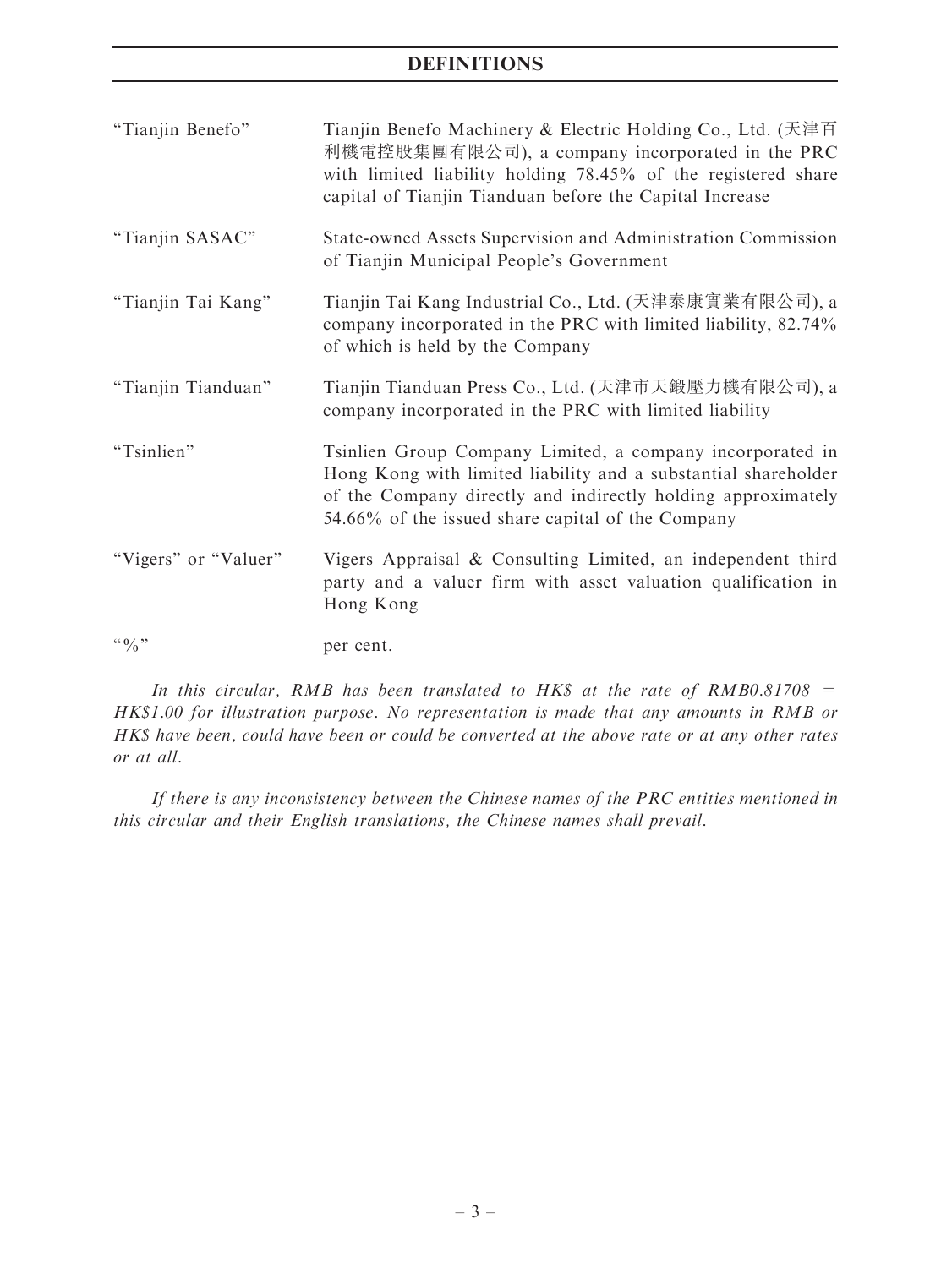

(Incorporated in Hong Kong with limited liability under the Companies Ordinance) (Stock Code: 882)

Executive directors: Mr. Yu Rumin (Chairman) Mr. Wu Xuemin (General Manager) Mr. Dai Yan Dr. Wang Jiandong Mr. Bai Zhisheng Mr. Zhang Wenli Mr. Sun Zengyin Dr. Gong Jing Mr. Wang Zhiyong

Registered office: Suites 7–13 36/F., China Merchants Tower Shun Tak Centre 168–200 Connaught Road Central Hong Kong

Non-executive directors: Mr. Cheung Wing Yui, Edward Dr. Chan Ching Har, Eliza

Independent non-executive directors: Dr. Cheng Hon Kwan Mr. Mak Kwai Wing, Alexander Ms. Ng Yi Kum, Estella

11 November 2011

To the Shareholders

Dear Sir/Madam,

# DISCLOSEABLE AND CONNECTED TRANSACTION ACQUISITION OF 21.83% EQUITY INTERESTS IN TIANJIN TIANDUAN PRESS CO., LTD.

#### INTRODUCTION

Reference is made to the announcement of the Company dated 11 October 2011 in relation to the Acquisition.

The purpose of this circular is, inter alia, (i) to provide you with further information relating to the Acquisition, the Agreement and the transactions contemplated thereunder; and (ii) to set out the opinions and recommendations of the Independent Board Committee and Investec.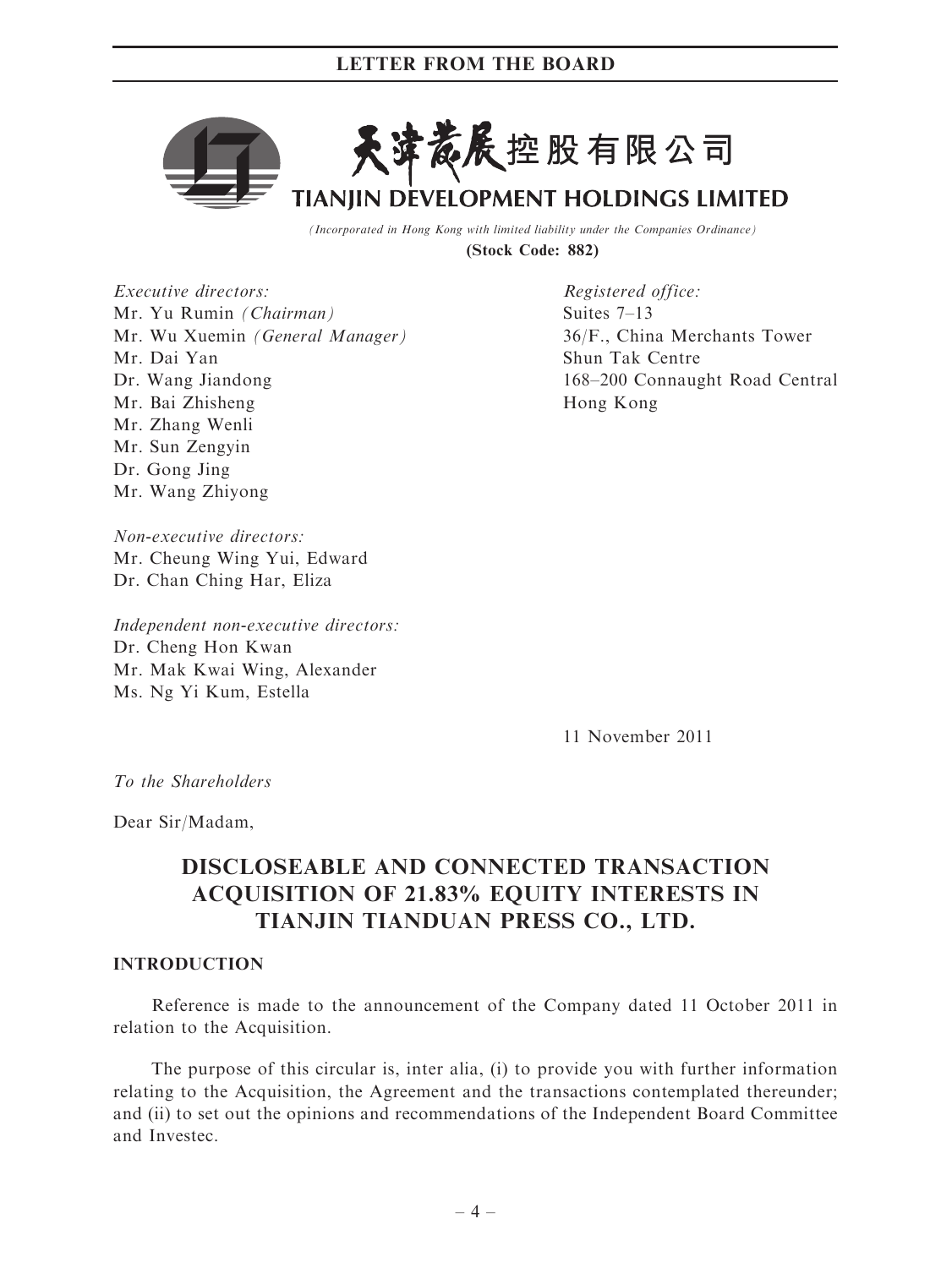#### THE ACQUISITION

On 11 October 2011, Tianjin Tai Kang, a non wholly-owned subsidiary of the Company, entered into the Agreement with Tianjin Benefo and Mr. Wu to inject a cash amount of RMB135,000,000 (equivalent to approximately HK\$165,222,000) into Tianjin Tianduan to acquire the Equity Interest, representing 21.83% of the registered share capital of Tianjin Tianduan (after the Capital Increase), subject to the terms and conditions of the Agreement.

#### THE AGREEMENT

### Date

11 October 2011

#### Parties

(1) Tianjin Tai Kang, a non wholly-owned subsidiary of the Company;

- (2) Tianjin Benefo; and
- (3) Mr. Wu.

To the best of the Directors' knowledge, information and belief, and after making all reasonable enquiries, Mr. Wu is a third party independent of the Company and connected persons of the Company.

### Information on Tianjin Tianduan

Tianjin Tianduan is a company incorporated in the PRC with limited liability. Before the Capital Increase, it has a registered capital of RMB18,830,000 (equivalent to approximately HK\$23,045,000) of which 78.45% is owned by Tianjin Benefo and 21.55% by Mr. Wu. Tianjin Tianduan is principally engaged in the manufacture and sale of presses and mechanical equipment, repair, installation, research and provision of consultation services of presses and wholesale and retail of accessories of presses.

Currently, there are seven members on the board of directors of Tianjin Tianduan. The board of directors holds the rights to, among others, monitor the operational and financial performance of Tianjin Tianduan. After the Capital Increase, Tianjin Tai Kang will appoint two directors to Tianjin Tianduan and the Directors believe that the Group will exert sufficient influence to monitor the operations of Tianjin Tianduan through Tianjin Tai Kang's representation on the board of directors of Tianjin Tianduan.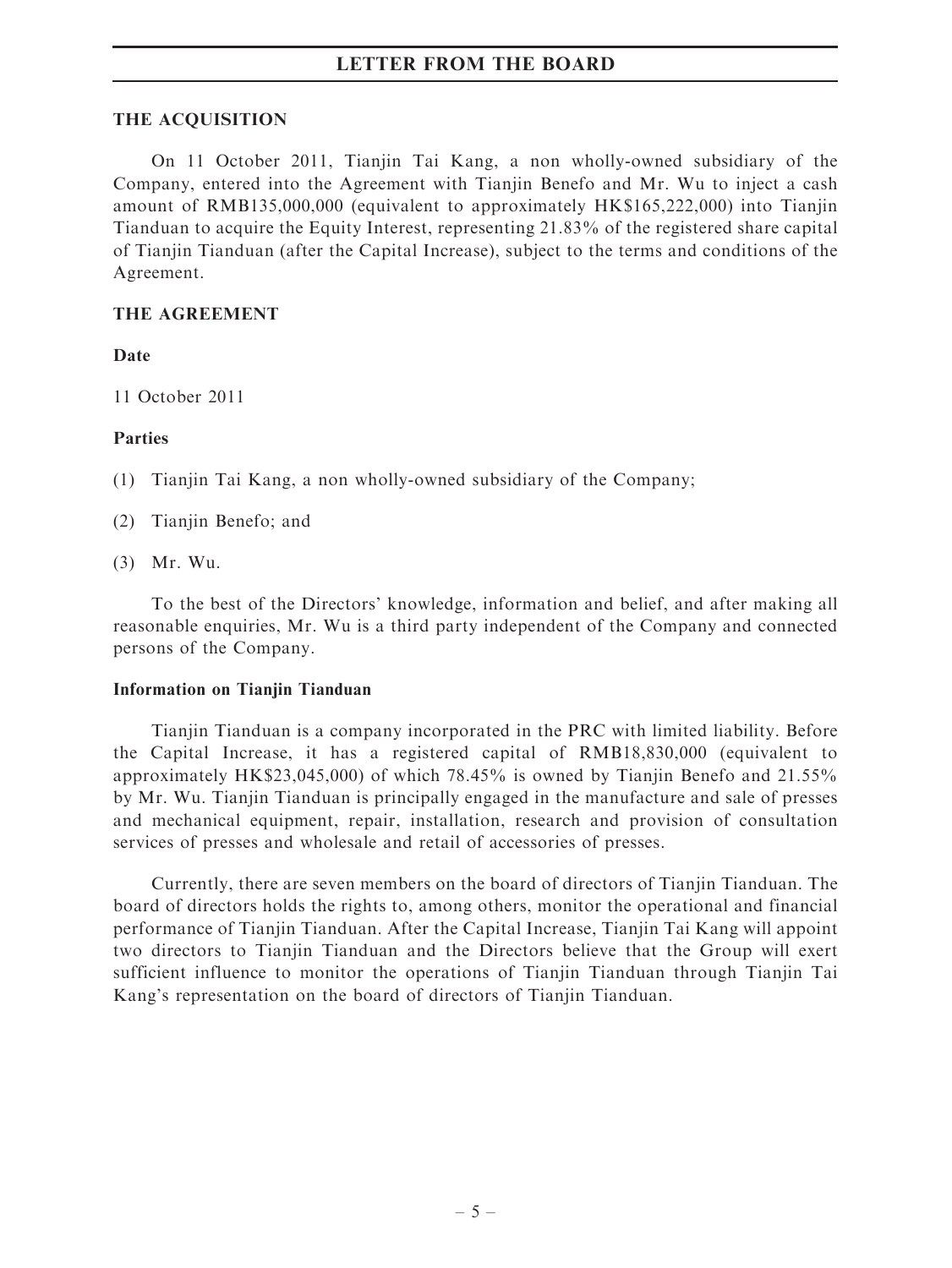In accordance with the Hong Kong Financial Reporting Standards, the summary of the financial information of Tianjin Tianduan for the financial years ended 31 December 2010 and 2009 is set out in the following table:

|                        | For the year ended 31 December |                 |
|------------------------|--------------------------------|-----------------|
|                        | 2009<br><b>2010</b>            |                 |
|                        | RMB                            | RMB             |
|                        | (Unaudited)                    | (Audited)       |
| Revenue                | 675,912,000                    | 399,324,000     |
| Cost of sales          | (552, 575, 000)                | (309, 611, 000) |
| Gross profit           | 123,337,000                    | 89,713,000      |
| Profit before taxation | 17,780,000                     | 4,029,000       |
| Profit after taxation  | 16,728,000                     | 5,801,000       |
| Net asset value        | 82,350,000                     | 65,622,000      |

Revenue of Tianjin Tianduan for the year ended 31 December 2010 increased by approximately 69.3% to approximately RMB675,900,000. The management of the Group understands that as the product inspection reports for certain orders delivered in late 2009 were only completed in 2010, revenue for these orders was recognised in 2010 to conform to the requirements under the relevant accounting standards which led to a significant increase in revenue in 2010.

Profit after taxation increased by 188.4% to approximately RMB16,700,000 for the year ended 31 December 2010. The increase in revenue was partly off-set by increases in wage rates, costs of raw materials, depreciation expenses for new production equipment and research and development expenses for new products.

The value of the entire interest of Tianjin Tianduan before the Capital Increase as valued by Vigers as at 4 October 2011 was approximately RMB231,560,000 (equivalent to approximately HK\$283,399,000).

Tianjin Tianduan currently owns two industrial buildings with a gross floor area of approximately 17,231  $m^2$  located on the land owned by and to be injected by Tianjin Benefo pursuant to the Agreement. The net book value of the said buildings as at 31 December 2010 was approximately RMB80,000,000 (equivalent to approximately HK\$97,910,000). The Real Estate Ownership Certificates of the said buildings have not yet been obtained and Tianjin Tianduan intends to apply for the same upon completion of the Acquisition. Tianjin Tianduan has all the access to and uses of the two buildings at all times and the ownership of the buildings has never been disputed. Based on the legal advice provided by the PRC legal adviser of the Company, Tianjin Tianduan holds title to the two buildings and no major obstacles are expected in the application for the Real Estate Ownership Certificates.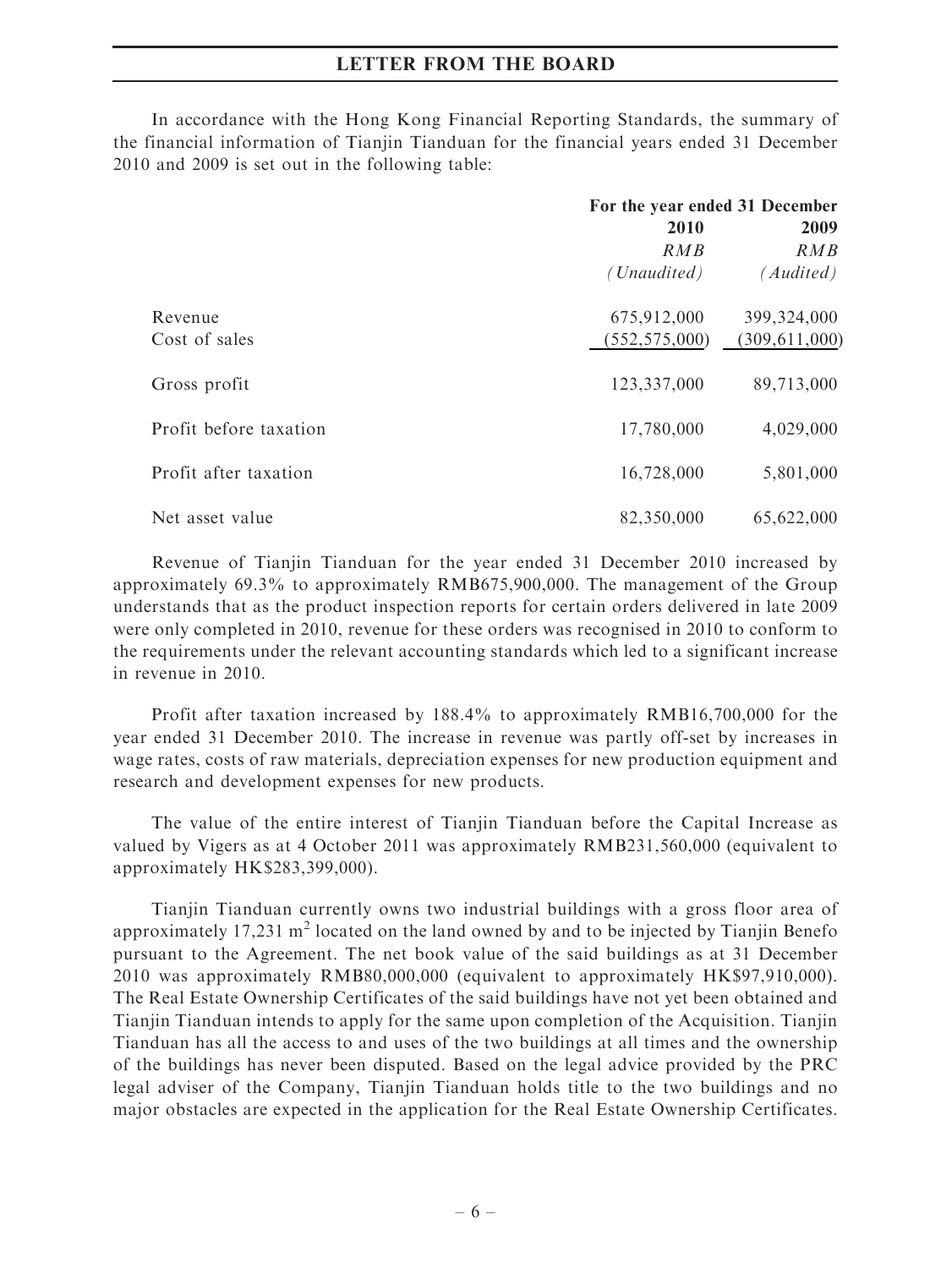The management of the Company is of the view that the lack of Real Estate Ownership Certificates would not affect the operations of Tianjin Tianduan and is not considered a material factor for the Acquisition.

#### Consideration and Capital Increase

Pursuant to the Agreement, the Parties have agreed to inject an aggregate amount of approximately RMB389,016,000 (equivalent to approximately HK\$476,105,000), amongst which Tianjin Tai Kang and Mr. Wu agree to inject a cash amount of RMB135,000,000 (equivalent to approximately HK\$165,222,000) and approximately RMB83,833,000 (equivalent to approximately HK\$102,601,000) respectively and Tianjin Benefo agrees to inject land and properties with an agreed value of approximately RMB170,183,000 (equivalent to approximately HK\$208,282,000), a slight discount on the valuation of such land and properties assessed by Vigers.

Tianjin Benefo shall apply for the transfer of land and properties as capital injection within 3 days from the Effective Date and, within 5 days after completion of such transfer, each of Tianjin Tai Kang and Mr. Wu shall pay his respective share of the Capital Increase in cash to Tianjin Tianduan pursuant to the Agreement.

The Consideration is determined after arm's length negotiations between the Parties and taking into account various factors, including but not limited to the valuation value of the Equity Interest, relevant PRC legal requirements on sale and purchase of state assets and the leading sales performance of and advanced technology and facilities owned by Tianjin Tianduan as compared with other producers in the industry. The Consideration will be financed by the internal resources of Tianjin Tai Kang.

After the Capital Increase, the registered share capital of Tianjin Tianduan will be increased from RMB18,830,000 (equivalent to approximately HK\$23,045,000) to approximately RMB50,776,000 (equivalent to approximately HK\$62,143,000) with the remaining amount of approximately RMB357,070,000 (equivalent to approximately HK\$437,007,000) being the capital reserve of Tianjin Tianduan. Tianjin Tai Kang, Tianjin Benefo and Mr. Wu will hold 21.83%, 56.62% and 21.55% of the registered share capital of Tianjin Tianduan respectively after the Capital Increase.

### Conditions and Completion

Completion of the Acquisition shall be conditional upon the following unless otherwise waived by written consent of the Parties:

- (1) the valuation of the land and properties of Tianjin Benefo as its capital injection into Tianjin Tianduan has been completed and approved by Tianjin SASAC;
- (2) the valuation of the equity value of Tianjin Tianduan has been completed and approved by Tianjin SASAC;
- (3) Tianjin SASAC (or other regulatory units authorized by Tianjin SASAC) has approved the Capital Increase;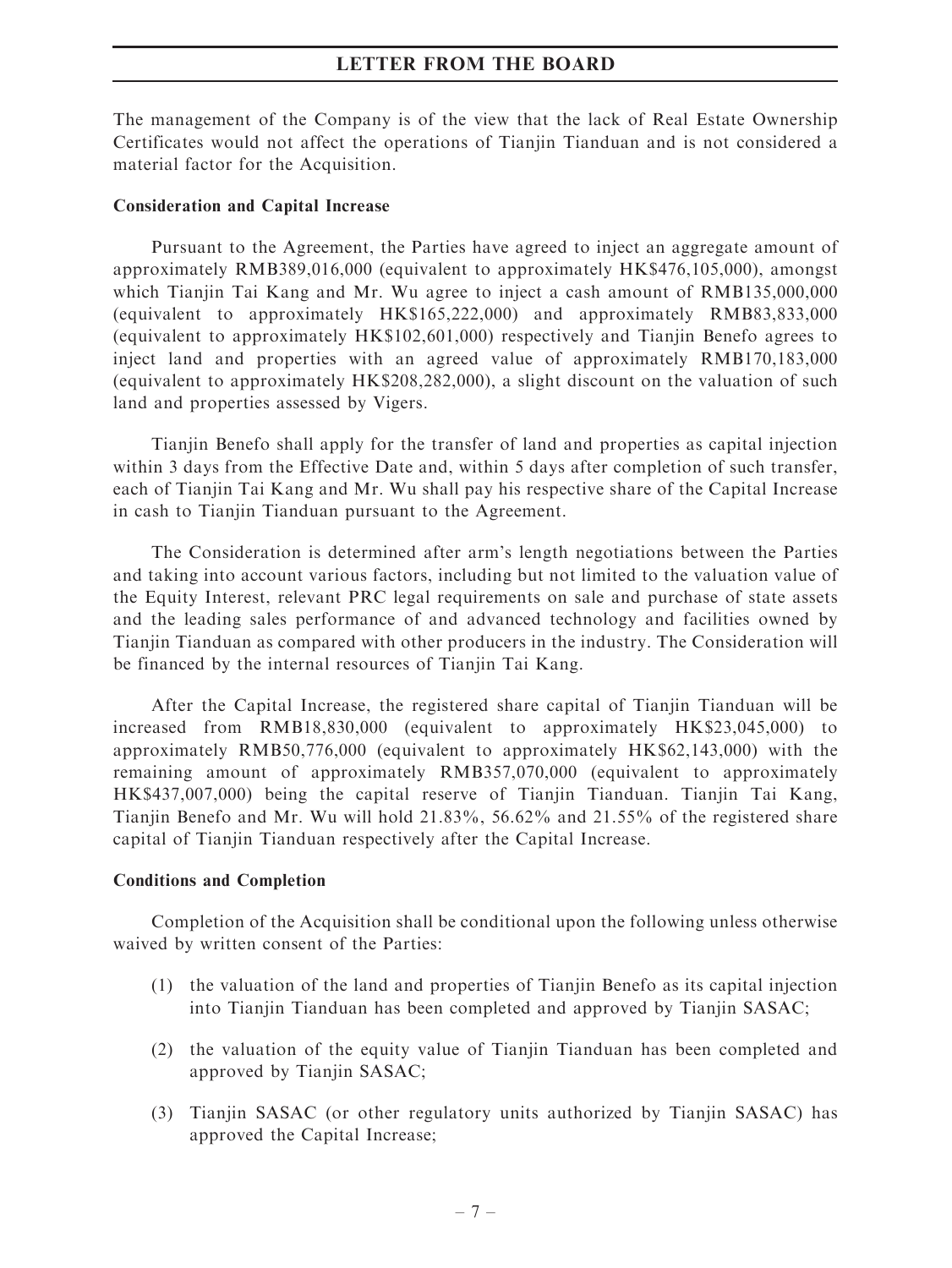- (4) other relevant PRC government authorities have approved the Capital Increase (if required); and
- (5) the approvals of the Board and/or the Shareholders have been obtained (if required).

If the Capital Increase is not completed within 6 months from the Effective Date, the Agreement shall be terminated and the Parties shall not be required to inject any capital into Tianjin Tianduan pursuant to the Agreement.

#### REASONS FOR AND BENEFITS OF THE ACQUISITION

With the rapid development of various industries in the PRC including aerospace, aviation and shipping and the key focus of the PRC government on the research of high-end CNC machine tools, the demand for all kinds of hydraulic presses, in particular the heavy numerically controlled hydraulic presses, is expected to continue to rise and the existing capacity of Tianjin Tianduan is unable to meet the increasing market demand. A continuing growth in the export of Tianjin Tianduan's products to overseas markets is also expected. Therefore it is sought to improve the level of capital and production capacity of Tianjin Tianduan by joining up with Tianjin Tai Kang as a strategic shareholder to accelerate the production of heavy numerically controlled hydraulic presses.

The management of the Group has noted the impact of the decrease in supplement income from the local government on the utility operations of the Group as detailed in the annual report of the Company for the year ended 31 December 2010, while the profit contribution from elevators and escalators segment has shown a positive trend. The management has devised a strategy to further invest in the electrical and mechanical industry in the PRC and identified Tianjin Tianduan, which specialises in the manufacture and sales of presses, as an appropriate investment opportunity.

The Board considers that the Acquisition is part of the Group's strategy to further invest in the electrical and mechanical industry in the PRC. The injection of the land and properties by Tianjin Benefo into Tianjin Tianduan will be a solid foundation for the long term development of Tianjin Tianduan. By acquiring the Equity Interest, the Company will further benefit from the operations of Tianjin Tianduan and the Board believes that the Acquisition would create synergistic benefits and bring sustainable return to the Company in the long run.

None of the Directors had a material interest in the Agreement and the transactions contemplated thereunder or, is required to abstain from voting on the Board resolution for considering and approving the same.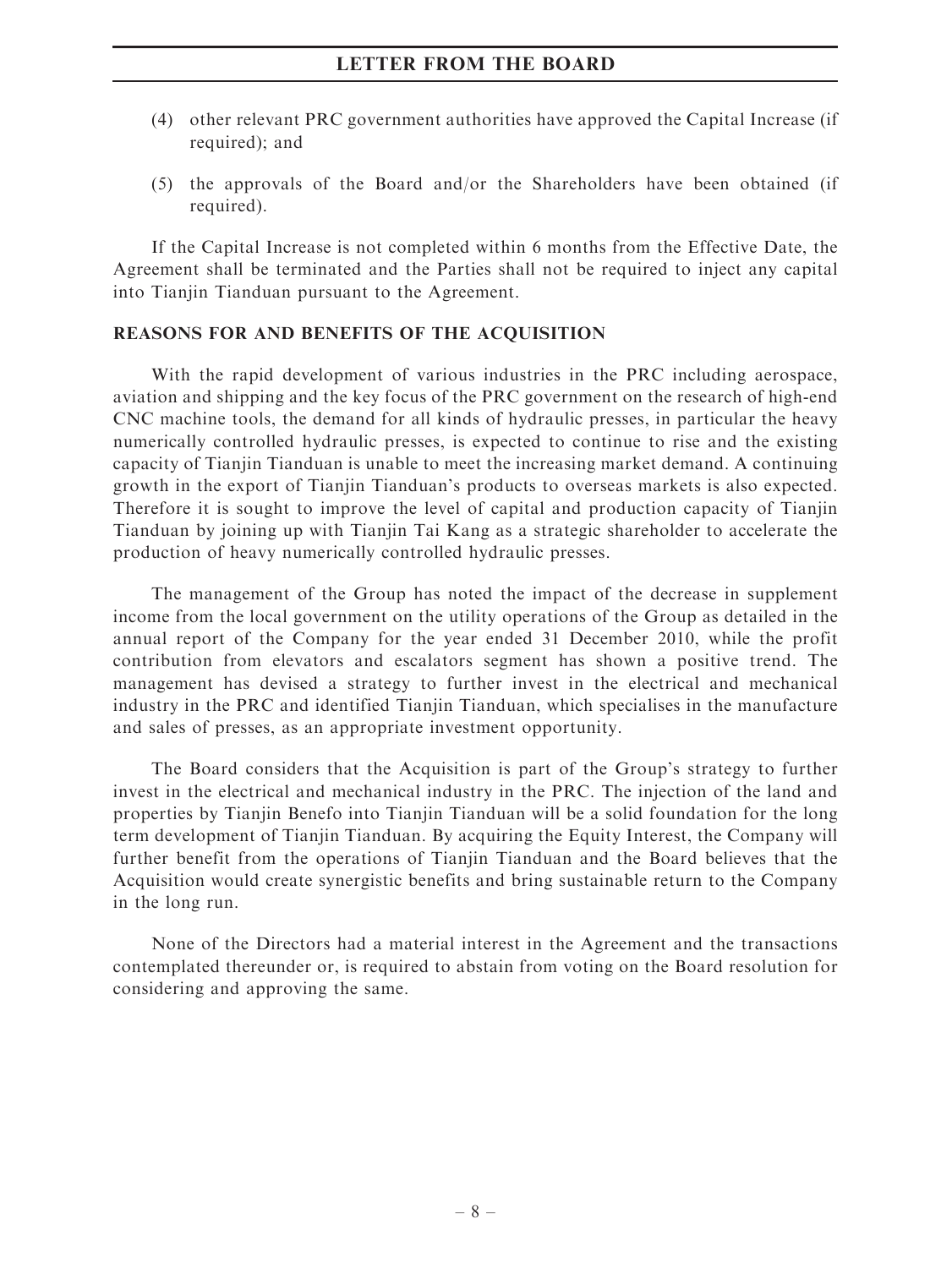#### GENERAL

The principal activity of the Company is investment holding. The principal activities of the Group are (i) utility operations including supply of water, electricity and heat and thermal power; (ii) hotel operations; and (iii) strategic and other investments including investments in the production and sale of winery products, and elevators and escalators and provision of port services in Tianjin.

The principal activities of Tianjin Benefo are manufacturing mechanic and electrical appliances, heavy duty plants and machineries, high-end machine tools and providing related services.

#### LISTING RULES IMPLICATIONS

As the applicable percentage ratios calculated in accordance with Rule 14.07 of the Listing Rules exceed 5% but are less than 25%, the Acquisition constitutes a discloseable transaction for the Company under Chapter 14 of the Listing Rules. As at the Latest Practicable Date, Tianjin Benefo is holding 17.26% equity interest in Tianjin Tai Kang and is therefore a connected person of the Company under Chapter 14A of the Listing Rules. The Acquisition also constitutes a connected transaction of the Company which is subject to the reporting, announcement and Independent Shareholders' approval requirements under Chapter 14A of the Listing Rules.

Under Rule 14A.43 of the Listing Rules, Independent Shareholders' approval for the Acquisition may be obtained by written Independent Shareholders' approval without the need of convening a general meeting if (i) no Independent Shareholder is required to abstain from voting if the Company were to convene a general meeting for the approval of the Acquisition; and (ii) written approval has been obtained from one or a closely allied group of Shareholders who together hold more than 50% in nominal value of the issued share capital of the Company having the right to attend and vote at general meetings.

#### Independent Shareholders' approval

As at the Latest Practicable Date, Tsinlien, a substantial Independent Shareholder directly and indirectly holding 583,461,143 Shares (representing approximately 54.66% of the entire issued share capital of the Company), has given its written approval for the Acquisition pursuant to Rule 14A.43 of the Listing Rules. Since no Shareholder is required to abstain from voting if the Company were to convene a general meeting for the approval of the Acquisition, the Company has been granted by the Stock Exchange a waiver pursuant to Rule 14A.43 of the Listing Rules that written Independent Shareholders' approval for the Acquisition may be obtained by means of written approval from Tsinlien in lieu of holding a general meeting.

The Board considers that the terms of the Acquisition are fair and reasonable and are in the interests of the Company and the Shareholders as a whole and it would recommend the Independent Shareholders to vote in favour of the resolution approving the Acquisition, the Agreement and the transactions contemplated thereunder if an extraordinary general meeting of the Company were to be convened.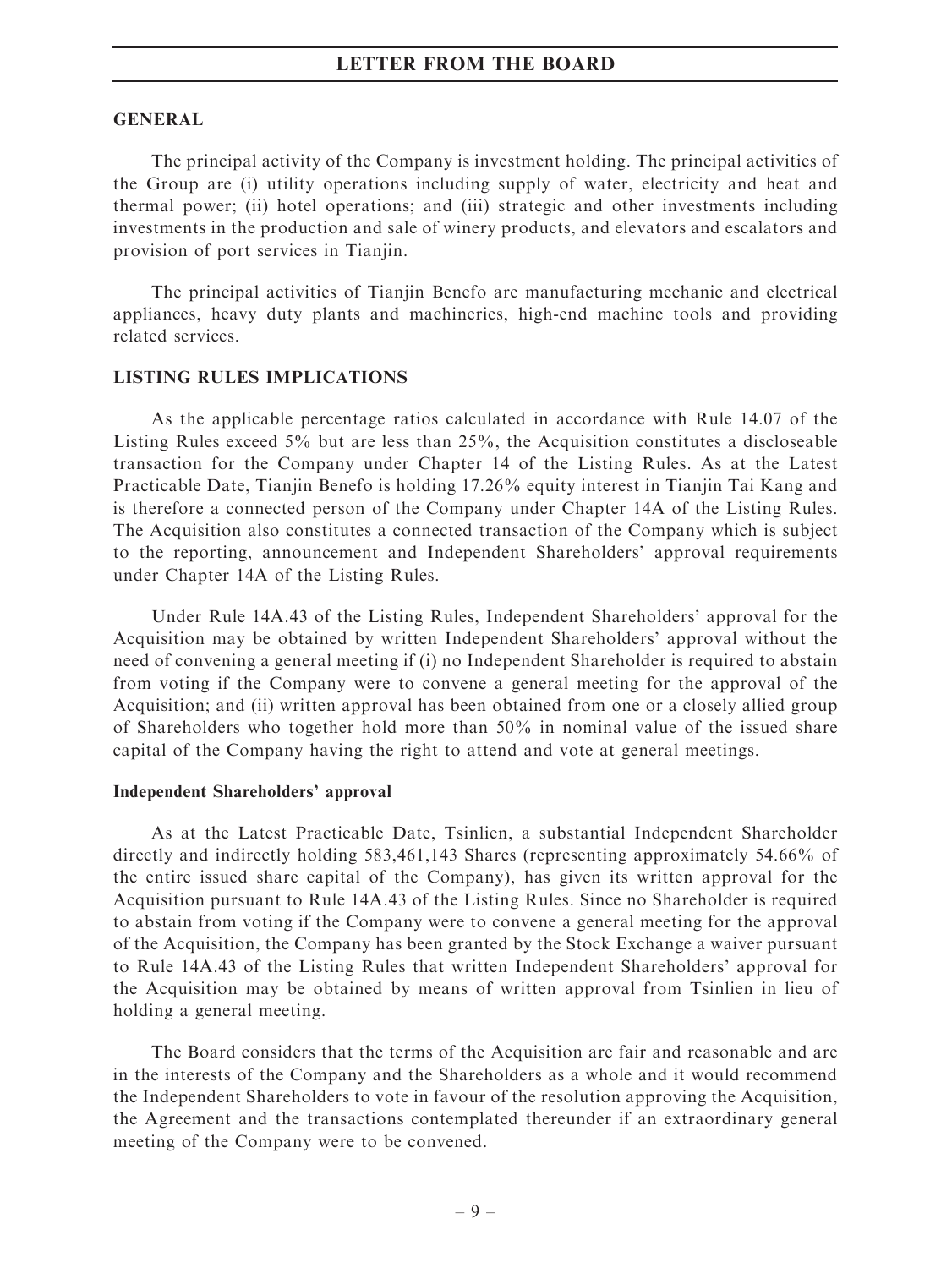#### RECOMMENDATION OF THE INDEPENDENT BOARD COMMITTEE

The Independent Board Committee has been formed to advise the Independent Shareholders on whether the terms of the Agreement are fair and reasonable and in the interests of the Shareholders as a whole. Investec has been appointed by the Company as its independent financial adviser to advise the Independent Board Committee and the Independent Shareholders regarding the Acquisition, the Agreement and the transactions contemplated thereunder.

Your attention is drawn to (i) the letter from the Independent Board Committee dated 11 November 2011 set out on page 11 of this circular which contains the recommendation from the Independent Board Committee to the Independent Shareholders in relation to the Acquisition; and (ii) the letter from Investec dated 11 November 2011 as set out on pages 12 to 24 of this circular which contains the recommendation from Investec to the Independent Board Committee and the Independent Shareholders in relation to the Acquisition and the principal factors and reasons considered by Investec in arriving at its recommendation.

Having taken into account the factors and reasons considered by, and the opinion of Investec as stated in its letter, the Independent Board Committee considers that the terms of the Agreement are on normal commercial terms and are fair and reasonable so far as the Independent Shareholders are concerned and the Agreement is in the interests of the Company and the Shareholders as a whole.

### ADDITIONAL INFORMATION

Your attention is also drawn to the additional information in respect of the Company set out in the appendices to this circular.

> Yours faithfully, By Order of the Board Tianjin Development Holdings Limited Yu Rumin Chairman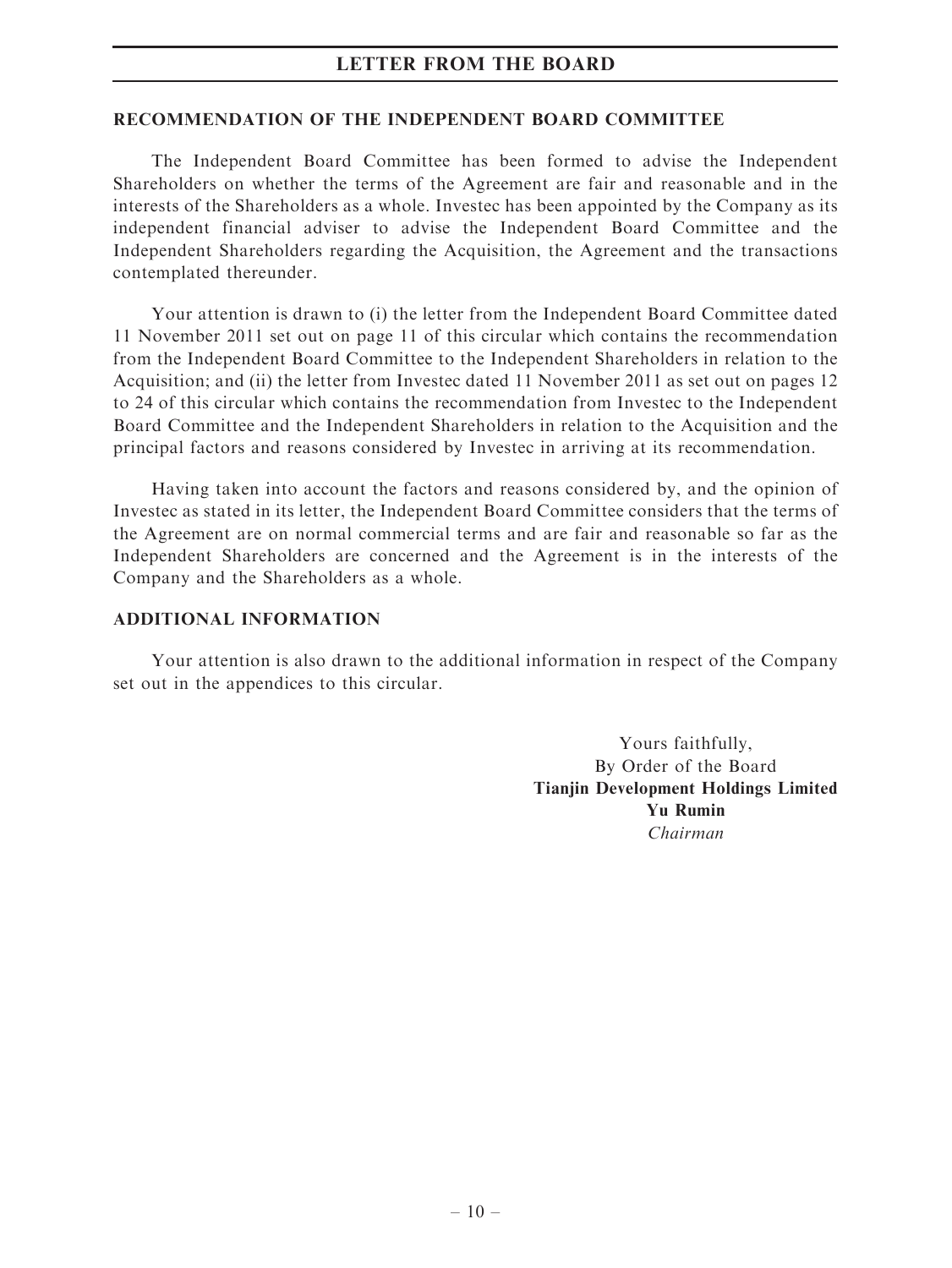## LETTER FROM THE INDEPENDENT BOARD COMMITTEE



(Incorporated in Hong Kong with limited liability under the Companies Ordinance) (Stock Code: 882)

11 November 2011

To the Independent Shareholders

Dear Sir/Madam,

# DISCLOSEABLE AND CONNECTED TRANSACTION ACQUISITION OF 21.83% EQUITY INTERESTS IN TIANJIN TIANDUAN PRESS CO., LTD.

We refer to the circular of the Company to the Shareholders dated 11 November 2011 (the "Circular"), of which this letter forms part. Unless the context requires otherwise, terms used in this letter shall have the same meaning as given to them in the Circular.

We have been appointed by the Board as the Independent Board Committee to advise the Independent Shareholders on whether the terms of the Acquisition are fair and reasonable so far as the Company and the Independent Shareholders are concerned.

We wish to draw your attention to the letter from Investec, Independent Financial Advisor, as set out on pages 12 to 24 of the Circular and the letter from the Board as set out on pages 4 to 10 of the Circular.

Having taken into account the factors and reasons considered by, and the opinion of Investec as stated in its letter, we consider that the Agreement is on normal commercial terms and are fair and reasonable so far as the Independent Shareholders are concerned and that the transactions contemplated under the Agreement are in the interests of the Company and the Shareholders as a whole and we would recommend the Independent Shareholders to vote in favour of the resolution approving the Acquisition, the Agreement and the transactions contemplated thereunder if the Company were to convene a general meeting for the approval of the Acquisition.

Yours faithfully, The Independent Board Committee Tianjin Development Holdings Limited Dr. Cheng Hon Kwan Mr. Mak Kwai Wing, Alexander Ms. Ng Yi Kum, Estella Independent Non-executive Directors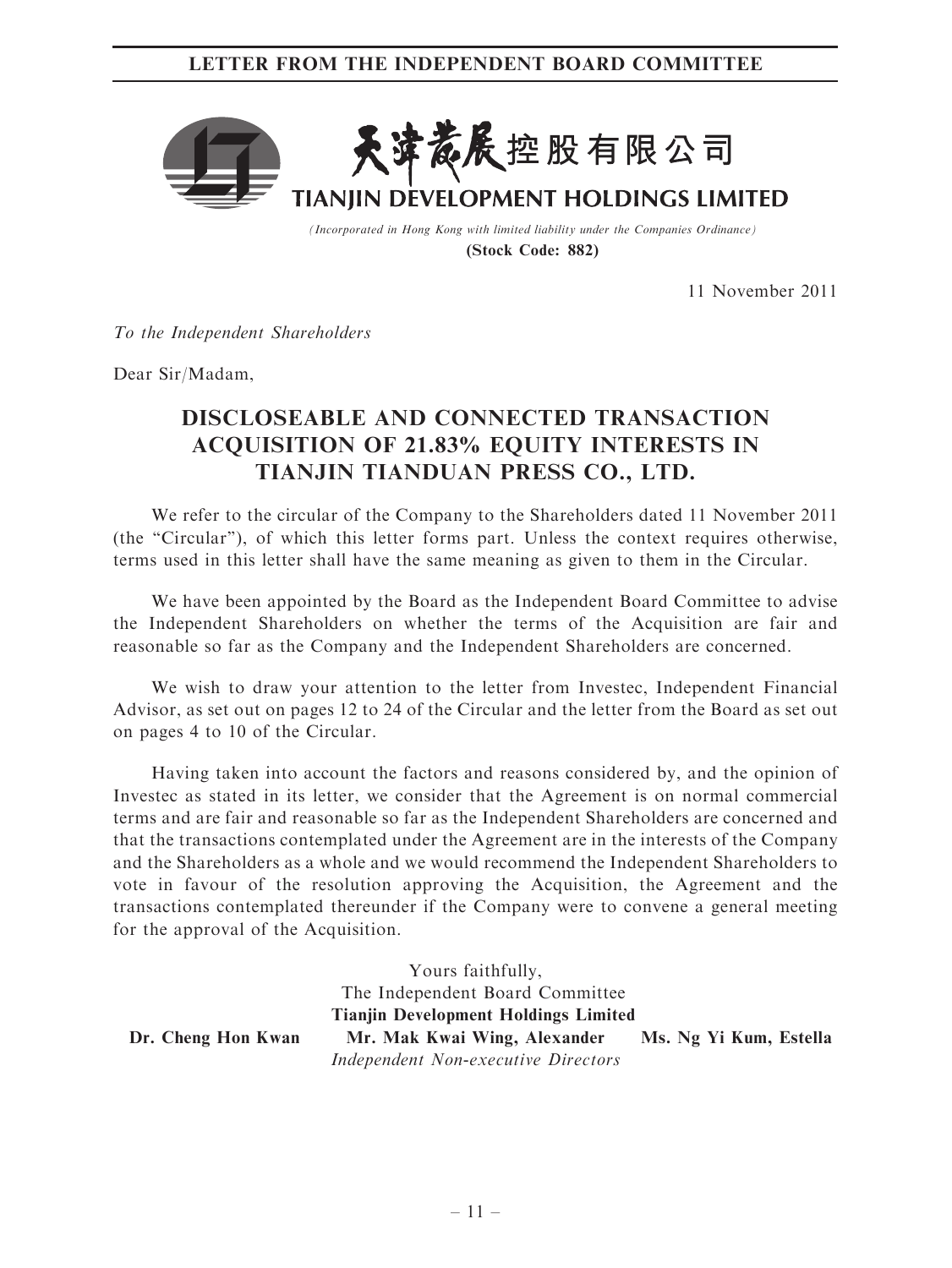The following is the text of the letter of advice from Investec to the Independent Board Committee and the Independent Shareholders in relation to the Agreement and the transactions contemplated thereunder prepared for the purpose of incorporation in this circular.



Investec Capital Asia Ltd Room 3609, 36/F, Two International Finance Centre 8 Finance Street, Central, Hong Kong 香港中環金融街8號國際金融中心二期36樓3609室 Tel/電話:(852) 3187 5000 Fax/傳真:(852) 2501 0171 www.investec.com

11 November 2011

To the Independent Board Committee and the Independent Shareholders of Tianjin Development Holdings Limited

Dear Sirs,

# DISCLOSEABLE AND CONNECTED TRANSACTION ACQUISITION OF 21.83% EQUITY INTEREST IN TIANJIN TIANDUAN PRESS CO., LTD.

## INTRODUCTION

We refer to our appointment as the independent financial adviser to the Independent Board Committee and the Independent Shareholders in respect of the Agreement, details of which are set out in the letter from the Board (the "Letter from the Board") contained in the circular to the Shareholders dated 11 November 2011 (the ''Circular''), of which this letter forms part. This letter contains our advice to the Independent Board Committee and the Independent Shareholders in respect of the Agreement and the transactions contemplated thereunder. Unless the context otherwise requires, terms used in this letter have the same meanings as those defined in the Circular.

On 11 October 2011, Tianjin Tai Kang, a non wholly-owned subsidiary of the Company, Tianjin Benefo and Mr. Wu entered into the Agreement (together, the "Parties"), pursuant to which the Parties agreed to inject an aggregate amount of approximately RMB389,016,000 (equivalent to approximately HK\$476,105,000) into Tianjin Tianduan, amongst which Tianjin Tai Kang and Mr. Wu agreed to inject a cash amount of RMB135,000,000 (equivalent to approximately HK\$165,222,000) and approximately RMB83,833,000 (equivalent to approximately HK\$102,601,000) respectively and Tianjin Benefo agreed to inject land and properties with an agreed value of approximately RMB170,183,000 (equivalent to approximately HK\$208,282,000).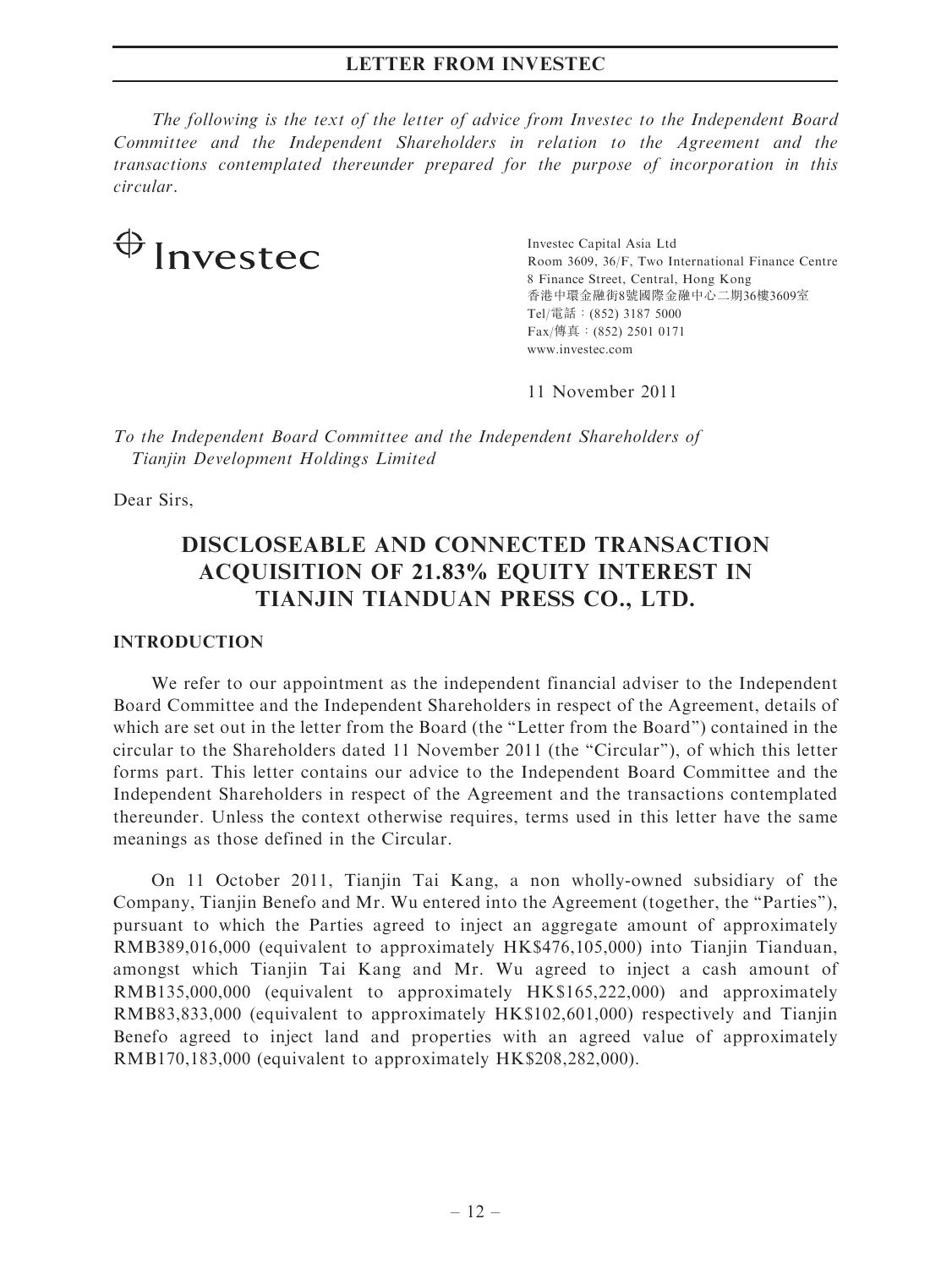Before the Capital Increase, Tianjin Tianduan is owned as to 78.45% and 21.55% by Tianjin Benefo and Mr. Wu respectively. After the Capital Increase, Tianjin Tai Kang, Tianiin Benefo and Mr. Wu will hold  $21.83\%$ , 56.62% and  $21.55\%$  of the registered share capital of Tianjin Tianduan respectively.

As the applicable percentage ratios calculated in accordance with Rule 14.07 of the Listing Rules exceed 5% but are less than 25%, the Acquisition constitutes a discloseable transaction for the Company under Chapter 14 of the Listing Rules. Tianjin Benefo is currently holding 17.26% equity interest in Tianjin Tai Kang and is therefore a connected person of the Company under Chapter 14A of the Listing Rules. The Acquisition also constitutes a connected transaction of the Company which is subject to the reporting, announcement and independent shareholders' approval requirements under Chapter 14A of the Listing Rules.

As at the Latest Practicable Date, Tsinlien, a substantial Independent Shareholder directly and indirectly holding 583,461,143 Shares (representing approximately 54.66% of the entire issued share capital of the Company), has given its written approval for the Acquisition pursuant to Rule 14A.43 of the Listing Rules. The Company has obtained from the Stock Exchange a waiver pursuant to Rule 14A.43 of the Listing Rules from its obligation to convene a general meeting for the purpose of Independent Shareholders' approval for the Acquisition.

#### THE INDEPENDENT BOARD COMMITTEE

The Board currently consists of fourteen Directors, namely Mr. Yu Rumin, Mr. Wu Xuemin, Mr. Dai Yan, Dr. Wang Jiandong, Mr. Bai Zhisheng, Mr. Zhang Wenli, Mr. Sun Zengyin, Dr. Gong Jing and Mr. Wang Zhiyong as executive Directors; Mr. Cheung Wing Yui, Edward and Dr. Chan Ching Har, Eliza as non-executive directors; and Dr. Cheng Hon Kwan, Mr. Mak Kwai Wing, Alexander and Ms. Ng Yi Kum, Estella as independent non-executive Directors.

The Independent Board Committee comprising all independent non-executive Directors, namely, Dr. Cheng Hon Kwan, Mr. Mak Kwai Wing, Alexander and Ms. Ng Yi Kum, Estella, has been formed to advise the Independent Shareholders as to (i) whether the terms of the Agreement and the transactions contemplated thereunder are fair and reasonable so far as the Independent Shareholders are concerned; and (ii) whether the Acquisition is in the interests of the Company and the Shareholders as a whole.

We have been appointed as the independent financial adviser to advise the Independent Board Committee and the Independent Shareholders in these respects and to give our opinion in relation to the Agreement for the Independent Board Committee's consideration when making its recommendation to the Independent Shareholders.

Apart from the normal advisory fee payable to us in connection with our appointment, with the approval of the Independent Board Committee, as the independent financial adviser to the Independent Board Committee and the Independent Shareholders, no arrangement exists whereby we shall receive any other fees or benefits from the Company.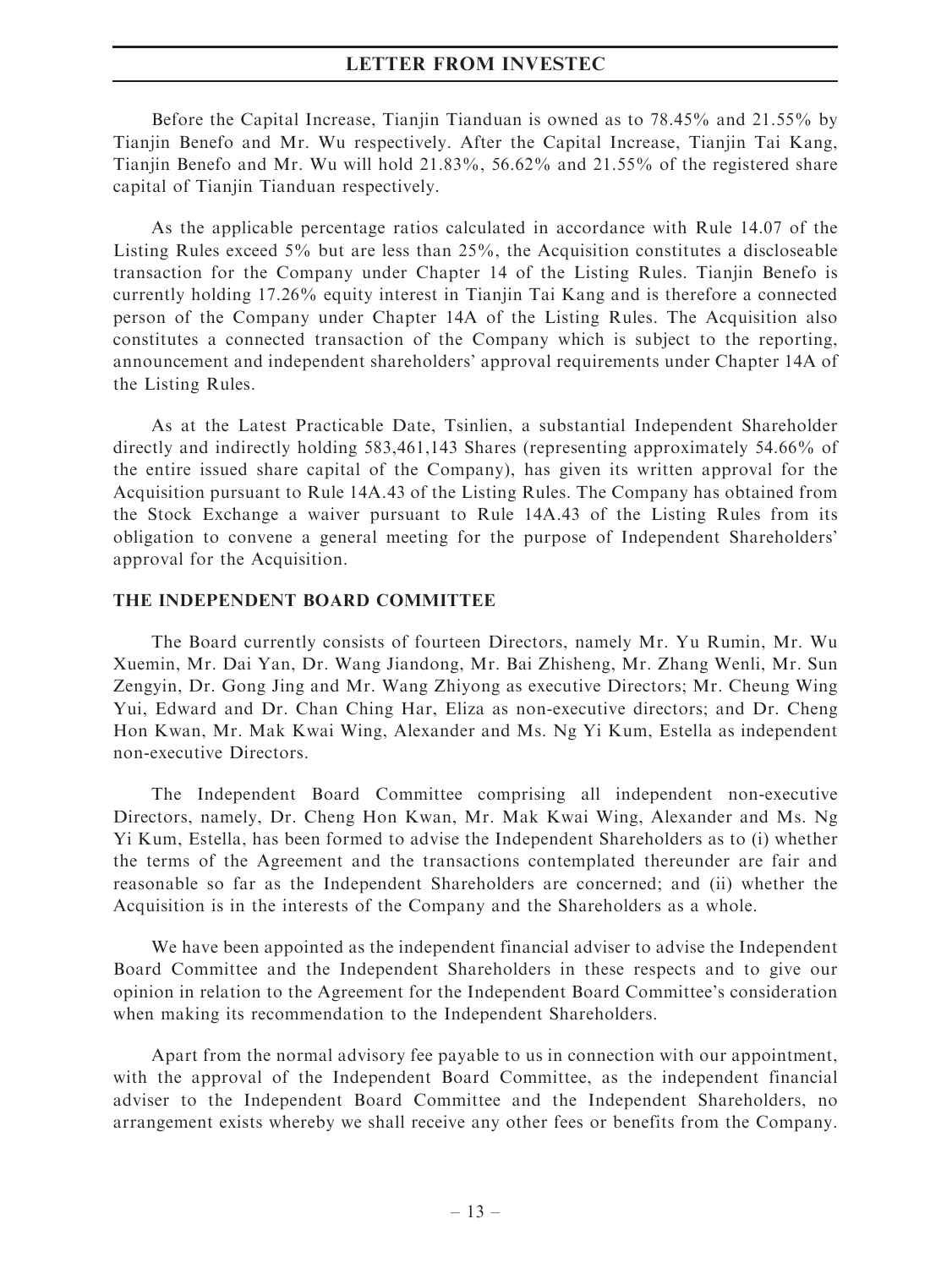#### BASIS AND ASSUMPTIONS OF THE ADVICE

In formulating our advice, we have relied solely on the statements, information, opinions and representations for matters relating to the Group contained in the Circular and the information and representations provided to us by the Group and/or its senior management staff and/or the Directors. We have assumed that all such statements, information, opinions and representations for matters relating to the Group contained or referred to in the Circular or otherwise provided or made or given by the Group and/or its senior management staff and/or the Directors and for which it is/they are solely responsible were true and accurate and valid at the time they were made and given and continue to be true and valid as at the date of the Circular. We have assumed that all the opinions and representations for matters relating to the Group made or provided by the Directors and/or the senior management staff of the Group contained in the Circular have been reasonably made after due and careful enquiry. We have also sought and obtained confirmation from the Group and/or its senior management staff and/or the Directors that no material facts have been omitted from the information provided and referred to in the Circular.

We consider that we have reviewed all currently available information and documents which are available to enable us to reach an informed view and to justify our reliance on the information provided so as to provide a reasonable basis for our opinions. We have no reason to doubt the truth, accuracy and completeness of the statements, information, opinions and representations provided to us by the Group and/or its senior management staff and/or the Directors and their respective advisers or to believe that material information has been withheld or omitted from the information provided to us or referred to in the aforesaid documents. We have not, however, carried out an independent verification of the information provided, nor have we conducted an independent investigation into the business and affairs of the Company or any of its subsidiaries.

Regarding the valuation reports as set out in Appendices I and II to the Circular, we have taken all reasonable steps pursuant to note 1(d) to Rule 13.80 of the Listing Rules and we are not aware of any issues that shall be brought to the Independent Shareholders' attention. The steps taken by us include the followings:

- (i) interviewing the Valuer including as to its expertise and any current or prior relationships with the Company, other parties to the Agreement and connected persons of either the Company or other parties to the Agreement;
- (ii) reviewing the terms of the engagement (having particular regard to the scope of work, whether the scope of work is appropriate to the opinion required to be given and any limitations on the scope of work which might adversely impact on the degree of assurance given by the Valuer's reports); and
- (iii) save for the information as disclosed in the Circular, in particular the background and financial information of Tianjin Tianduan, we are not aware that the Company or other parties to the Agreement has made formal or informal representations to the Valuer.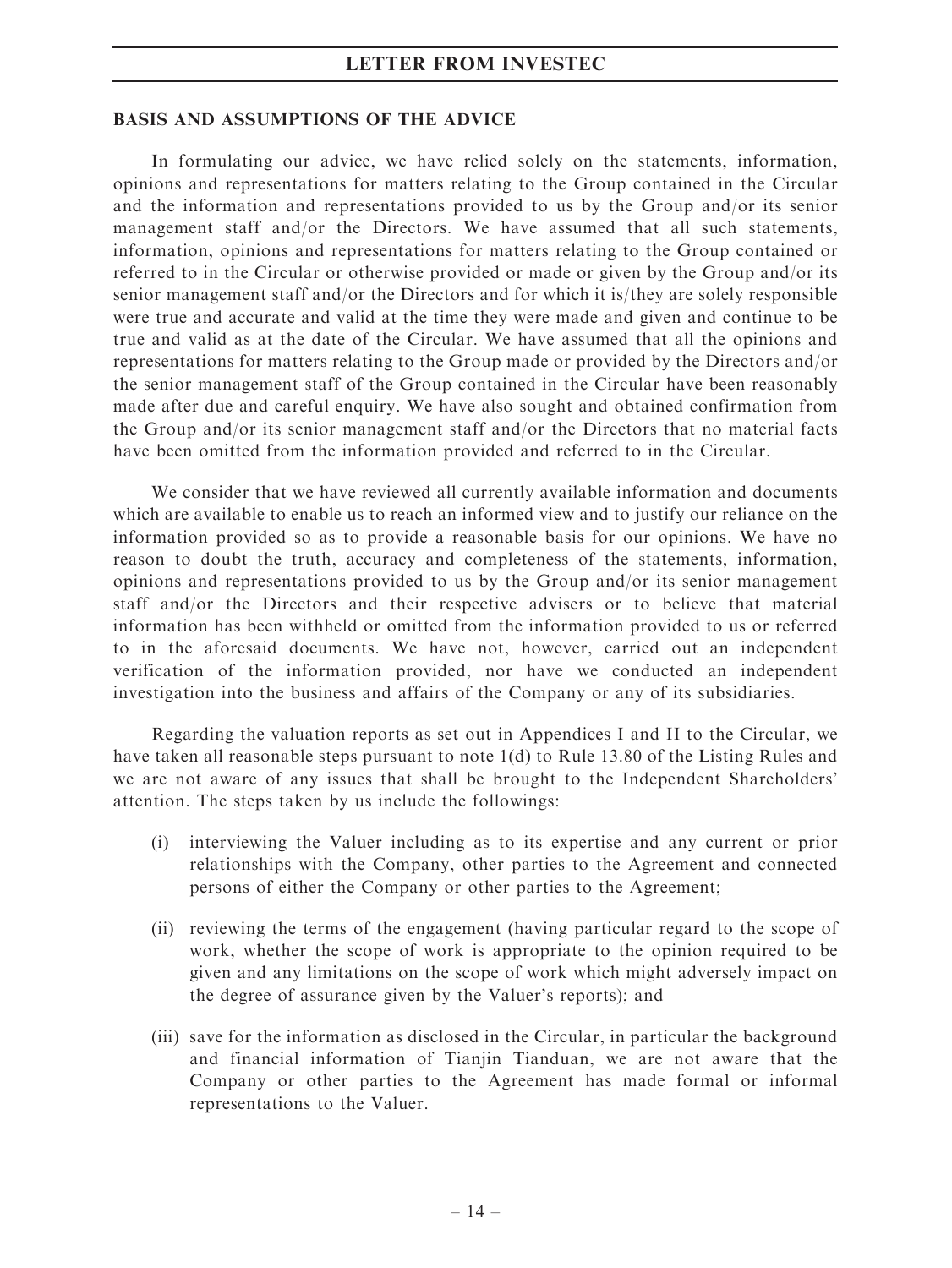## PRINCIPAL FACTORS CONSIDERED

In formulating our opinion regarding the Agreement, we have taken into consideration the following principal factors:

## 1. Background information

## (i) Information of the Group

The principal activity of the Company is investment holding. The principal activities of the Group are (i) utility operations including supply of water, electricity and heat and thermal power; (ii) hotel operations; and (iii) strategic and other investments including investments in the production and sale of winery products, and elevators and escalators and provision of port services in Tianjin, the PRC.

Set out below is a summary of financial highlights of the Group for the two financial years ended 31 December 2009 and 2010 and the six months ended 30 June 2011, as extracted from the annual report of the Company for the financial year ended 31 December 2010 (''Annual Report 2010'') and the interim report of the Company for the six months ended 30 June 2011 (''Interim Report 2011'').

|                                                                   | For the six     |                                   |                 |
|-------------------------------------------------------------------|-----------------|-----------------------------------|-----------------|
|                                                                   | months ended    | For the year ended<br>31 December |                 |
|                                                                   | 30 June         |                                   |                 |
|                                                                   | 2011            | 2010                              | 2009            |
|                                                                   | <b>HK\$'000</b> | <b>HK\$'000</b>                   | <b>HK\$'000</b> |
|                                                                   | (Unaudited)     | (Audited)                         | (Audited)       |
| Revenue                                                           | 1,703,808       | 3,223,034                         | 2,841,186       |
| Cost of sales                                                     | (1, 596, 332)   | (2,972,789)                       | (2,522,990)     |
| Gross Profit                                                      | 107,476         | 250,245                           | 318,196         |
| Share of profits of associates and<br>jointly controlled entities |                 |                                   |                 |
| - Elevators and escalators                                        | 244,666         | 359,321                           | 265,065         |
| — Other segments                                                  | 103,602         | 172,322                           | 67,301          |
|                                                                   | 348,268         | 531,643                           | 332,366         |
| Profit for the year/period from<br>continuing operations          | 257,547         | 462,861                           | 425,453         |
| Profit/(loss) for the year/period                                 | 257,547         | 451,490                           | (221, 017)      |

## Table A: Financial highlights of the Group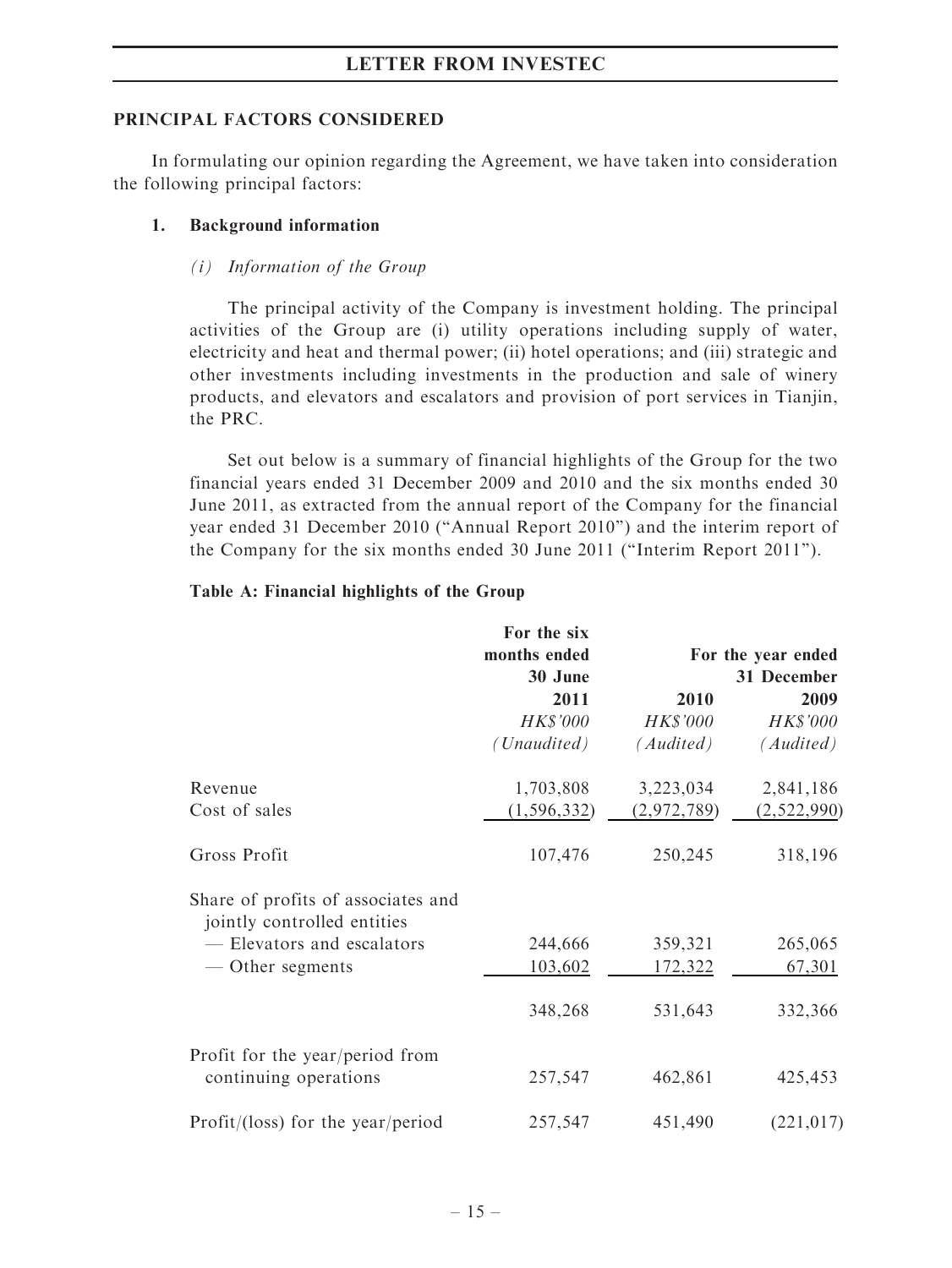For the year ended 31 December 2010, the revenue of the Group was approximately HK\$3,332.0 million, representing an increase of 13.4% over the previous year. The increase in revenue was driven by the growth in quantity of electricity and steam sold by the Group's utility operations. After taking into account the share of profits/(losses) of associates and jointly controlled entities, the Group's profit for the year from continuing operations was approximately HK\$462.9 million (2009: approximately HK\$424.5 million).

For the six months ended 30 June 2011, revenue of the Group was approximately HK\$1,703.8 million, representing an increase of approximately 4.4% over that of same period in 2010. The Company benefited from an increase in the demand for its supplies of utilities, in particular, the electricity and water operations. Profit for the Group from continuing operations for the six months ended 30 June 2011 was approximately HK\$257.5 million, representing a decrease of approximately 19.5% compared to the same period in 2010. The decrease was attributable to the decrease in supplement income from the financial bureau of Tianjin Economic and Technological Development Area as a result of a change in local government policy.

The management of the Group has noted the impact of the decrease in supplement income from the local government on the utility operations of the Group, while the profit contribution from elevators and escalators segment has shown a positive trend. The management has devised a strategy to further invest in the electrical and mechanical industry in the PRC and identified Tianjin Tianduan, which specialises in the manufacture and sales of presses, as an appropriate investment opportunity. Additional information in the Acquisition is set out in the paragraph headed ''(iii) Reasons for the Acquisition'' below.

### (ii) Information of Tianjin Tianduan

Tianjin Tianduan is principally engaged in the manufacture and sale of presses and mechanical equipment, repair, installation, research and provision of consultation services of presses and wholesale and retail of accessories of presses. Before the Capital Increase, Tianjin Tianduan has a registered capital of RMB18,830,000 (equivalent to approximately HK\$23,045,000) of which 78.45% is owned by Tianjin Benefo and 21.55% by Mr. Wu. An independent valuer has been appointed by the Company to evaluate the value of the entire equity interest in Tianjin Tianduan. According to the valuation report prepared by the Valuer, as set out in Appendix I to the Circular, the market value of the entire equity interest in Tianjin Tianduan (before Capital Increase) was approximately RMB231,560,000 (equivalent to approximately HK\$283,399,000).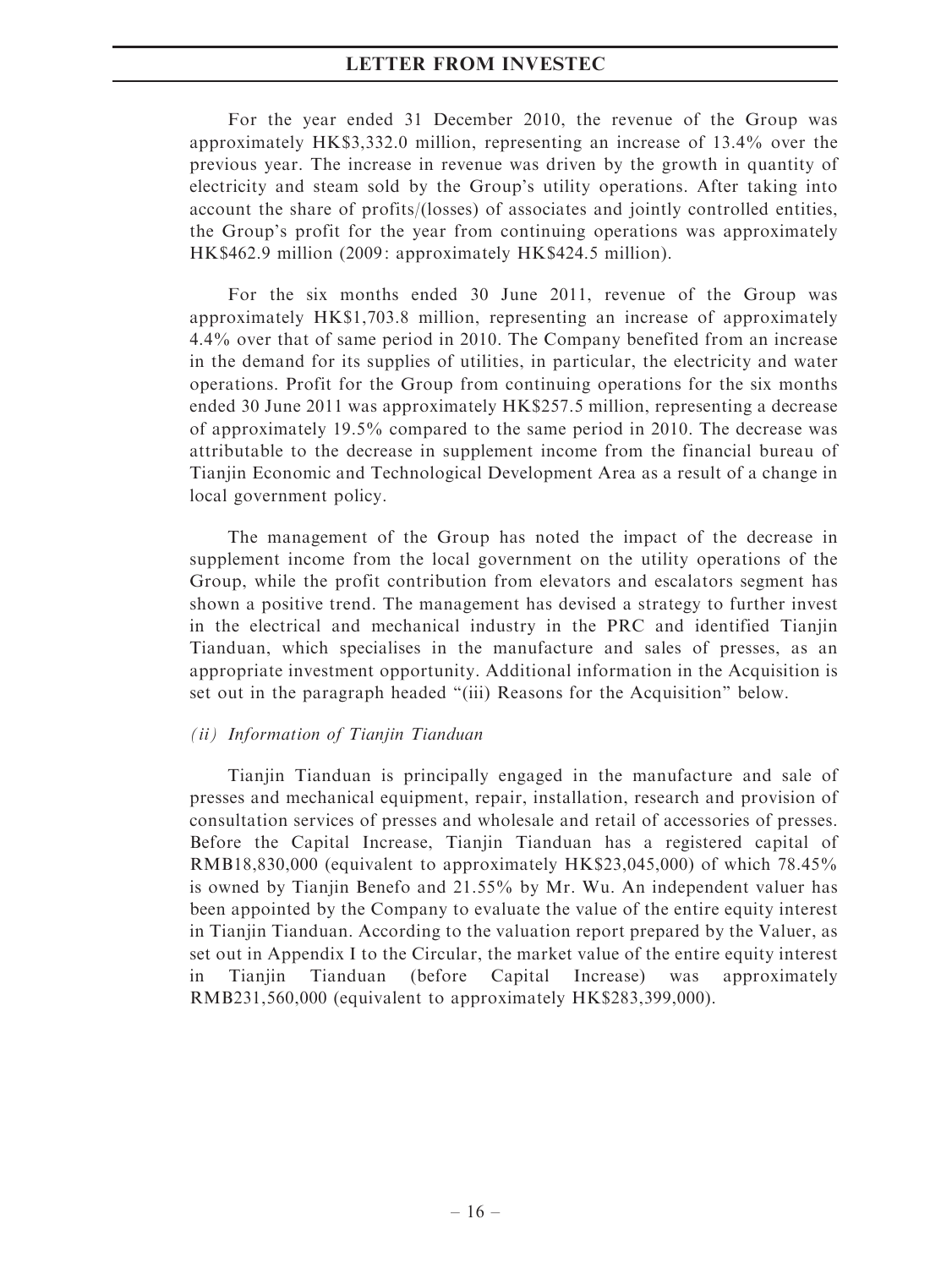Summarised below is the financial information of Tianjin Tianduan for the two financial years ended 31 December 2009 and 2010, prepared in accordance with the Hong Kong Financial Reporting Standards:

|                          | For the year ended<br>31 December |                                     |
|--------------------------|-----------------------------------|-------------------------------------|
|                          | 2010<br>RMB'000<br>(Unaudited)    | 2009<br><b>RMB'000</b><br>(Audited) |
| Revenue<br>Cost of sales | 675,912<br>(552, 575)             | 399,324<br>(309, 611)               |
| Gross Profit             | 123,337                           | 89,713                              |
| Profit after taxation    | 16,728                            | 5,801                               |
| Net asset value          | 82,350                            | 65,622                              |

Revenue of Tianjin Tianduan for the year ended 31 December 2010 increased by approximately 69.3% to approximately RMB675.9 million. The management of the Group understands that as the product inspection reports for certain orders delivered in late 2009 were only completed in 2010, revenue for these orders was recognised in 2010 to conform to the requirements under the relevant accounting standards which led to the significant increase in revenue in 2010.

Profit after taxation increased by 188.4% to approximately RMB16.7 million for the year ended 31 December 2010. The increase in revenue was partly off-set by increases in wage rates, costs of raw materials, depreciation expenses for new production equipment and research and development expenses for new products.

#### (iii) Reasons for the Acquisition

Tianjin Tianduan is principally engaged in the manufacture and sale of presses and mechanical equipment, repair, installation, research and provision of consultation services of presses and wholesale and retail of accessories of presses.

As stated in the Letter from the Board, the Acquisition is in line with the Group's strategy to further invest in the electrical and mechanical industry in the PRC. Given the rapid development of various industries in the PRC including aerospace, aviation and shipping and the focus of the PRC government on the research of high-end CNC machine tools, the Board expects Tianjin Tianduan would benefit from the rise in demand for all kinds of hydraulic presses, especially the heavy numerically controlled hydraulic presses. Tianjin Tianduan would use the proceeds from the Acquisition for further acquisition of plant and machinery and general working capital to support future growth. The Board believes that the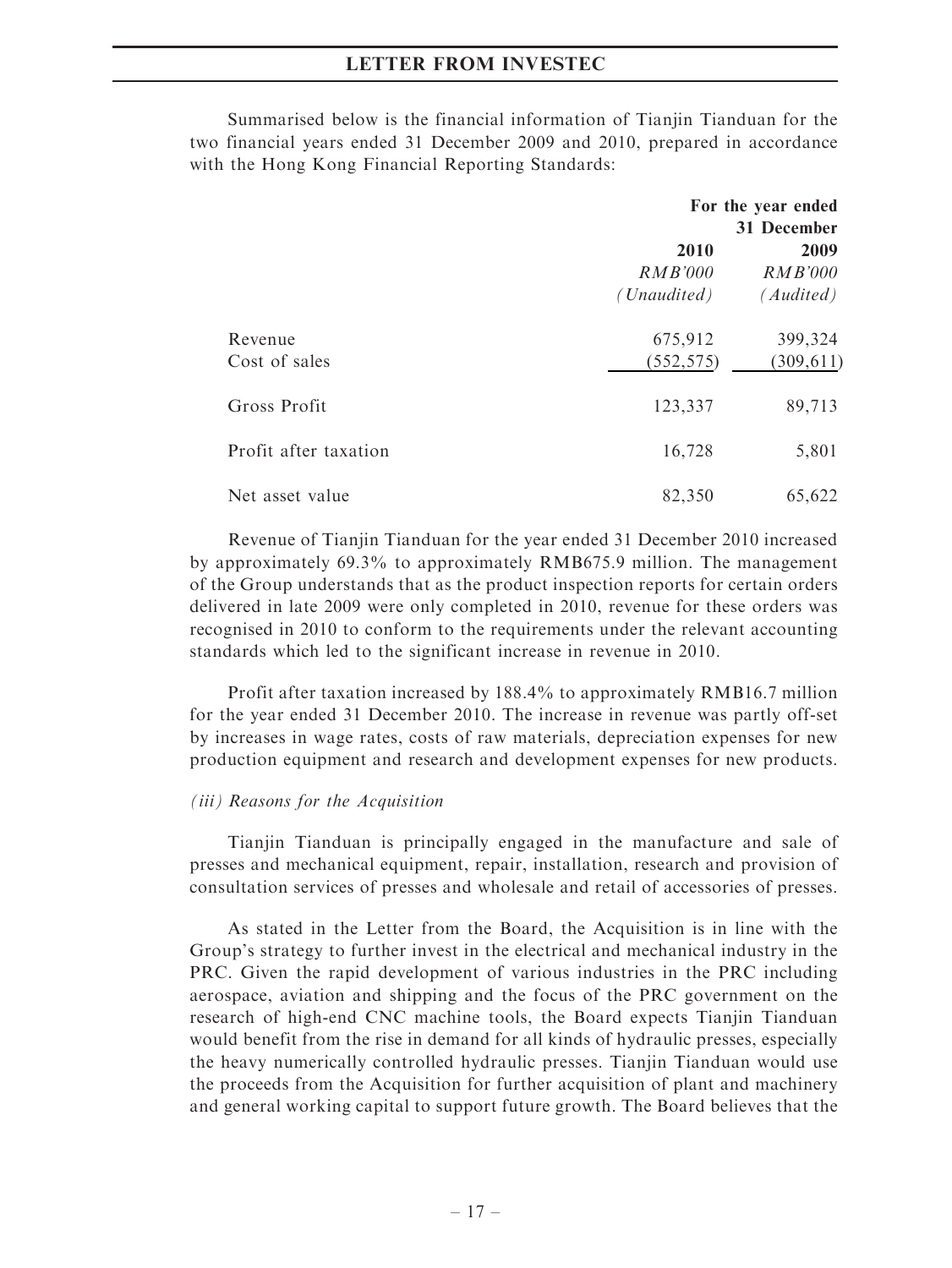Capital Increase, of which the Acquisition forms part, will improve the level of capital and production capacity of Tianjin Tianduan and meet the increasing market demand.

Currently, there are seven members on the board of directors of Tianjin Tianduan. The board of directors holds the rights to, among others, monitor the operational and financial performance of Tianjin Tianduan. Tianjin Tai Kang will appoint two directors to Tianjin Tianduan. The Directors believe the Group will exert sufficient influence to monitor the operations of Tianjin Tianduan through Tianjin Tai Kang's representation on the board of directors of Tianjin Tianduan.

#### $(iv)$  Fixed asset and industrial investment in the PRC

According to reports by the National Bureau of Statistics of the PRC, the fixed asset investment in the PRC has grown by approximately 24.4% to approximately RMB24.1 trillion in 2010. In the first six months of 2011, fixed asset investment in the PRC amounted to approximately RMB12.4 trillion, representing a growth of approximately 25.6% over the same period in 2010.

Based on a report by the the Ministry of Industry and Information Technology of the PRC, industrial fixed asset investment in the PRC amounted to approximately RMB9.9 trillion in 2010, representing a growth of approximately 22.8% over 2009. For the first six months of 2011, industrial fixed asset investment was approximately RMB5.3 trillion, representing a growth of approximately 26.9% over the same period in 2010.

As Tianjin Tianduan is engaged in the manufacture and sale of hydraulic presses and related operations, which are used in various industrial sectors, the management of the Company believes that the continued growth in fixed asset investment would provide a growing market for Tianjin Tianduan's products.

Moreover, as set out in the twelfth five year plan<sup>\*</sup> (十二五規劃), the PRC Government has designated the modernisation of the manufacturing sector, including the transportation, shipping and heavy machinery industries, as an important direction of PRC governmental policies from 2011 to 2015. The hydraulic press industry is also an area for development under the twelfth five year plan.

With reference to the rapid development of various industries in the PRC, as evidenced by the continued growth of fixed asset investment in the PRC, and the future government policies, the Directors are of the view that Tianjin Tianduan will benefit from the rise in demand for hydraulic presses. By extending the capital level and production capacity through the Capital Increase, Tianjin Tianduan would be in a better position to meet the expected increase in demand and expand its operations.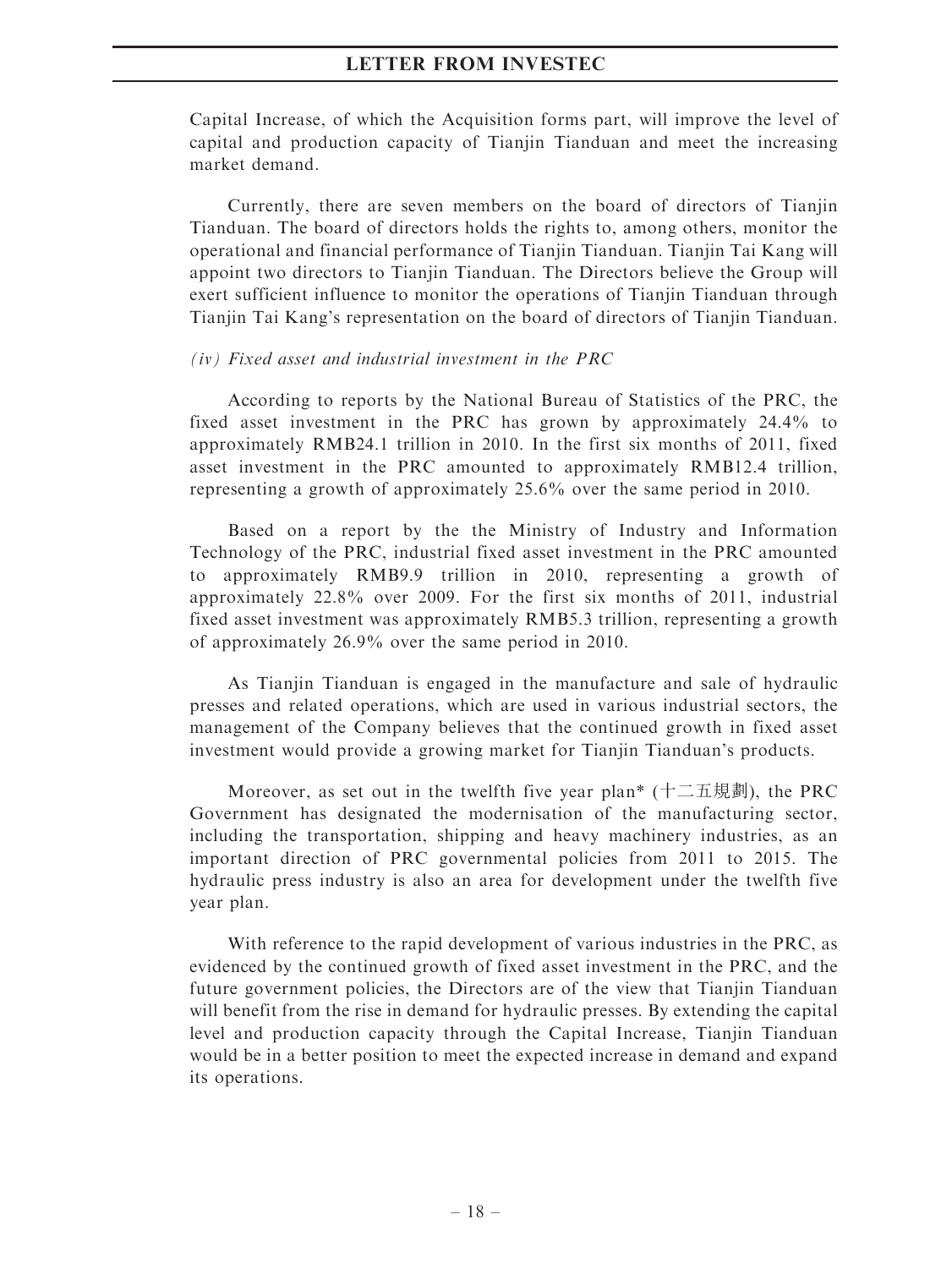Taking into account the background to, and reasons for, the Acquisition, including (i) information of Tianjin Tianduan and the Acquisition being part of the Group's strategy to further invest in the electrical and mechanical industry in the PRC; (ii) the fair values of the equity interest (before Capital Increase) of Tianjin Tianduan and the land and properties to be injected representing slight premiums to the valuations used in the Capital Increase as detailed under the section headed ''Evaluation of the Consideration'' below; and (iii) the continued growth of the fixed asset investment in the PRC, we concur with the view of the Directors that entering into the Agreement is in the interests of the Company and the Shareholders as a whole.

#### 2. Principal terms of the Agreement

Date 11 October 2011

- **Parties** (1) Tianjin Tai Kang, a non wholly-owned subsidiary of the Company;
	- (2) Tianjin Benefo; and
	- (3) Mr. Wu

To the best of the Directors' knowledge, information and belief, and after making all reasonable enquiries, Mr. Wu is a third party independent of the Company and connected persons of the Company.

### Subject

The Capital Increase, being the aggregate amount of approximately RMB389,016,000 (equivalent to approximately HK\$476,105,000).

### Consideration and Capital Increase

Tianjin Tai Kang and Mr. Wu agreed to inject a cash amount of RMB135,000,000 (equivalent to approximately HK\$165,222,000) and approximately RMB83,833,000 (equivalent to approximately HK\$102,601,000) respectively, and Tianjin Benefo agreed to inject land and properties with an agreed value of approximately RMB170,183,000 (equivalent to approximately HK\$208,282,000).

As stated in the Letter from the Board, the Consideration is determined after arm's length negotiations between the Parties and taking into account various factors, including but not limited to the valuation of the Equity Interest, relevant PRC legal requirements on sale and purchase of state assets and the leading sales performance of and advanced technology and facilities owned by Tianjin Tianduan as compared with other producers in the industry.

The Consideration, being the RMB135,000,000 (equivalent to approximately HK\$165,222,000) of cash, to be provided by Tianjin Tai Kang in relation to the Capital Increase, will be financed by internal resources of Tianjin Tai Kang.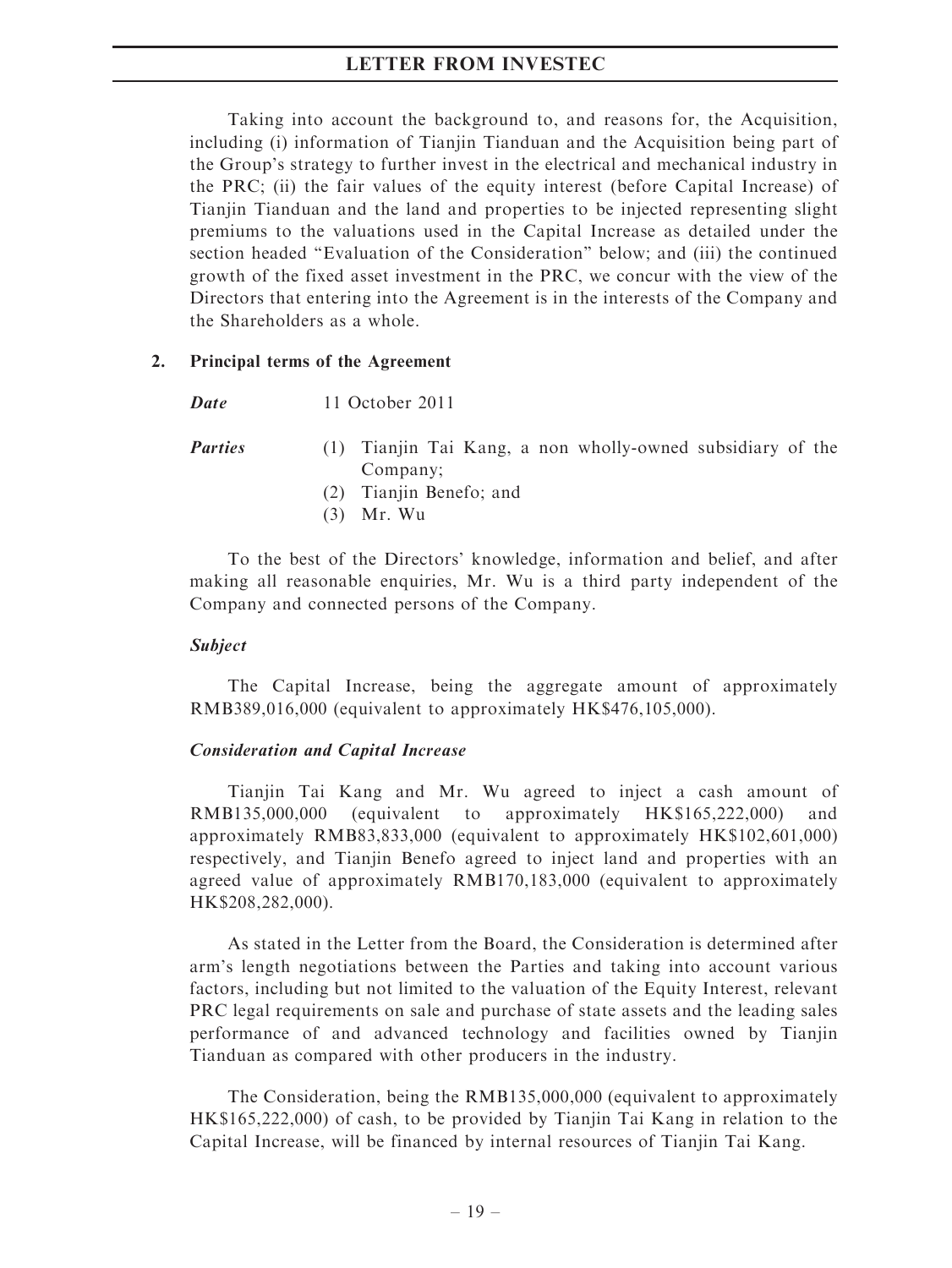After the Capital Increase, the registered share capital of Tianjin Tianduan will be increased from RMB18,830,000 (equivalent to approximately HK\$23,045,000) to approximately RMB50,776,000 (equivalent to approximately HK\$62,143,000) with the remaining amount of approximately RMB357,070,000 (equivalent to approximately HK\$437,007,000) being the capital reserve of Tianjin Tianduan. Tianjin Tai Kang, Tianjin Benefo and Mr. Wu will hold 21.83%, 56.62% and 21.55% of the registered share capital of Tianjin Tianduan respectively after the Capital Increase.

#### Evaluation of the Consideration

For the purpose of assessing the fairness and reasonableness of the Consideration and the Equity Interest, the Valuer was appointed to evaluate the market value of (i) the equity interest of Tianjin Tianduan (before the Capital Increase); and (ii) the land and properties to be injected by Tianjin Benefo into Tianjin Tianduan as at 4 October 2011.

### (i) Equity interest of Tianjin Tianduan (before Capital Increase)

We have reviewed the valuation report prepared by the Valuer as set out in Appendix I to this Circular. We have also discussed with the Valuer regarding the methodology of, and bases and assumptions adopted for, the valuation of the equity interest in Tianjin Tianduan as contained in the report. The Valuer has considered three different generally accepted valuation methods, namely the income approach, the market approach and the cost approach in arriving at the market value of the entire equity interest in Tianjin Tianduan (before Capital Increase). We note that the Valuer considers that it is inappropriate to adopt the cost approach for the purpose of valuing the entire equity interest in Tianjin Tianduan (before Capital Increase) as the cost approach does not reflect the market value of Tianjin Tianduan as a going-concern entity. The Valuer considers the market approach and the income approach are both appropriate, but the Valuer chooses the market approach as the approach makes direct reference to the comparables in which their value can be directly observed from the open market, while the income approach is reliant on financial estimate and cash flow projection. Based on our discussion with the Valuer, we understand the above-mentioned approach is a commonly adopted approach for valuation of equity interests and we consider that the methodology used to value the equity interest in Tianjin Tianduan is generally in line with market practice.

In assessing the market value of the entire equity interest in Tianjin Tianduan (before Capital Increase), the Valuer has identified five comparable companies within the same or similar industry as Tianjin Tianduan. Of the five comparable companies, the Valuer has selected two comparable companies (the ''Selected Comparables'') as the relevant comparables as the Selected Comparables focus on the manufacturing of hydraulic presses and are of similar size as Tianjin Tianduan and therefore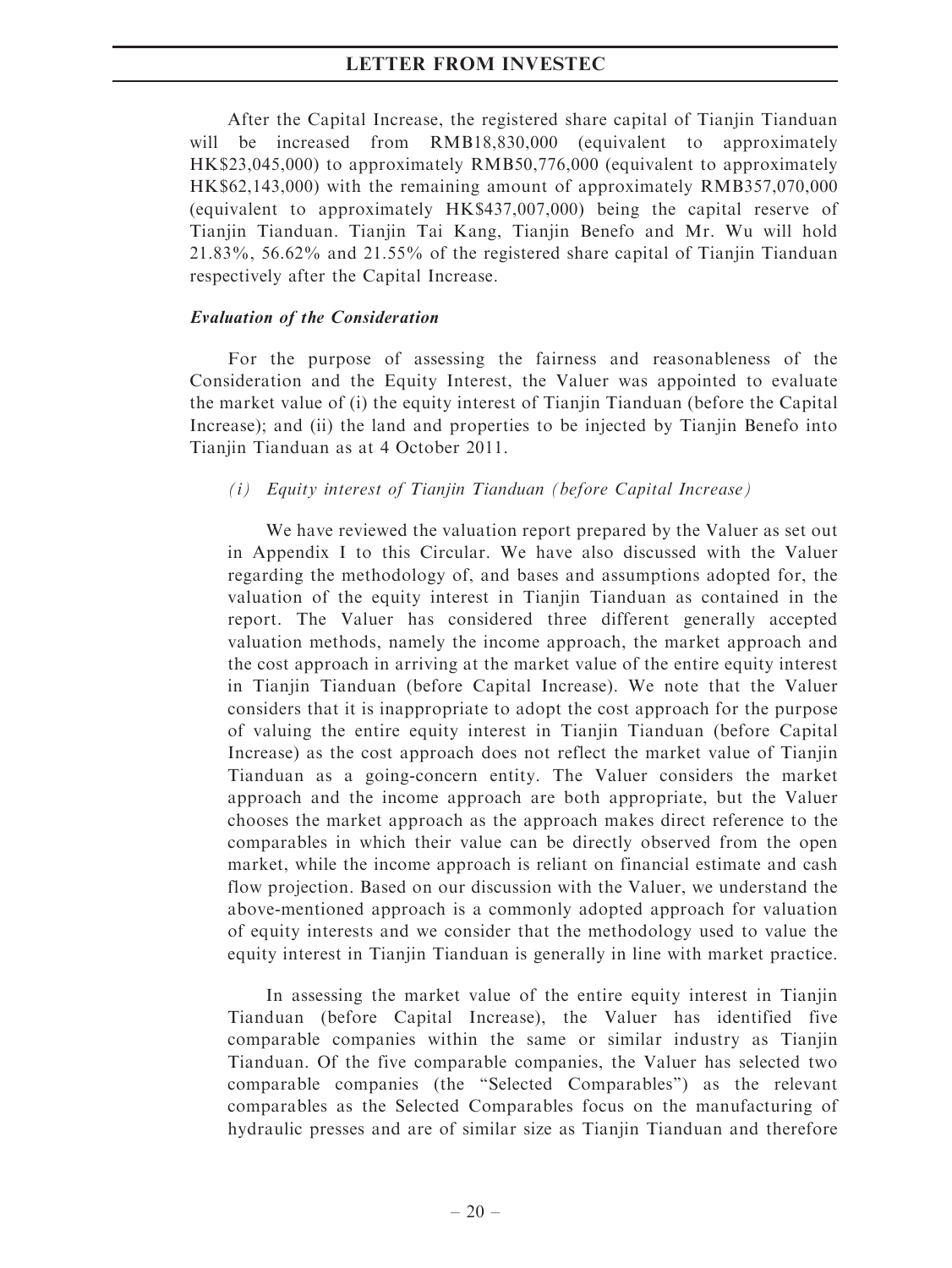serve as better indication value than the other comparables. Please refer to the valuation report as set out in Appendix I to this Circular for the details of the comparables.

By adopting the market-approach, the Valuer has selected enterprise value to earnings before interest, tax, depreciation and amortization multiple (the ''EV/EBITDA Ratio'') as the appropriate multiple. We have discussed with the Valuer and understand that the EV/EBITDA Ratio adopted in determining the fair value of Tianjin Tianduan (before Capital Increase) (the ''Tianduan Ratio'') was based on a number of factors, in particular, the average EV/EBITDA Ratio of the Selected Comparables. In addition, we note that the Valuer has made further adjustment to the EV/EBITDA Ratio of the Selected Comparables to derive the Tianduan Ratio, which takes into consideration the valuation difference between the markets the Selected Comparables and Tianjin Tianduan operate in, the discount for a private firm, the lack of marketability or other possible factors that may affect the equity value of Tianjin Tianduan (before Capital Increase). The Valuer has confirmed that the EV/EBITDA Ratio is commonly used in the valuation of companies similar to Tianjin Tianduan.

Moreover, the Valuer has further applied a marketability discount of 30% to arrive at the market value of equity interest in Tianjin Tianduan to reflect the differences in marketability and size of operations between Tianjin Tianduan, which is a private company, and the Selected Comparables, which are public companies. The Valuer has confirmed that the marketability discount is within the range of market practice.

Based on our discussions with the Valuer, taking into account that (a) the Tianduan Ratio adopted by the Valuer was determined by reference to, amongst other factors, (i) the average EV/EBITDA Ratio of the Selected Comparables; and (ii) a discount to the average EV/EBITDA Ratio of the Selected Comparables; and (b) the additional marketability discount being in line with market practice, we consider the adoption of the market approach, including the basis of the Tianduan Ratio and the marketability discount, to value the market value of the entire equity interest in Tianjin Tianduan (before Capital Increase) to be appropriate.

As assessed by the Valuer, the market value of the entire equity interest in Tianjin Tianduan (before Capital Increase) was approximately RMB231,560,000 (equivalent to approximately HK\$283,399,000).

Based on the independent valuation of the entire equity interest of Tianjin Tianduan before the Capital Increase of approximately RMB231,560,000 (equivalent to approximately HK\$283,399,000) and the Capital Increase of RMB389,016,000 (equivalent to approximately HK\$476,105,000), the implied equity interest in Tianjin Tianduan of the Consideration of RMB135,000,000 (equivalent to approximately HK\$165,222,000) to be provided by Tianjin Tai Kang would be approximately 21.75% after the Capital Increase (the ''Theoretical Interest''). We understand from the management of the Group that, after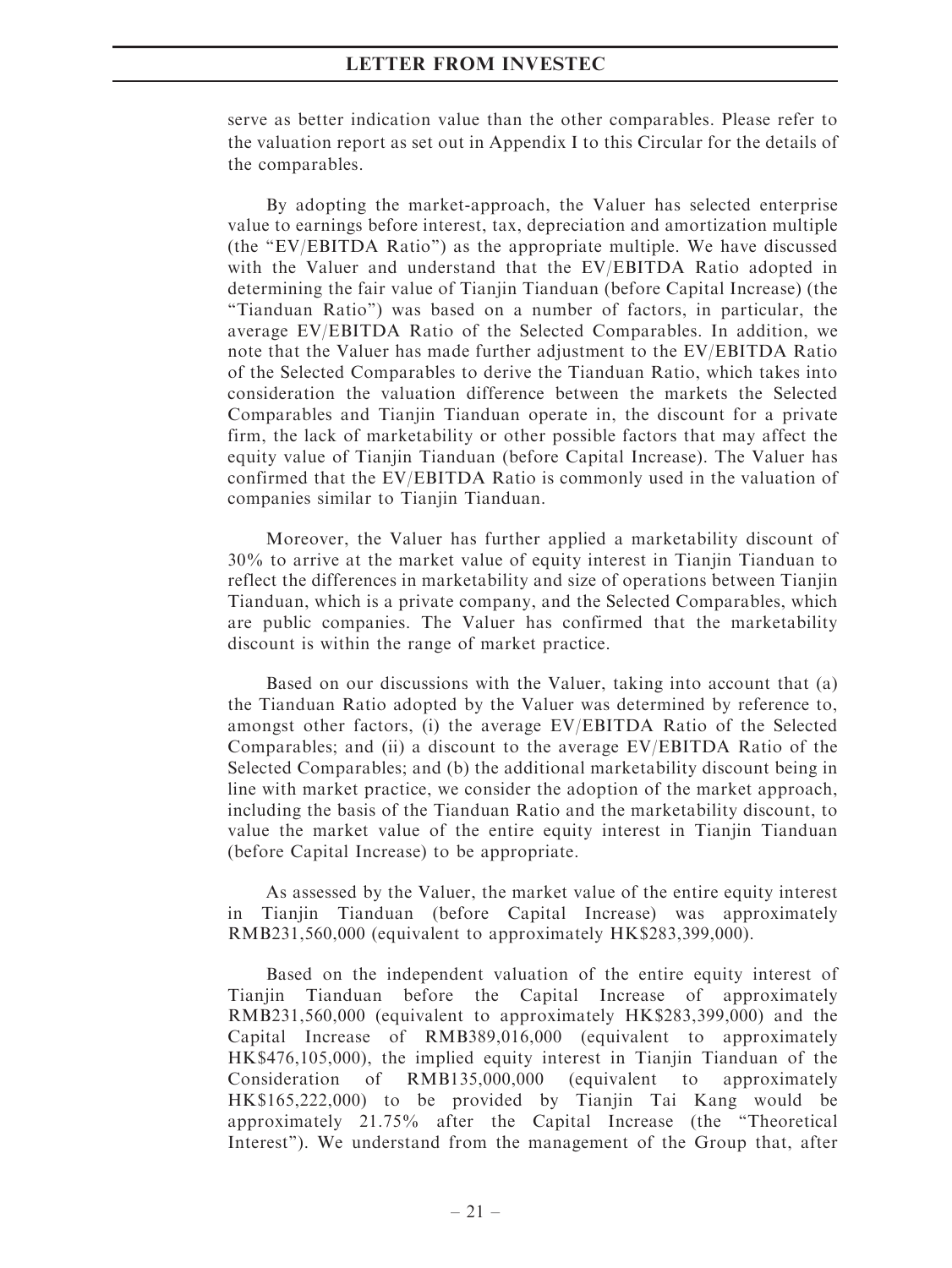arm's length negotiation between the Parties, Tianjin Tai Kang would obtain 21.83% equity interest in Tianjin Tianduan after Capital Increase, which is slightly higher than the Theoretical Interest.

For illustration purposes only, set out below is (i) the equity interest in Tianjin Tianduan before Capital Increase; (ii) the respective Theoretical Interest in Tianjin Tianduan after taking into account (a) the independent valuation and (b) the Capital Increase; and (iii) the respective equity interest in Tianjin Tianduan as per Agreement:

|                          | <b>Before</b><br>Capital<br><b>Increase</b><br>$\frac{0}{6}$ | Independent<br>valuation<br>(Note 1)<br>(A)<br>RMB | Capital<br>Increase<br>(B)<br>RMB | <b>Valuation after</b><br>Capital<br>Increase<br>$(A) + (B)$<br>RMB | $[(A) + (B)]/C$<br>$\%$<br>(Theoretical) | $\%$                      |
|--------------------------|--------------------------------------------------------------|----------------------------------------------------|-----------------------------------|---------------------------------------------------------------------|------------------------------------------|---------------------------|
|                          |                                                              |                                                    |                                   |                                                                     |                                          | Interest) (Per Agreement) |
| Tianjin Tai<br>Kang      |                                                              |                                                    | 135,000,000                       | 135,000,000                                                         | 21.75%                                   | 21.83%                    |
| Tianjin Benefo<br>Mr. Wu | 78.45%<br>21.55%                                             | 181,658,820<br>49,901,180                          | 170,183,000<br>83,833,000         | 351,841,820<br>133,734,180                                          | 56.70%<br>21.55%                         | 56.62%<br>21.55%          |
|                          | $100.00\%$                                                   | 231,560,000                                        | 389,016,000                       | 620.576,000(C)                                                      | $100.00\%$                               | $100.00\%$                |

Note 1: The theoretical value in Tianjin Tianduan held by Tianjin Benefo and Mr. Wu was calculated based on their respective shareholdings in Tianjin Tianduan after taking into account the independent valuation of approximately RMB231,560,000 but before the Capital Increase.

### (ii) Land and properties to be contributed by Tianjin Benefo (the ''Land and Properties'')

The Land and Properties include a piece of land with an area of approximately  $180.072m^2$  and six industrial buildings with a total gross floor area of approximately  $35,109m^2$  in Tianjin, the PRC. We understand from the management of the Group that Tianjin Tianduan currently leases the Land and Properties from Tianjin Benefo as part of the production plant.

The Land and Properties are also valuated by the Valuer. We have reviewed the valuation report prepared by the Valuer as set out in Appendix II to this Circular. We have also discussed with the Valuer and understand that the Valuer has adopted the market approach and depreciated replacement cost approach in assessing the fair value of the land and the properties situated on the land, respectively. In adopting the market approach, the Valuer has identified comparable land transactions in Tianjin, the PRC. As industrial properties are designed to accommodate specific needs of occupants, the market approach is inappropriate as the industrial buildings cannot be valued on the basis of market value. Therefore, the Valuer has adopted the depreciated replacement cost approach by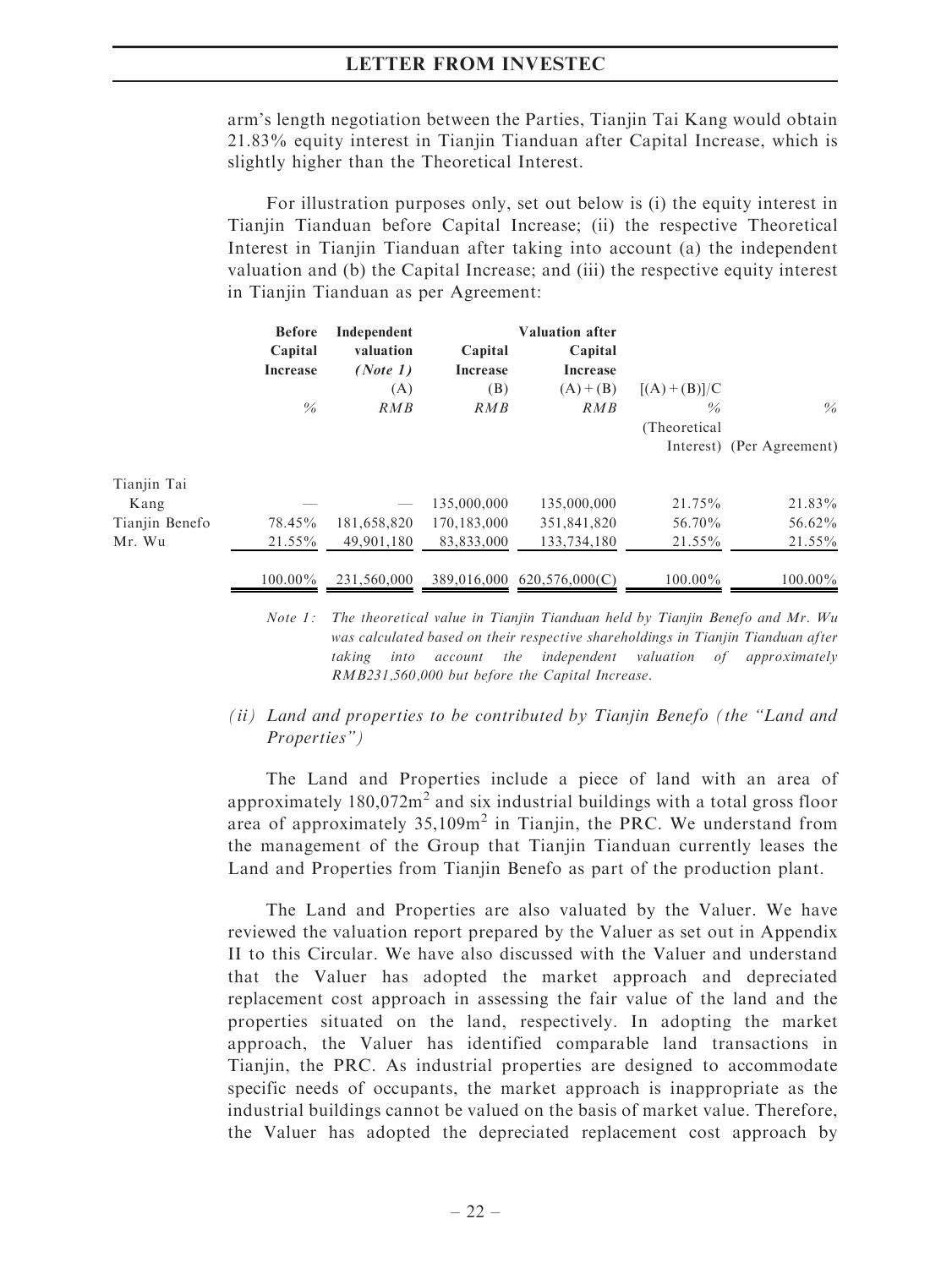estimating the redevelopment cost of the properties less any depreciation to arrive at the fair value of the properties. We understand from the Valuer that the market approach and the depreciated replacement cost approach are commonly used for arriving at the fair value of the land and properties respectively. Based on our discussion with the Valuer, we consider that the approaches adopted by the Valuer are appropriate.

As assessed by the Valuer, the fair value of the Land and Properties is approximately RMB171,270,000 (equivalent to approximately HK\$209,630,000) as at 4 October 2011 which represents a slight premium above the agreed value of RMB170,183,000 (equivalent to approximately HK\$208,282,000) adopted under the Capital Increase.

As stated in the Letter from the Board, Tianjin Tianduan owns two additional industrial buildings with a total gross floor area of approximately  $17.231\text{m}^2$  on the land to be injected by Tianjin Benefo. The net book value of the two buildings on the financial statements of Tianjin Tianduan was approximately RMB80,000,000 (equivalent to approximately HK\$97,910,000) as at 31 December 2010. Tianjin Tianduan has all uses of and access to the two buildings, despite the Real Estate Ownership Certificates have not yet been obtained. Tianjin Tianduan intends to apply for the Real Estate Ownership Certificates for the two buildings upon completion of the Acquisition. Based on the legal advice provided by the PRC legal adviser of the Company, Tianjin Tianduan holds title to the two buildings and no major obstacles are expected in the application for the Real Estate Ownership Certificates. The management of the Company is of the view that the lack of Real Estate Ownership Certificates would not affect the operations of Tianjin Tianduan and is not considered a material factor for the Acquisition. The Valuer estimates that the fair value of the two industrial buildings is approximately RMB87,860,000 (equivalent to approximately HK\$107,540,000) as at 4 October 2011, assuming the Real Estate Ownership Certificates had been obtained and the two buildings could be freely transferred in the open market. The two industrial buildings do not form part of the Land and Properties to be injected by Tianjin Benefo and the fair value of the two industrial buildings has not been included in the fair value of the Land and Properties as discussed in the previous paragraph.

#### (iii) Conclusion

Taking into account (i) the reasons for the Acquisition as stated in the section headed ''Reasons for the Acquisition'' above; (ii) the Equity Interest Tianjin Tai Kang would hold after the Capital Increase being slightly higher than the Theoretical Interest; (iii) the valuation of Land and Properties to be injected by Tianjin Benefo being a slight premium to the agreed value adopted under the Capital Increase; and (iv) the proportional equity interest in Tianjin Tianduan to be obtained by the Parties being in line with their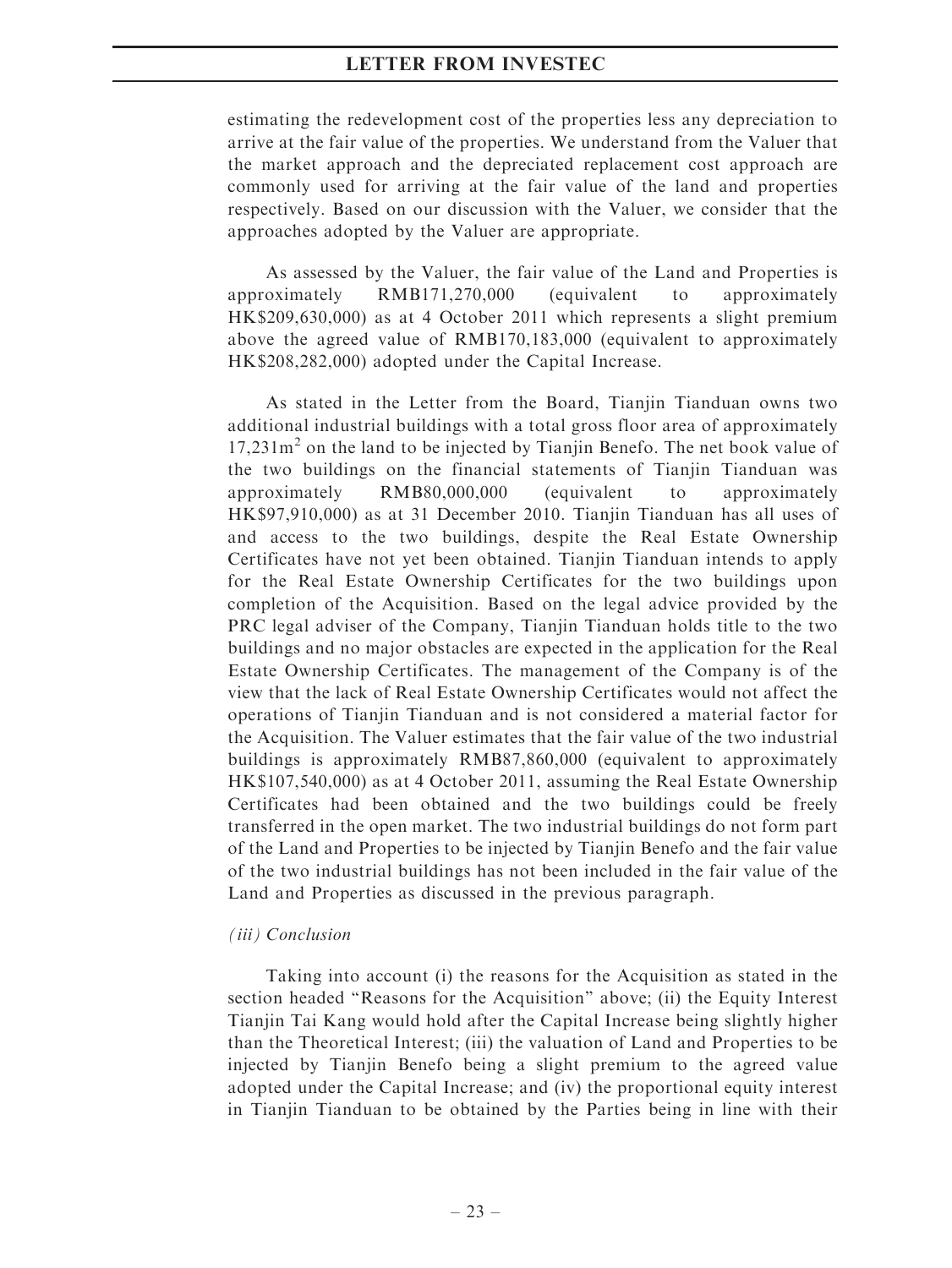respective contribution, we are of the view that the terms of the Agreement are fair and reasonable and in the interests of the Company and the Shareholders as a whole.

## 3. Possible financial effects of the acquisition of the Equity Interest to the Group

Upon completion of the Acquisition, Tianjin Tianduan will be accounted for as an associate of the Company through Tianjin Tai Kang. As Tianjin Tai Kang is a nonwholly owned subsidiary of the Company, the Group's share of Tianjin Tianduan's earnings, assets and liabilities, will be consolidated into the consolidated financial statements of the Company using equity accounting before adjusting for the minority interest of Tianjin Tai Kang.

## RECOMMENDATION

Having considered the above principal factors and reasons, we are of the opinion that the terms of the Agreement are on normal commercial terms and are fair and reasonable so far as the Independent Shareholders are concerned. We also consider that the Agreement is in the interests of the Group and the Independent Shareholders as a whole, despite the transactions under the Agreement are not in the ordinary course of business of the Company. Therefore, we would advise the Independent Board Committee to recommend the Independent Shareholders to vote in favour of the resolution to be proposed to approve the Acquisition and the transactions contemplated thereunder if a physical Shareholders' meeting was to be held.

> Yours faithfully For and on behalf of Investec Capital Asia Limited Jimmy Chung Executive Director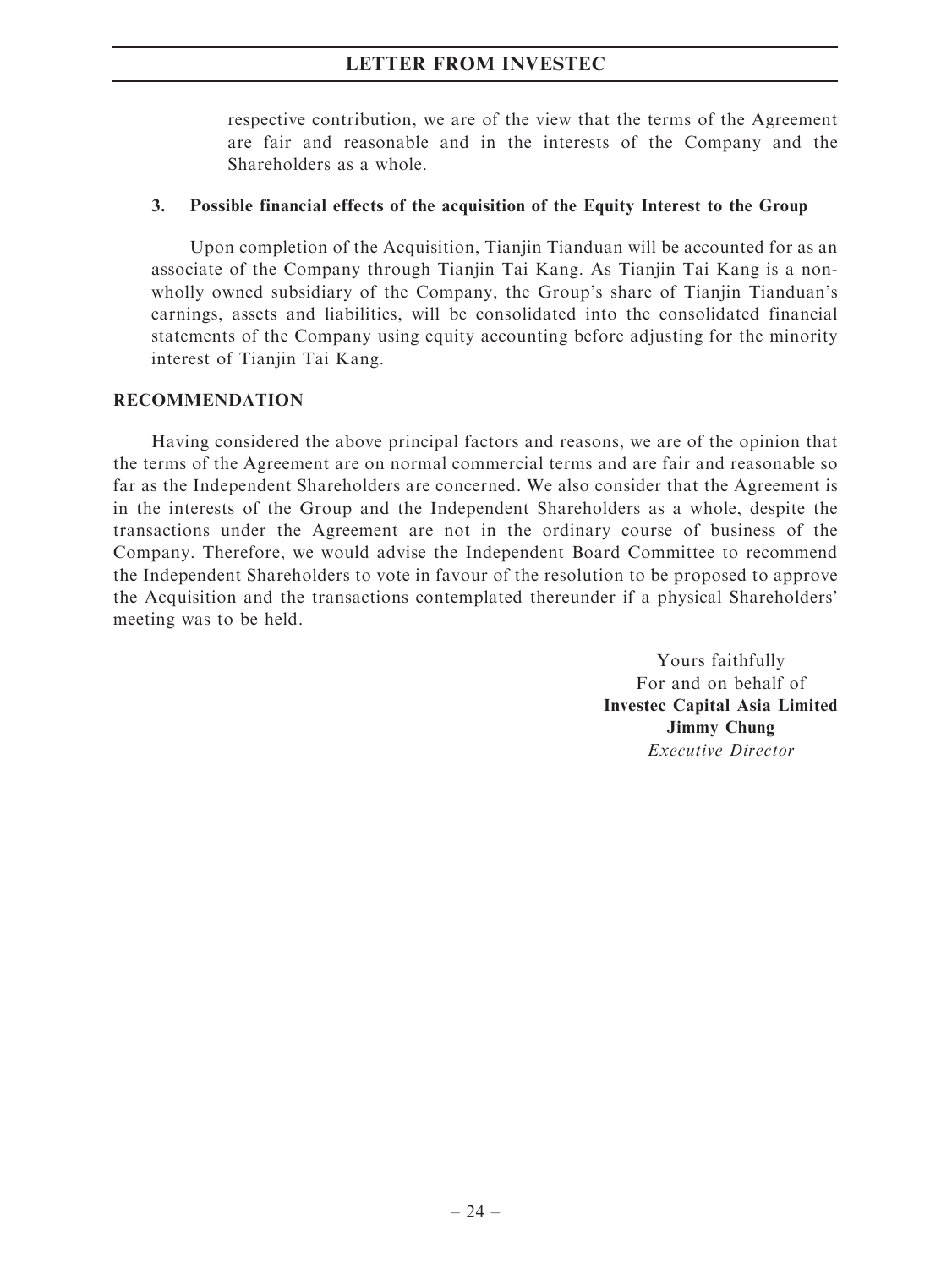## APPENDIX I VALUATION REPORT ON TIANJIN TIANDUAN

The following is the valuation report received from Vigers, an independent valuer, prepared for the purpose of incorporation in this circular, in connection with its valuation of entire shareholding interests in Tianjin Tianduan.

VIGERS APPRAISAL & CONSULTING LIMITED International Assets Appraisal Consultants 10th Floor, The Grande Building 398 Kwun Tong Road Kowloon, Hong Kong



4th October, 2011

Attention: The Directors TIANJIN DEVELOPMENT HOLDINGS LIMITED Suite 7–13, 36/F, China Merchants Tower Shun Tak Center, 168–200 Connaught Road Central Hong Kong

Dear Directors,

## Re: valuation of a 100% equity interest in TIANJIN TIANDUAN PRESS COMPANY LIMITED.

In accordance with the instruction from TIANJIN DEVELOPMENT HOLDINGS LIMITED (the "Company"), we have carried out a valuation on the market value of a 100% equity interest (the ''Equity Value'') in TIANJIN TIANDUAN PRESS COMPANY LIMITED (''Tianduan'') as at 4th October, 2011 (the ''Valuation Date''). We hereby present this valuation report which consists of a description of the Company, valuation basis  $\&$ methodology, assumptions and our opinion of value. We understand this valuation serves the purpose of internal reference.

The opinion of value was based on generally accepted appraisal procedures and practices that rely extensively on the use of numerous assumptions and the consideration of many uncertainties, not all of which can be easily quantified or ascertained.

The opinion was based on the management discussion, assumptions and representations, in oral or writing. The projection or estimates set out in the valuation formed part of the assumptions. We were furnished with limited financial information and other documents germane to the valuation. These data had been utilized without further verification as correctly representing the results and future prospects of the operation and the financial condition of the subject. No responsibility is assumed for the accuracy of the provided information.

The opinion of value is subject to change if any of the assumptions provided by the management is not reasonable or proper made, and we reserve the right to change or withdraw our opinion without any liabilities. This report is confidential to the client for the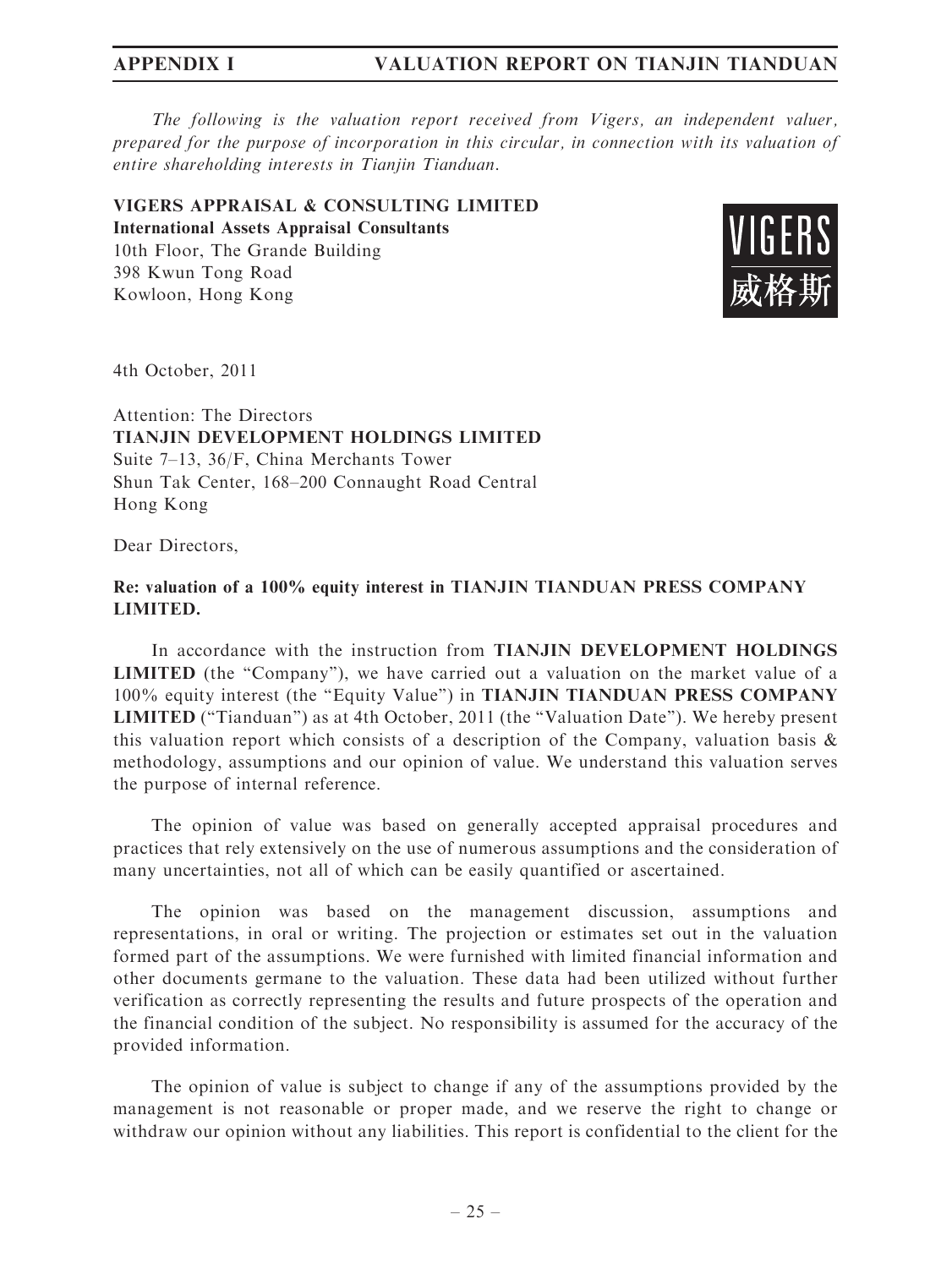specific purpose to which it refers, and should not be the only factor to be reference by the client. We have not been engaged to make specific sales or purchase recommendation. The use of the report will not supplant other due diligence which the company or the concerned parties should conduct in reaching business decision regarding the subject of valuation.

The valuation procedure did not require us to conduct legal due diligence on the legality and formality of the subject and its related legal documents, and it should be the responsibility of the legal advisor to the management of the company. Thus, no responsibility or liability is assumed from our report to the origin and continuity of the subject. We have not inspected the original documents filed in the relevant authorities to verify ownership of the subject. We need to state that we are not legal professional and are not qualified to ascertain the titles and to report any encumbrances that may be registered against the subject. No responsibility or liability is assumed in relation to those opinions or copies of document provided (if any).

In accordance with our standard practice, this report is for the use of the party to whom it is addressed and no responsibility is accepted to any third party for the whole or any part of the contents of this report.

We hereby certify that we have neither present nor prospective interests in the assets or the value reported.

Yours faithfully, For and on behalf of VIGERS APPRAISAL & CONSULTING LIMTED Raymond Ho Kai Kwong Registered Professional Surveyor MRICS, MHKIS, MSc(e-com) Managing Director Favian Kam Man Yin CFA, MBA Executive Director

Note: Raymond K. K. Ho, Chartered Surveyor, MRICS, MHKIS has twenty three years experience in undertaking valuation of properties, intangible and business in Hong Kong, Macau and the PRC and has extensive experience in business valuation in the Greater China region since 1993.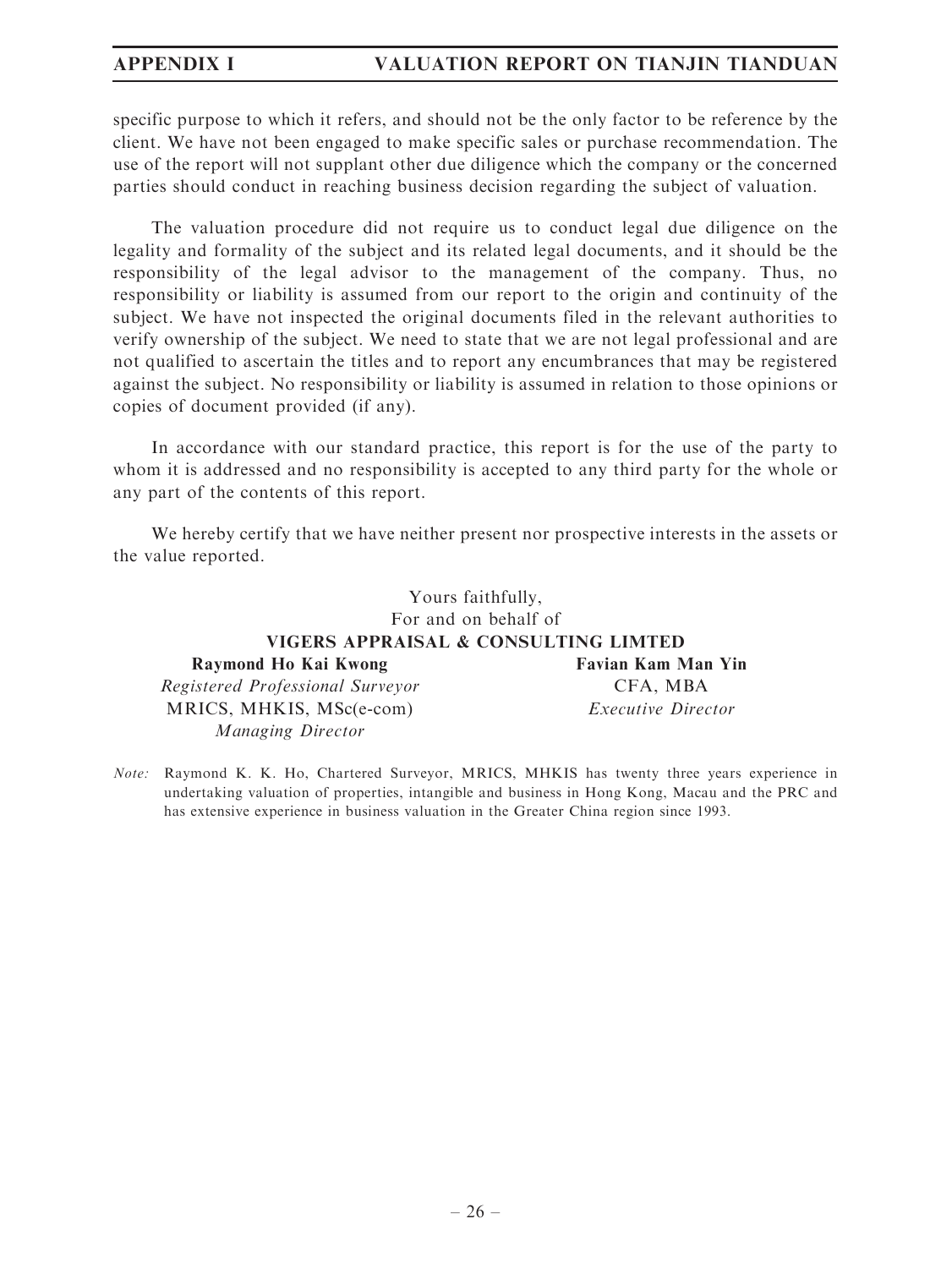## COMPANY BACKGROUND

TIANJIN TIANDUAN PRESS COMPANY LIMITED is the professional research and manufacturing company of hydraulic press in China. Since 1956 Tianduan produced the first hydraulic press, it already has 42 series, more than 1,000 varieties of products ranging from 80 KN to 200,000KN. The products are widely used in the fields of forming shipping plates, forging extruding, aviation and spaceflight, automobile industry, glass fiber reinforced plastics, household electrical appliances and light industry, power metallurgy, equipments of war industry and so on. The company gained ISO 9001 Quality System Certification and obtained the right of importing and exporting by itself in 1996. The product got the CE Certificate in 2006, and exported to over 30 countries and regions, such as Asia, Australia, Europe, America and Africa, etc.<sup>1</sup>

### INFORMATION REVIEWED

As part of our research and analysis, we have considered the information prepared by the Tianduan, include but not limited to the following:

- . History, background, business nature, operating environment and other relevant information on Tianduan.
- . Audited/unaudited financial statements for fiscal year 2005 to 2010.
- . Market position, competitive advantages & disadvantages of Tianduan.
- . Market information on the hydraulic press and machinery industry.
- . Background research of other companies with business similar to Tianduan (the ''Comparables'') such as their business & financial profile.
- . The future challenges and developments of the hydraulic press and machinery industry.
- . The economic outlook in general and the specific economic environment where the Tianduan is exposed to.

We have reviewed the information required, which is considered sufficient for the issue of the valuation report of the type in question and we believe no material factor has been intentionally omitted or withheld from the given information in order to reach an informed view.

 $\frac{1}{1}$  Source: Company website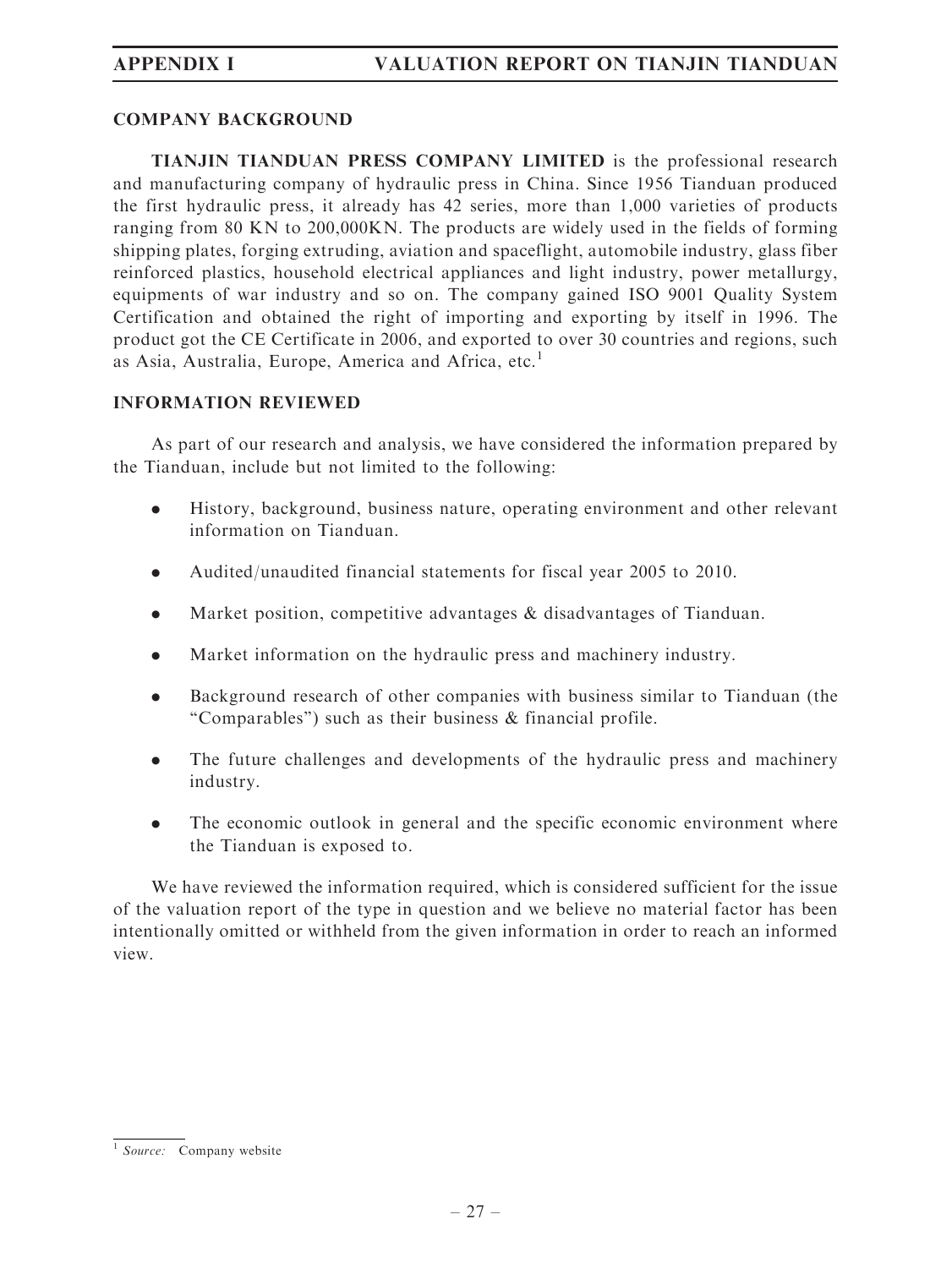## BASIS AND METHODOLOFY OF VALUATION

Our appraisal has been carried out on a market value basis. Market value is defined as the estimated amount for which an asset should exchange on the date of valuation between a willing buyer and a willing seller in an arm's-length transaction after proper marketing wherein the parties had each acted knowledgeably, prudently and without compulsion.

In this valuation, we make reference to three generally accepted approaches to deriving market value, namely; the Market Approach, the Cost Approach and the Income Approach:

- . Cost Approach considers the cost to reproduce or replace in new condition the assets appraised in accordance with current market prices for similar assets, with allowance for accrued depreciation as condition or obsolescence present, whether arising from physical, functional or economic causes.
- . Income Approach is the conversion of expected periodic benefits of ownership into an indication of value. It is based on the principle that an informed buyer would pay no more for asset than an amount equal to the present worth of anticipated future benefits (income) from the same or equivalent asset with similar risk.
- . Market Approach considers prices recently paid for similar assets, with adjustments made to indicate market prices to reflect condition and utility of the appraised assets relative to the comparable market transactions.

We consider the Cost Approach to be inadequate given that this approach fails to consider the going concern of Tianduan. The Income Approach and the Market Approach are both appropriate method but the Income Approach has more reliance on financial estimation and cash flow projection. The Market Approach is more favorable because this approach makes direct reference to the Comparables in which their value can be directly observed from the open market.

The premise behind the Market Approach is that trading price of exchange listed Comparables provide objective reference to the values at which market participants might be willing to buy and sell Tianduan. In applying the Market Approach, we first construct and establish a valuation ratio from the Comparables. The valuation ratio will be used to derive an appropriate ratio specifically for Tianduan, adjusted for Tianduan's uniqueness (the ''Tianduan's Ratio''). The Tianduan's Ratio will be then be applied to one of Tianduan's accounting measure to arrive at an estimated the Equity Value.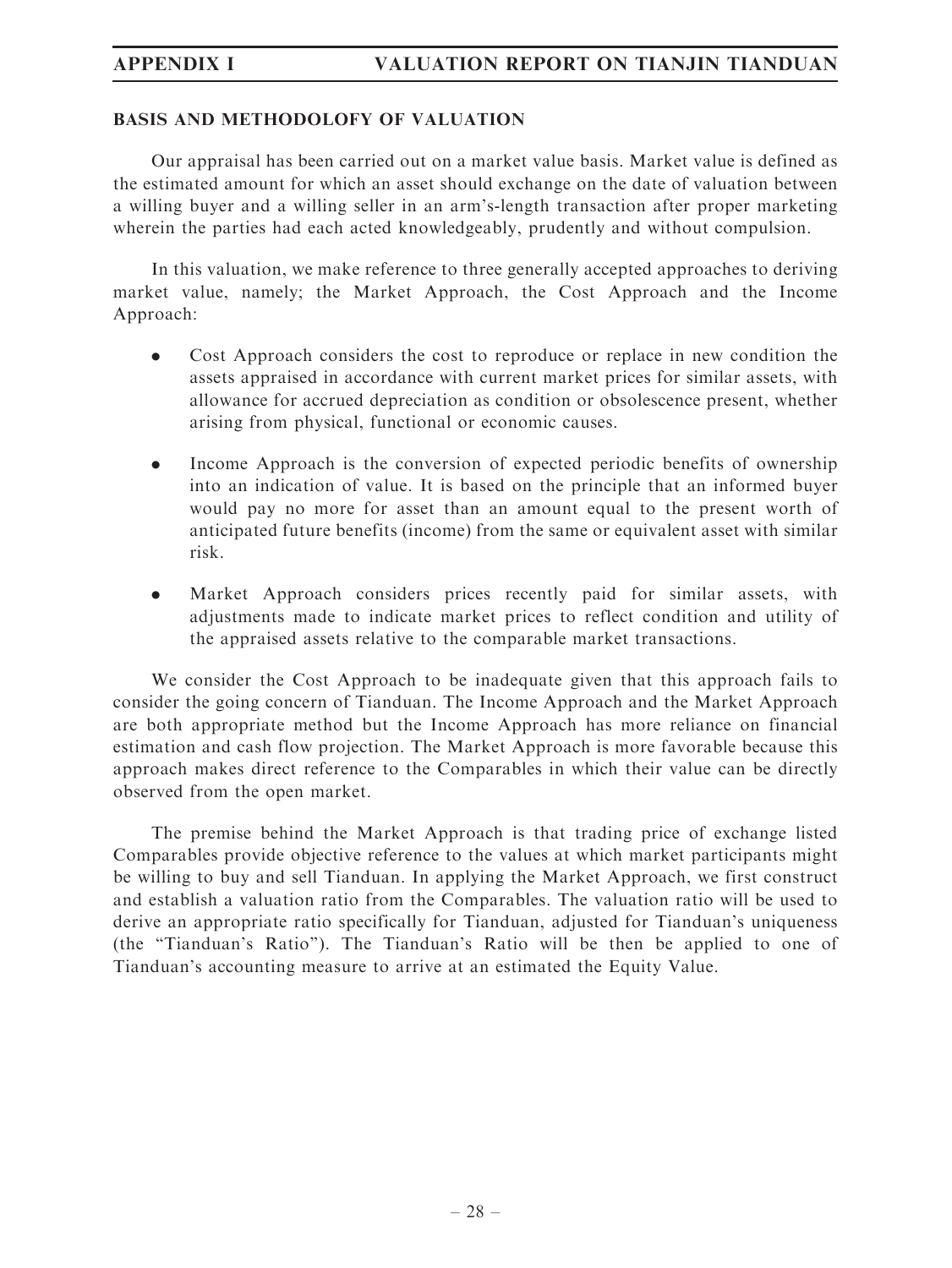## ASSUMPTIONS

A number of assumptions have been made during the valuation. The following assumptions are considered to be applicable and have a significant effect on this valuation. These assumptions have been evaluated and validated to provide a reasonable basis in arriving at our opinion of value. The major assumptions adopted are as follows:

- . There will be no material adverse change in the political, legal, fiscal or economic condition in the PRC and other regions in which the Company operates;
- . Tianduan will retain the key management, competent personnel and technical staff to support its ongoing operation;
- . Market trend and conditions for Tianduan in related areas will not deviate significantly from the economic forecasts in general. Consumer behavior will have no significant change throughout the valuation period;
- . The valuation assumed Tianduan will run into the indefinite future, that is, we assume that relevant business license can be renewed and relevant administrative procedure in relation to the renewal of business can be properly carried out;
- . We assume that the general management practice of Tianduan including but not limited to accounting policy and dividend policy will have no significant deviation from the current practice;
- . The valuation assumes that the core income stream of Tianduan remain those derived from their core operations, the selling of hydraulic press machines. The valuation will not consider the non-operating income such as interest income & investment income and have not made any estimates on imponderables, or disaster which may affect the future income;
- . It is assumed the financial performance of Tianduan shall not substantially deviate from the comparable companies in long run;
- . A 30% discount was applied to the Equity Value due to the Tianduan's lack of marketability.

We have assumed the reasonableness of the information provided and relied to a considerable extent on such information in arriving at our opinion of value.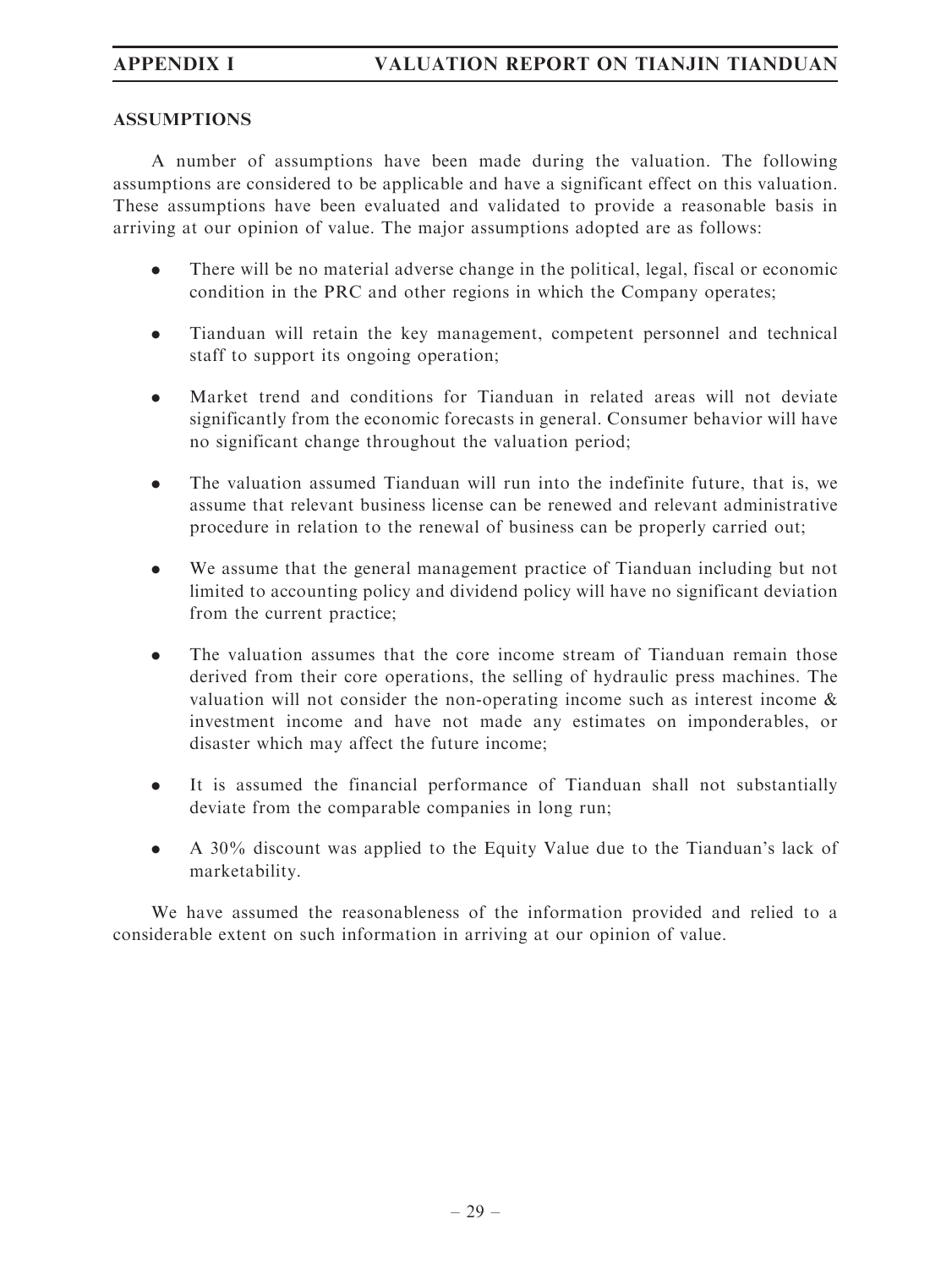## VALUATION CONSIDERATIONS

We consider the Enterprise value to EBITDA (the "EV/EBITDA" ratio) is appropriate. The EV/EBITDA ratio is calculated as:

## Enterprise value at the Valuation Date/Earnings before interest, tax, depreciation and amortization

In this case, the historical FY 2010 EBITDA this is the most up-to-date financial information we were provided. The Tianduan's Ratio derived from the collection of the Comparables' EV/EBITDA ratio will be applied to Tianduan's historical EBITDA for the year ended 31st December, 2010.

We consider the EV/EBITDA ratio appropriate because (i) EBITDA is an accounting measurement that represent earning power that can be compared across companies since EBITDA is less affected by differences in tax rates, capital structure and capital invested and (ii) EV/EBITDA has been proven to be a reliable multiple for pricing manufacturing companies, of which an entity's cashflow level is considered as an indicator of its value. In the construction of Comparables, we have considered the following:

- . The companies shall be listed, with financial information is publicly accessible.
- . The companies shall operate within the same or similar industry as Tianduan.
- . It is preferred that the companies reported a positive 2010 EBITDA figure.
- . As it can be observed that there exists limited numbers of similar companies in the PRC, we thus also consider companies with business outside the PRC and Hong Kong.

Information in relation to the comparable companies was source from Bloomberg. Although Bloomberg has set out the business nature and products produced by the comparable companies, Bloomberg does not explicitly state the exact percentage of each product mix.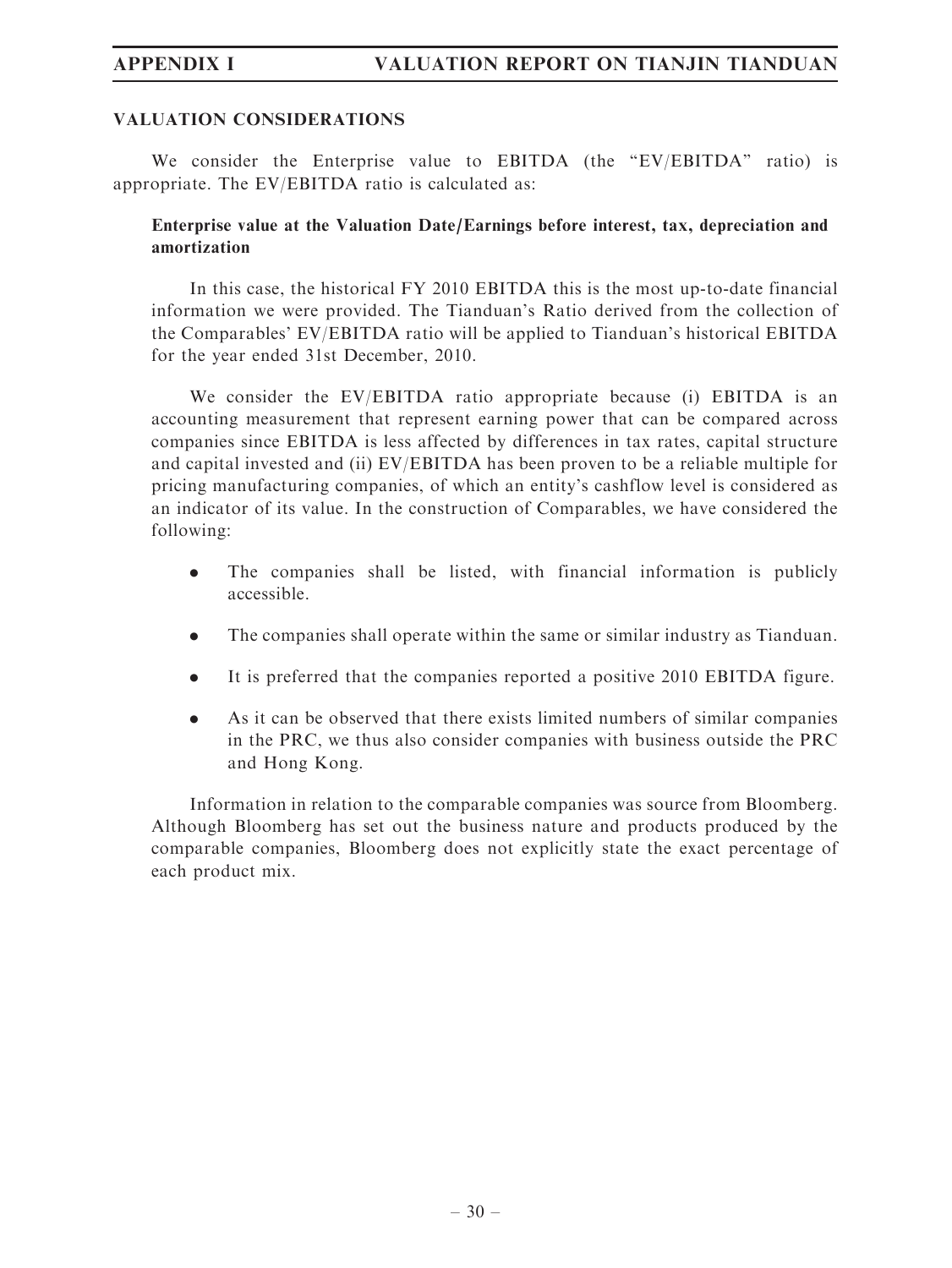We have also made adjustments on the Tianduan's Ratio such as discount for a private firm, the lack of marketability or other possible factors which may affect the Equity Value. The following table shows the details of the Comparables used:

| <b>Ticker</b>         | Name                                        | EV/EBITDA | <b>Descriptions</b>                                                                                                                                                                                                                                                                                                  |
|-----------------------|---------------------------------------------|-----------|----------------------------------------------------------------------------------------------------------------------------------------------------------------------------------------------------------------------------------------------------------------------------------------------------------------------|
| 600416 CH Equity      | <b>XIANGTAN ELEC-A</b>                      | 26.05     | Xiangtan Electric Manufacturing<br>manufactures<br>Company<br>Ltd.<br>electrical<br>machinery.<br>The<br>Company produces wind turbines,<br>pumps, electrical wheel trucks,<br>electric<br>mining<br>locomotives.<br>industrial locomotives, light rail<br>cars, elevators, hydraulic presses.                       |
| 002529 CH Equity      | <b>FUJIAN HAIYUAN</b><br><b>AUTOMATIC-A</b> | 22.32     | Fujian<br>Haiyuan<br>Automatic<br>Equipments<br>Co.<br>Ltd.<br>manufactures and sells automatic<br>hydraulic presses. The Company's<br>products are automatic hydraulic<br>autoclaved<br>brick<br>presses,<br>automatic hydraulic ceramic tile<br>presses and automatic hydraulic<br>refractory materials.           |
| <b>SCUN GR Equity</b> | <b>SCHULER AG</b>                           | 16.69     | Schuler AG designs, manufactures<br>markets<br>metal<br>forming,<br>and<br>machining<br>and<br>stamping<br>equipment.<br>The<br>Company's<br>products include mechanical press<br>systems, hydraulic press systems,<br>hydroforming machinery, tool and<br>die<br>systems<br>and<br>process<br>automation equipment. |
| <b>BMH IN Equity</b>  | <b>BEMCO</b><br><b>HYDRAULICS</b>           | 4.91      | Hydraulics<br>Bemco<br>Ltd.<br>manufactures<br>and<br>distributes<br>hydraulic presses and equipment.                                                                                                                                                                                                                |
| 009160 KS Equity      | SIMPAC INC                                  | 3.85      | <b>SIMPAC</b><br>manufactures<br>Inc.<br>industrial<br>presses,<br>such<br>as.<br>mechanical, hydraulic presses and<br>coil handling and press automation<br>for electronics and automobile<br>industries. The company provides<br>its products to domestic companies<br>as well as overseas market.                 |

(Source of information: Bloomberg)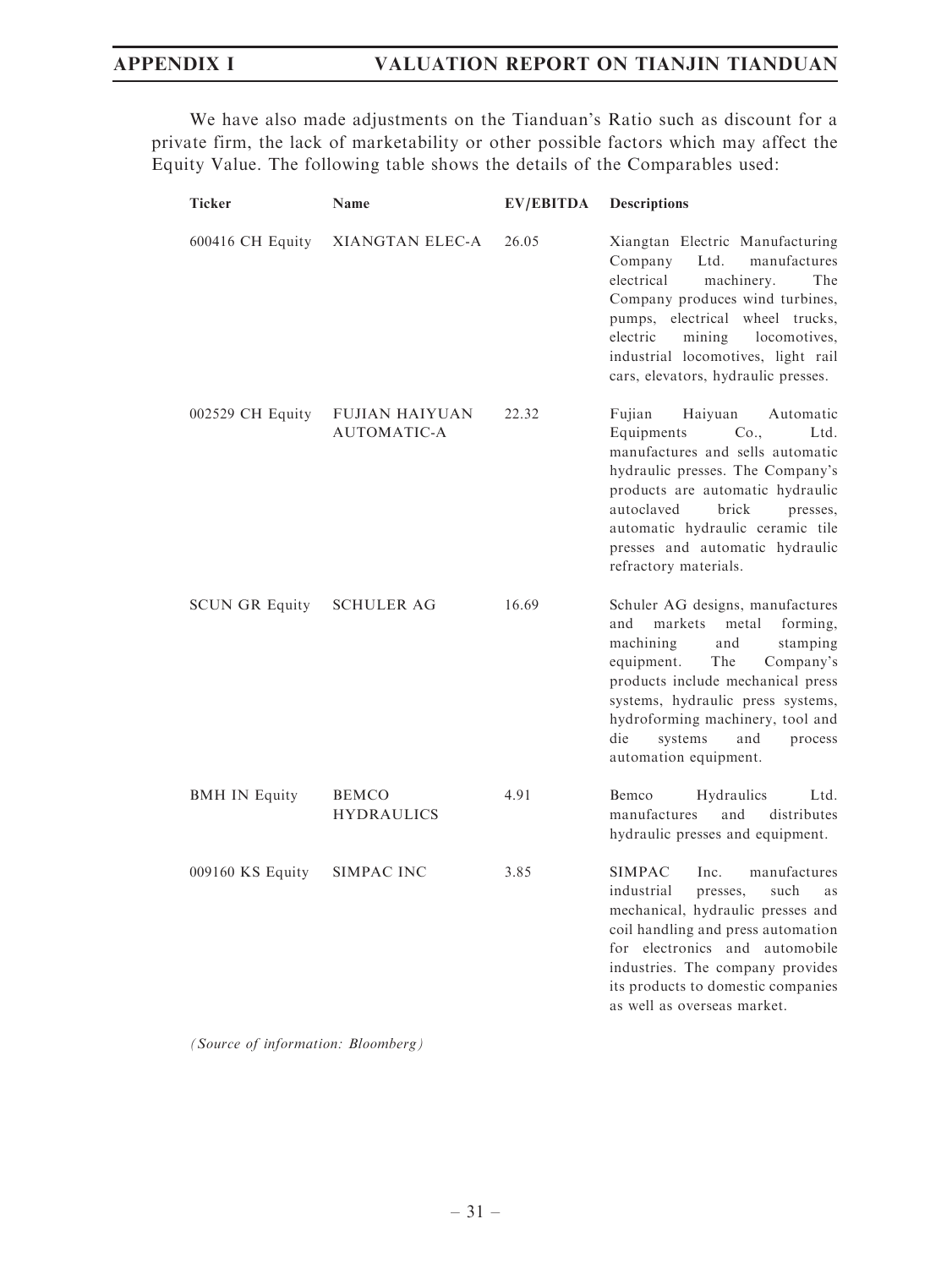## APPENDIX I VALUATION REPORT ON TIANJIN TIANDUAN

Based on the information available to us, the sample represents the listed companies which engaged in the hydraulic press business that can be captured from public available data source, ie. Bloomberg.

## ANALYSIS OF COMPARABLES

In deriving the Tianduan's ratio, we have considered the following factors:

- . Asset size of Tianduan relative to the Comparables, which is substantially different against the Comparables. Such difference warrants a possible adjustment on the EV/EBITDA ratio.
- . The market where the Comparables are traded, and the hydraulic press/machinery industry's valuation with respect to the general market.
- . EBITDA and EBIT margins, which represents the profitability of a company and is highly correlated with market value of a company.
- . Growth rate and capital reinvestment rate, which are of the factors implicitly considered by the market and was factored into the EV/EBITDA ratio. In general, we expect a higher growth rate will result in a higher EV/EBITDA ratio.
- . Tianduan is a private company which is subject to more risk compared to the listed Comparables.
- . The financial gearing and operational risk. Higher gearing generally help increase the return to equity if it is under normal leverage. However, as gearing increases, liquidity risk also increases. Thus the gearing will have dual impact on the value of a company.
- . The average of multiple of relevant comparable companies and adjustment on possible difference on a company or industrial multiple which due to market being traded for the comparable companies and the subject.

Given that the subject is a non publicly trade company, it requires time to convert the interest into cash. This illiquid nature required adjustment of its value in discount for lack of marketability. There are studies in relation to this marketability discount, such as restrictive stock studies or academic research on the range of discount. The range of the marketability can variate from 20% to 45%. Based on the nature of the subject, its year of operation, its cash flow level, and the expected holding period. It is fair to consider a 30% discount for its lack of marketability.

Based on the information available to us, it is noted that the Xiangtan Electric, Fujian Haiyuan and Schuler AG reported a market cap and turnover which significantly different from Tianduan. This suggests the multiples of these three companies might not properly reflect the small size effect of Tianduan. Second, it can be observed that Xiangtan Electric engaged in the production of wind turbines, pumps and electrical wheel truck, with less emphasis on hydraulic presses. In this regards, we may not take great weight in arriving our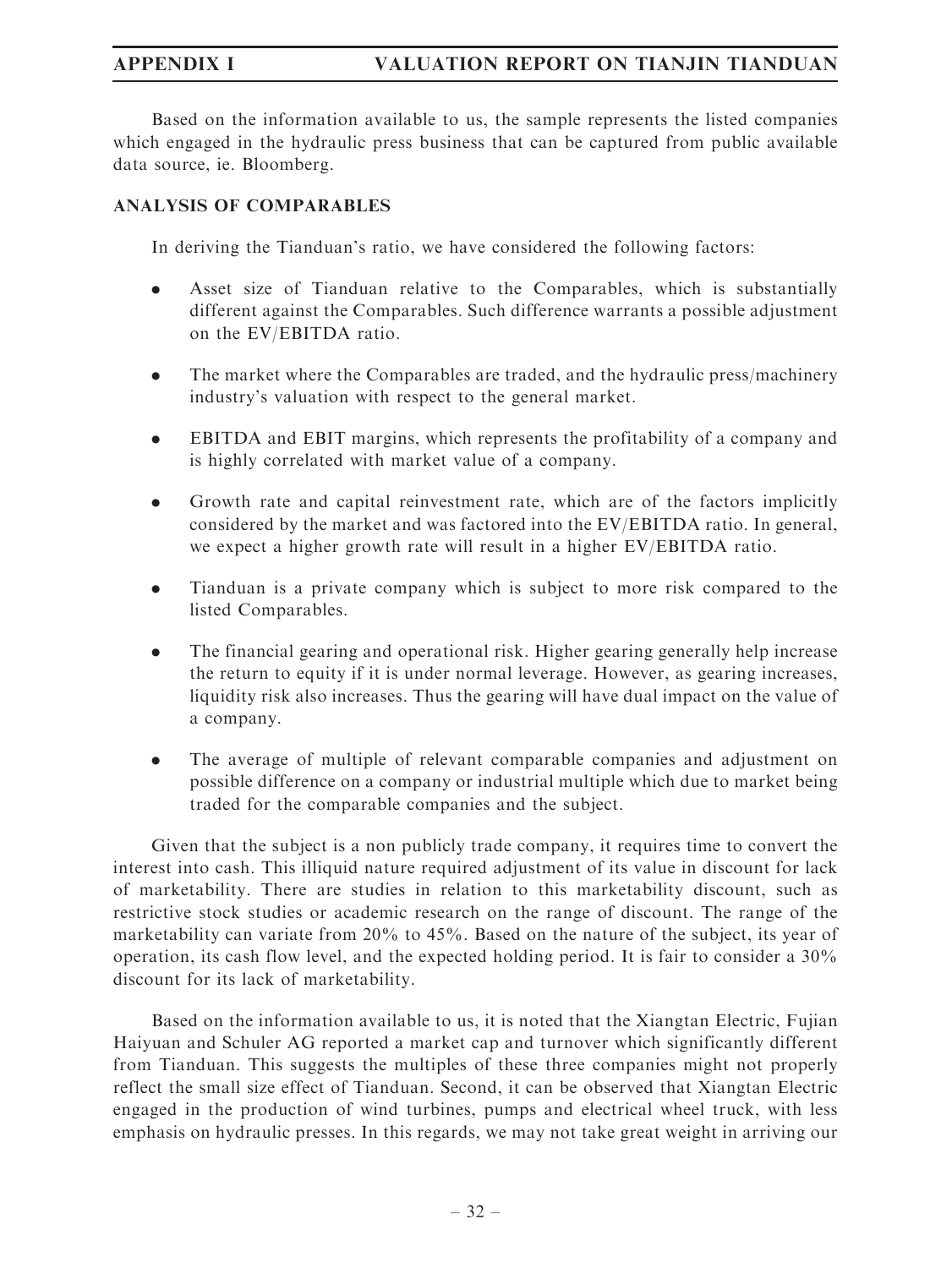opinion. Fujian Haiyuan, a company manufactures and sells hydraulic presses, however, mainly serve the automatic hydraulic presses on autoclaved brick and ceramic tile. In contrast to Tianduan, which focuses on heavy hydraulic presses, indicates the difference on the product type, technical requirements and market segment. Thus results in less relevant comparison against Tianduan. Schuler AG is a company focuses on hydraulic presses and with substantial operation in mechanical presses. This might induce less relevant comparison to Tianduan, which primary focuses on hydraulic presses. On the other hand, Bemco Hydraulic and Simpac Inc, reported market cap relatively comparable to Tianduan. In addition, these two companies also focus on the manufacturing of hydraulic presses. In this regards, Bemco Hydraulic and Simpac Inc could serve as better indication of value than the other companies. However, we also noted that these two companies have their operation other than the PRC market. Thus we would also consider appropriate adjustment to reflect the market difference in between the comparable companies and Tianduan.

Tianduan's ratio and the computation to its equity value are concluded as the following:

(RMB '000.00) except for EV/EBITDA ratio

| EV/EBITDA ratio                           |      | 8.78       |
|-------------------------------------------|------|------------|
| $2010$ EBITDA <sup>2</sup>                |      | 30,580.00  |
| Enterprise value                          |      | 268,798.20 |
| Net cash <sup>3</sup>                     | $^+$ | 62,000.00  |
| Equity value                              |      | 330,798.20 |
| Equity value after marketability discount |      | 231,558.74 |

### OPINION OF VALUE

Based on the results from analysis set out above, as at the Valuation Date, the value of the 100% equity interest can be reasonably and approximately stated as Renminbi Two Hundred Thirty One Million Five Hundred Sixty Thousand only (RMB231,560,000).

Source: Tianduan's 2010 unaudited financial information

<sup>3</sup> Source: Tianduan's 2010 unaudited financial information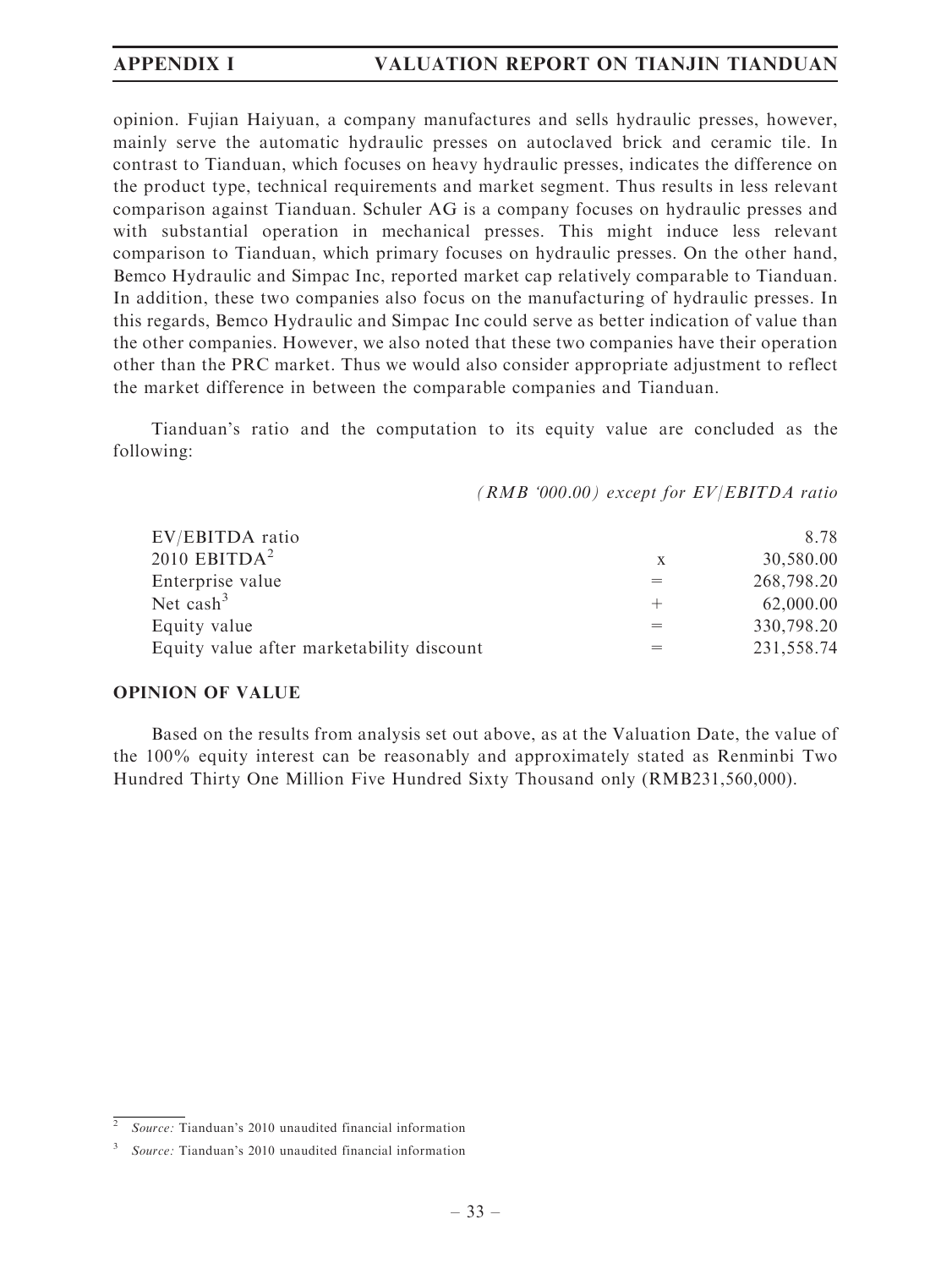The following is the valuation report received from Vigers, an independent valuer, prepared for the purpose of incorporation in this circular, in connection with its valuation of the land and properties to be injected into Tianjin Tianduan by Tianjin Benefo pursuant to the Agreement.

Vigers Appraisal & Consulting Limited International Assets Appraisal Consultants 10th Floor, The Grande Building 398 Kwun Tong Road Kowloon Hong Kong



11 November 2011

The Directors Tianjin Development Holdings Limited Suites 7–13, 36th Floor China Merchants Tower Shun Tak Centre Nos. 168–200 Connaught Road Central Hong Kong

Dear Sirs,

In accordance with the instructions of Tianjin Development Holdings Limited (the "Company") for us to value the property interest held by Tianjin Benefo Machinery  $\&$ Electric Holding Co., Ltd. (天津百利機電控股集團有限公司) (''Tianjin Benefo'') in the People's Republic of China ("the PRC"), we confirm that we have carried out inspections, made relevant enquiries and obtained such further information as we consider necessary for the purpose of providing you with our opinion of the market value of such property interest as at 4 October 2011 (''date of valuation'') for the purpose of incorporation in the circular.

Our valuation is our opinion of the market value of the property interest which we would define market value as intended to mean ''the estimated amount for which a property should exchange on the date of valuation between a willing buyer and a willing seller in an arm's-length transaction after proper marketing wherein the parties had each acted knowledgeably, prudently and without compulsion''.

In valuing the property interests, we have adopted a combination of the market and depreciated replacement cost approach in assessing the land portion of the property and the buildings and structures standing on the land respectively. Hence, the sum of the two results represents the market value of the property as a whole. In the valuation of the land portion, reference has been made to the standard land price and the sales evidence as available to us in the locality. As the nature of the buildings and structures cannot be valued on the basis of market value, they have therefore been valued on the basis of their depreciated replacement costs. The depreciated replacement cost approach considers the current cost of replacement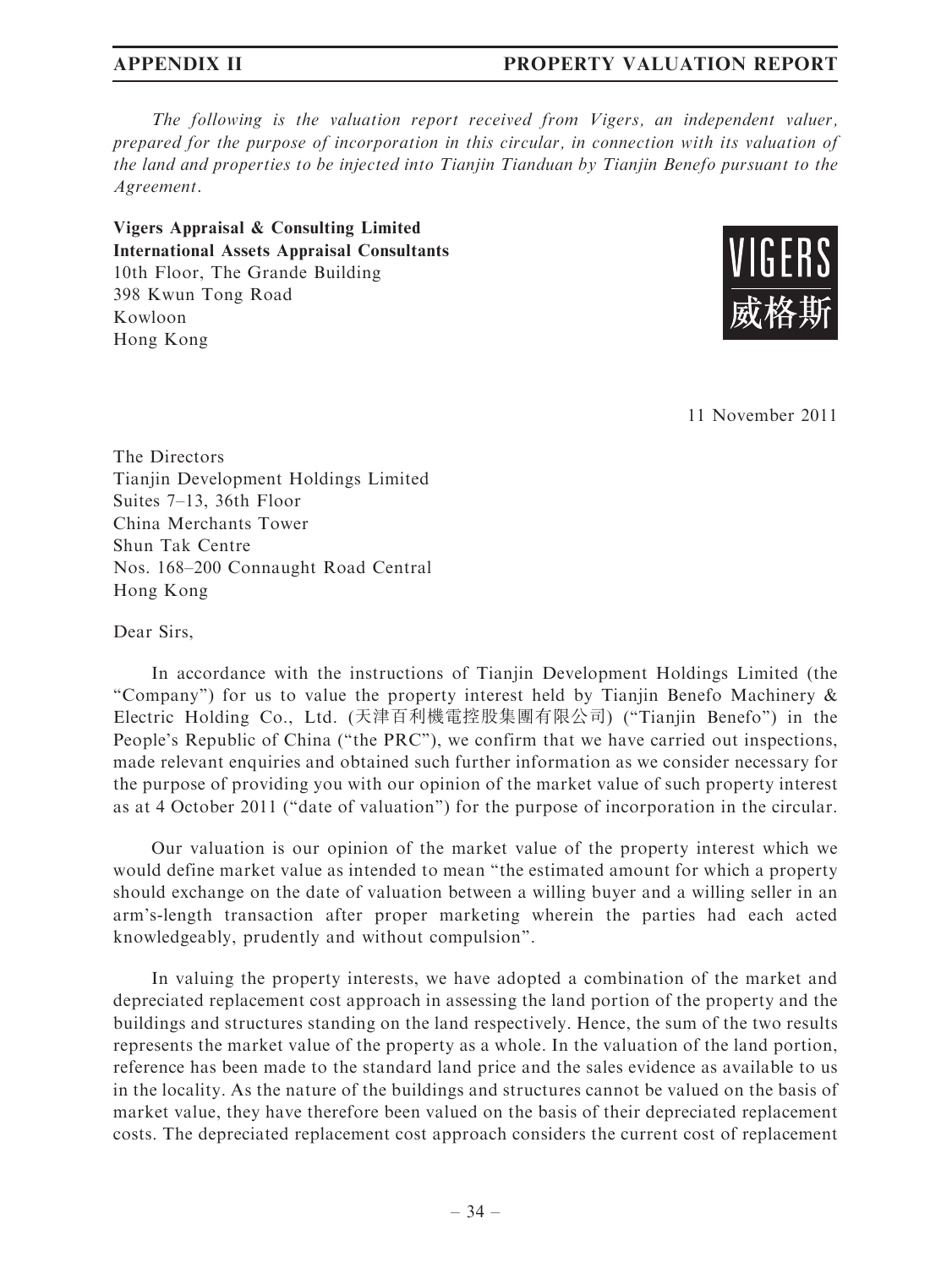(reproduction) of the buildings and improvements less deductions for physical deterioration and all relevant forms of obsolescence and optimization. The depreciated replacement cost approach generally furnishes the most reliable indication of value for property in the absence of a known market based on comparable sales. The approach is subject to adequate potential profitability of the business.

Our valuation has been made on the assumption that the owner sells the property interest on the open market in its existing state without the benefit of a deferred terms contract, leaseback, joint venture, management agreement or any similar arrangement which would serve to increase the value of the property interest. In addition, no forced sale situation in any manner is assumed in our valuation.

We have not caused title searches to be made for the property interest at the relevant government bureau in the PRC. We have been provided with certain extracts of title documents relating to the property interest. However, we have not inspected the original documents to verify the ownership, encumbrances or the existence of any subsequent amendments which may not appear on the copies handed to us. In undertaking our valuation for the property interest, we have relied on the legal opinion (the ''PRC legal opinion'') provided by the Company's PRC legal adviser, Grandall Law Firm (Tianjin).

We have relied to a considerable extent on information provided by the Company and have accepted advice given to us by the Company on such matters as planning approvals or statutory notices, easements, tenure, occupation, lettings, site and floor areas and in the identification of the property and other relevant matter. We have also been advised by the Company that no material facts had been concealed or omitted in the information provided to us. All documents have been used for reference only.

All dimensions, measurements and areas included in the valuation certificate are based on information contained in the documents provided to us by the Company and are approximations only. No on-site measurement has been taken.

We have inspected the exterior and, where possible, the interior of the property. However, we have not carried out a structural survey nor have we inspected woodwork or other parts of the structures which are covered, unexposed or inaccessible and we are therefore unable to report that any such parts of the property are free from defect. No tests were carried out on any of the services.

No allowance has been made in our valuation for any charges, mortgages or amounts owing on the property interest nor for any expenses or taxation which may be incurred in effecting a sale. Unless otherwise stated, it is assumed that the property interest is free from encumbrances, restrictions and outgoings of an onerous nature which could affect its value.

Our valuation is prepared in accordance with the HKIS Valuation Standards on Properties (First Edition 2005) published by The Hong Kong Institute of Surveyors (HKIS) and the requirements set out in Chapter 5 and Practice Note 12 to the Rules Governing the Listing of Securities issued by The Stock Exchange of Hong Kong Limited.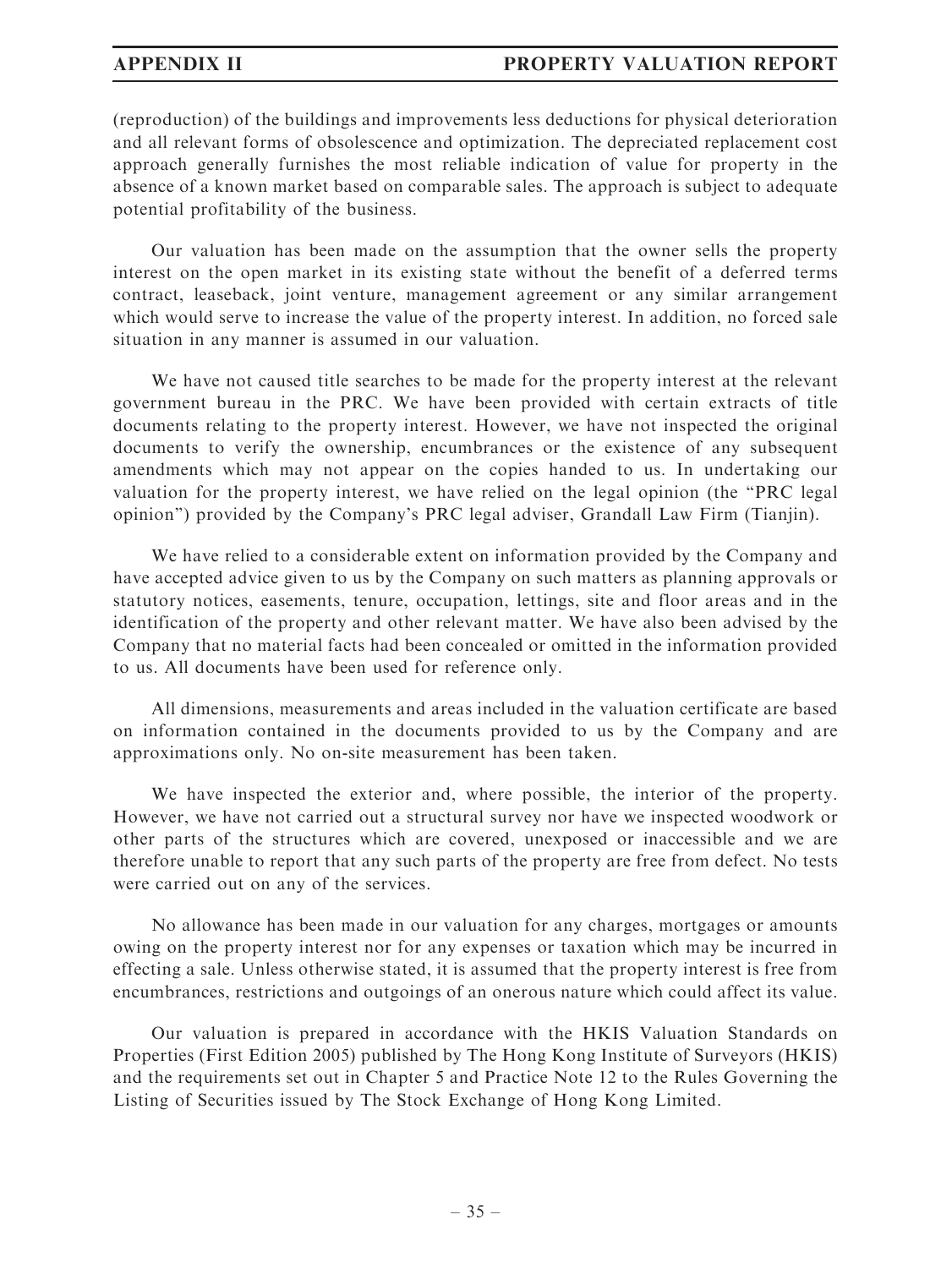Unless otherwise stated, all money amounts stated are in Renminbi (RMB). The exchange rate used in valuing the property interest in the PRC as at 4 October 2011 was  $HK$1 = RMB0.817$ . There has been no significant fluctuation in the exchange rate for Renminbi against Hong Kong Dollars (HK\$) between that date and the date of this letter.

We enclose herewith the valuation certificate.

Yours faithfully, For and on behalf of Vigers Appraisal & Consulting Limited Raymond Ho Kai Kwong Registered Professional Surveyor MRICS MHKIS MSc(e-com) Managing Director

Note: Mr. Raymond Ho Kai Kwong, Chartered Surveyor, MRICS MHKIS MSc(e-com), has over twenty five years' experiences in undertaking valuations of properties in Hong Kong and has over eighteen years' experiences in valuations of properties in the PRC.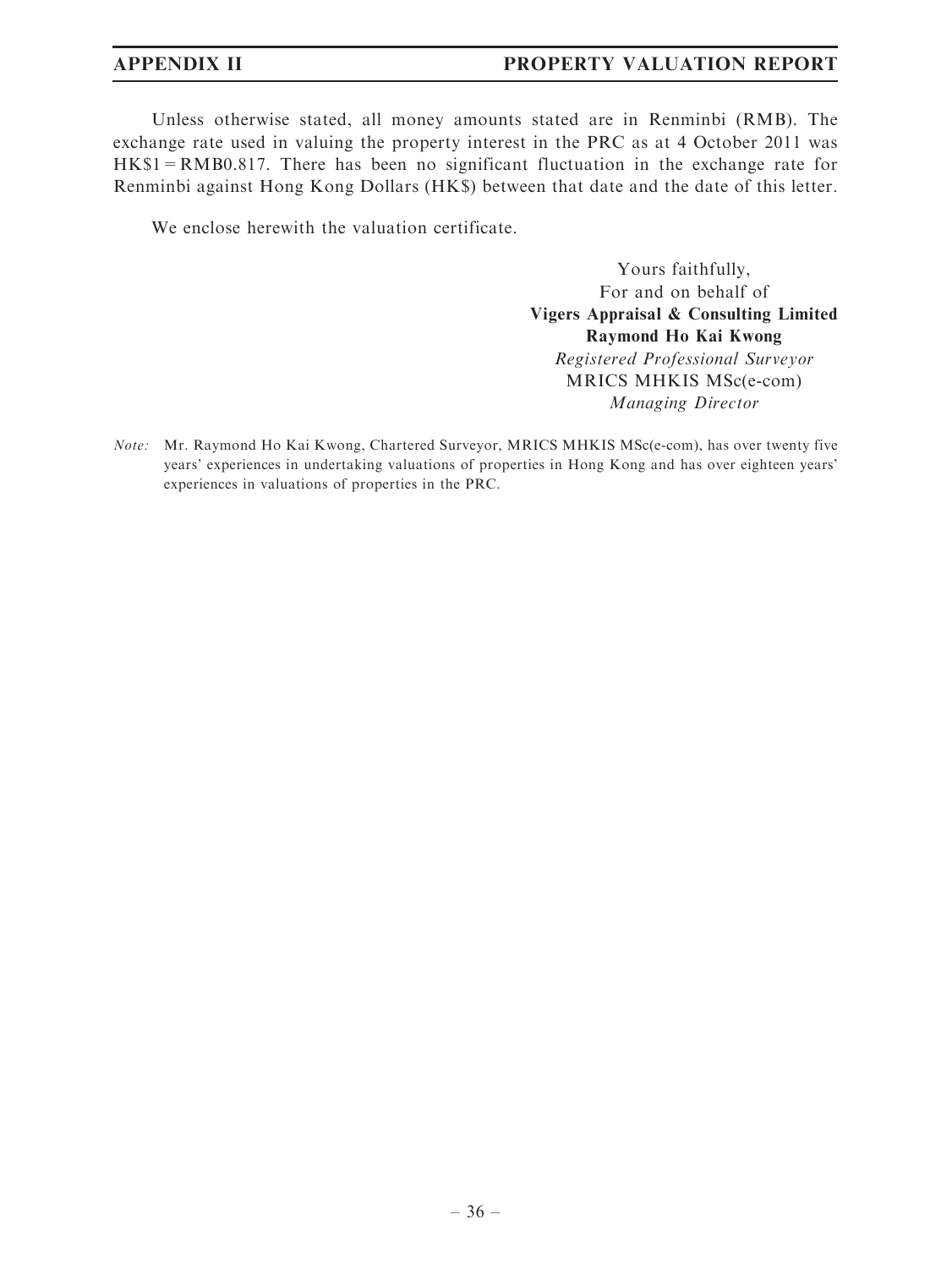### VALUATION CERTIFICATE

## Property interest held by Tianjin Benefo in the PRC

| Property                            | <b>Description and Tenure</b>                                                | Particulars of<br>occupancy           | <b>Market Value</b><br>in existing<br>state as at<br>4 October 2011 |
|-------------------------------------|------------------------------------------------------------------------------|---------------------------------------|---------------------------------------------------------------------|
| An industrial<br>complex located at | The property comprises a parcel of<br>land with a site area of approximately | The property is<br>currently occupied | RMB171,270,000                                                      |
| Jinyu Road South                    | $180,072.3$ sq.m. and 8 buildings                                            | by Tianjin Tianduan                   | (equivalent to                                                      |
| $($ Lot no.                         | erected thereon completed in various                                         | Press Co. Ltd. for                    | approximately                                                       |
| 1201130070030270001                 | stages between 2000 and 2010.                                                | production uses.                      | HK\$209,630,000)                                                    |
| Bei Chen Zi 100418-),               |                                                                              |                                       |                                                                     |
| Beichen District,                   | The buildings have a total gross floor                                       |                                       |                                                                     |
| Tianjin City,<br>the PRC            | area of approximately 52,340.20 sq.m.                                        |                                       |                                                                     |
|                                     | The buildings mainly include                                                 |                                       |                                                                     |
|                                     | workshops, warehouses and office                                             |                                       |                                                                     |
|                                     | buildings.                                                                   |                                       |                                                                     |
|                                     | The land use rights of the property                                          |                                       |                                                                     |
|                                     | have been granted for a term expiring                                        |                                       |                                                                     |
|                                     | on 27 April 2060 for industrial uses.                                        |                                       |                                                                     |

#### Notes:

- 1. According to a Real Estate Ownership Certificate (Document No.: Fang Di Zheng Jin Zi No. 113031010617), the land use rights of the property having a site area of approximately 180,072.3 sq.m. and 6 buildings of the property having a total gross floor area of approximately 35,109.21 sq.m. have been granted to Tianjin Benefo for a term expiring on 27 April 2060 for industrial uses.
- 2. Two buildings with a total gross floor area of approximately 17,231 sq.m., which are not included in the scope of the land and buildings to be injected by Tianjin Benefo to Tianjin Tianduan Press Co. Ltd. (''Tianjin Tianduan'') pursuant to the Agreement, have not yet obtained the Real Estate Ownership Certificates. As advised by the Company and the Company's PRC legal adviser, the said buildings was built by Tianjin Tianduan in the land of the property owned by Tianjin Benefo. The Real Estate Ownership Certificates for the said buildings could only be applied after the land has been transferred to Tianjin Tianduan upon completion of the Acquisition. There is no obstacle for Tianjin Benefo to transfer the land use rights to Tianjin Tianduan. In the valuation of the property, we have attributed no commercial value to these two buildings which have not obtained the Real Estate Ownership Certificates. For reference purposes, we are of the opinion that the depreciated replacement cost of the said buildings as at the date of valuation would be RMB87,860,000 (equivalent to approximately HK\$107,540,000) assuming relevant ownership certificates have been obtained and they could be freely transferred in the open market.
- 3. The PRC legal opinion states, inter alia, the following:
	- (i) Tianjin Benefo has obtained the Real Estate Ownership Certificates for the land use rights and 6 buildings of the property.
	- (ii) Tianjin Benefo legally owns the land use rights and 6 buildings of the property.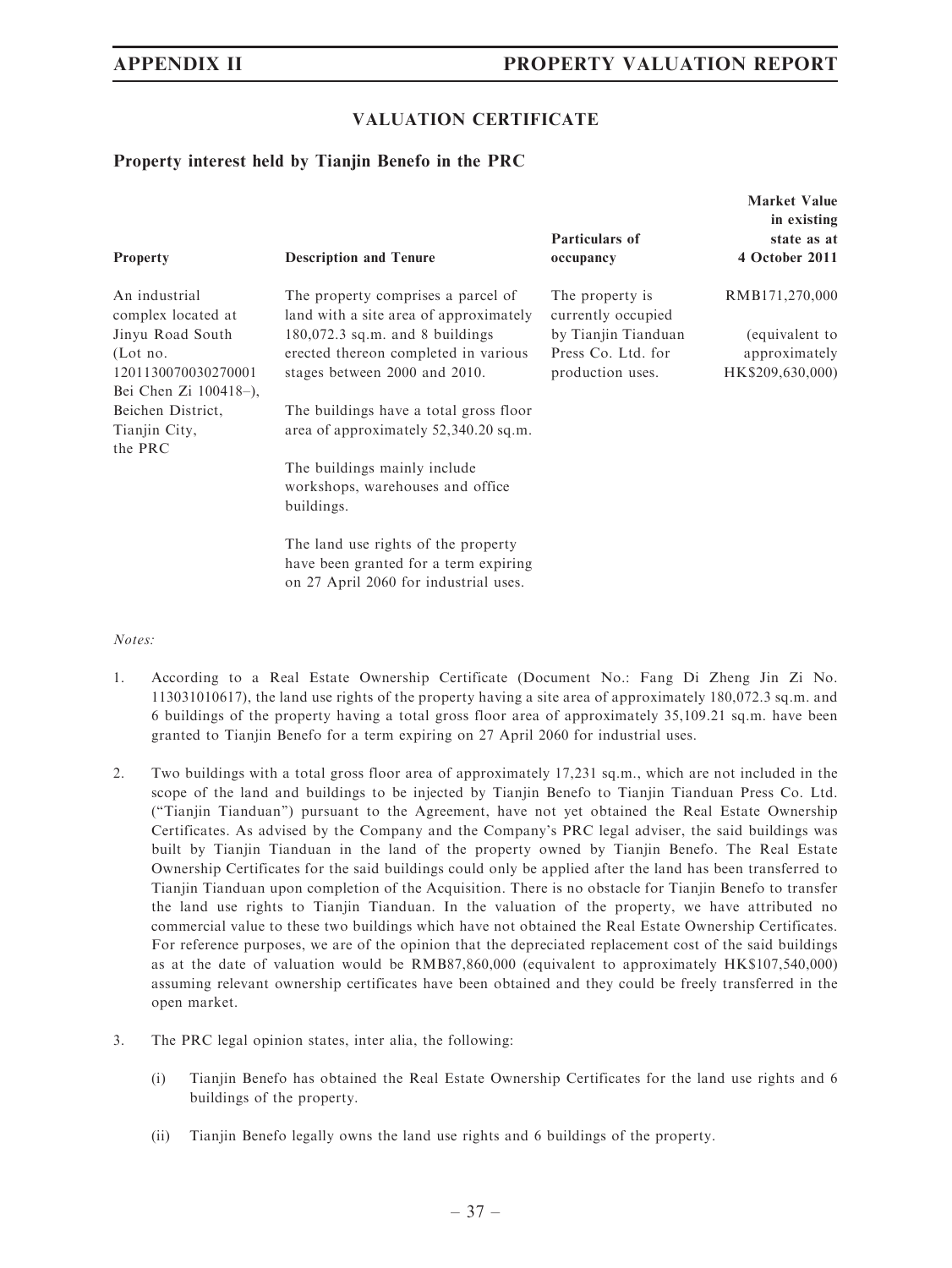- (iii) Tianjin Benefo is legally entitled to occupy, use, transfer, lease, mortgage or dispose of the land use rights and 6 buildings of the property.
- (iv) The land premium of the property has been fully settled.
- (v) The property is free from any mortgages, charges and encumbrances.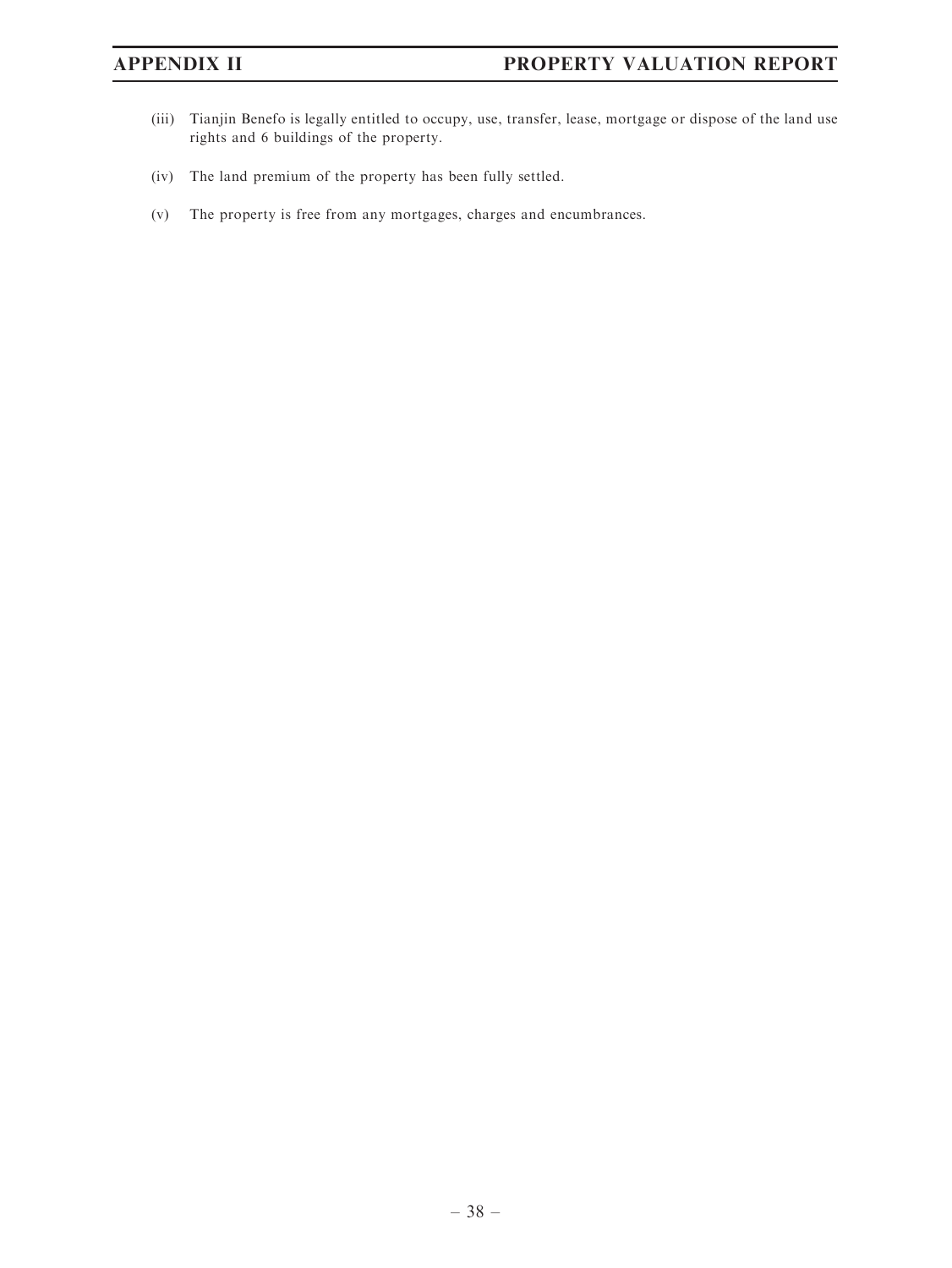### 1. RESPONSIBILITY STATEMENT

This circular, for which the Directors collectively and individually accept full responsibility, includes particulars given in compliance with the Listing Rules for the purpose of giving information with regard to the Company. The Directors, having made all reasonable enquiries, confirm that to the best of their knowledge and belief the information contained in this circular is accurate and complete in all material respects and not misleading or deceptive, and there are no other matters not contained in this circular, the omission of which would make any statement herein or this circular misleading.

### 2. DISCLOSURE OF DIRECTORS' INTERESTS

As at the Latest Practicable Date, so far as was known to the Directors, the interests or short positions of each Director and chief executive of the Company or their respective associates in any shares, underlying shares or debentures of the Company or any associated corporations (within the meaning of Part XV of the SFO) which were required to be notified to the Company and the Stock Exchange pursuant to Divisions 7 and 8 of Part XV of the SFO (including interests or short positions which they were taken or deemed to have under such provisions of the SFO), or which were required, pursuant to section 352 of the SFO, to be entered in the register maintained by the Company referred to therein, or which were required, pursuant to the Model Code of the Listing Rules, to be notified to the Company and the Stock Exchange were as follows:

# (i) Directors' interests in the underlying Shares

|                      | Approximate percentage |
|----------------------|------------------------|
| Number of underlying | of interests to the    |
| <b>Shares</b> held   | issued share capital   |
|                      | $0.28\%$               |
|                      | $0.17\%$               |
| 2,300,000            | $0.22\%$               |
| 1,500,000            | $0.14\%$               |
| 800,000              | $0.07\%$               |
| 800,000              | $0.07\%$               |
| 800,000              | $0.07\%$               |
| 500,000              | $0.05\%$               |
| 900,000              | $0.08\%$               |
| 800,000              | $0.07\%$               |
| 300,000              | $0.03\%$               |
| 800,000              | $0.07\%$               |
| 300,000              | $0.03\%$               |
| 300,000              | $0.03\%$               |
|                      | 3,000,000<br>1,800,000 |

#### Notes:

- 1. All interests are held in the capacity as a beneficial owner.
- 2. All interests stated above represent long positions.
- 3. Details of the interests of the Directors in share options are set out in paragraph (iv) in this section below.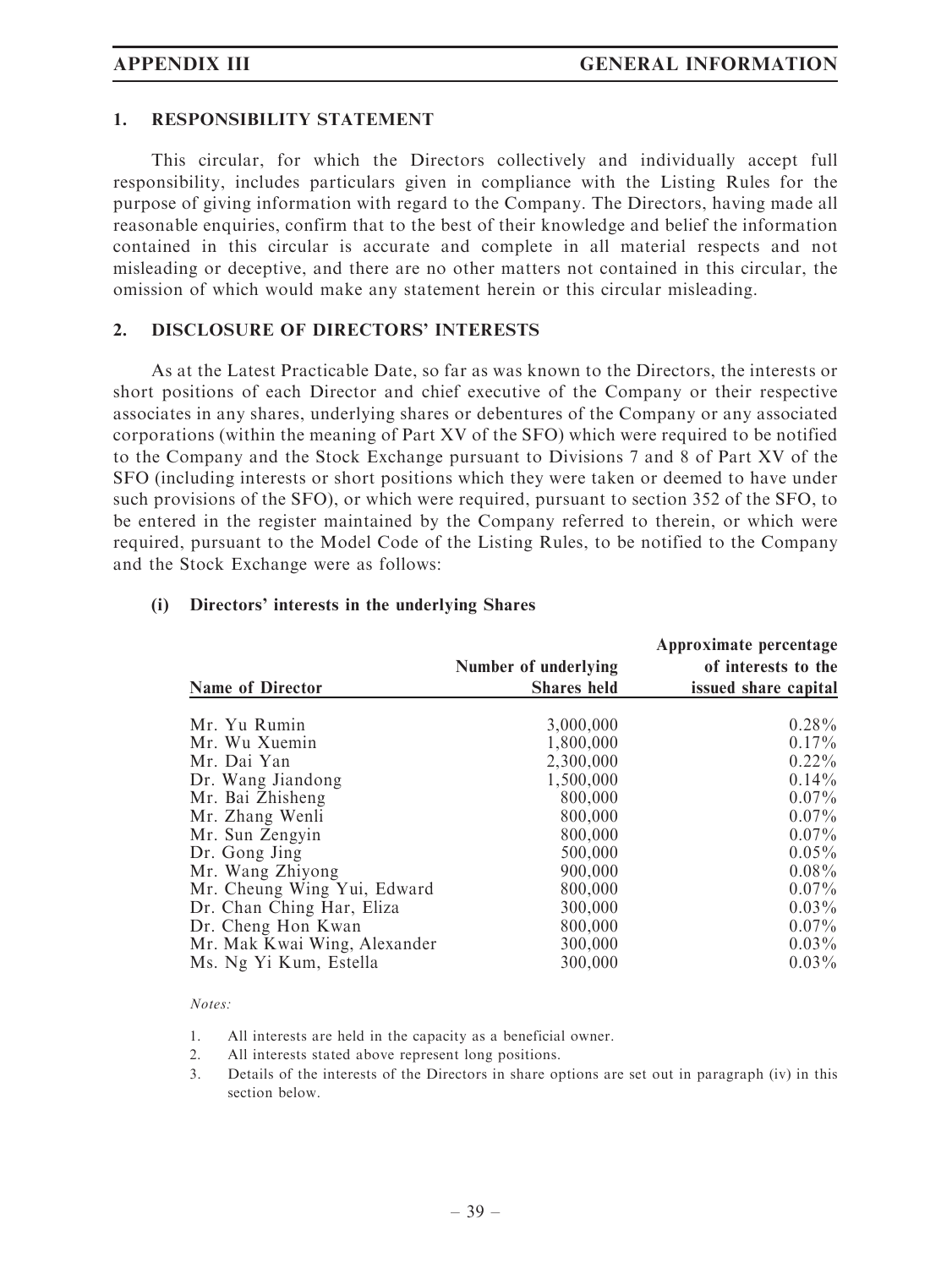## (ii) Directors' interests in the shares of associated corporation of the Company

|                  | Name of<br>associated                                                 | Nature of       |                    | Number of   | Approximate<br>percentage of<br>interests to<br>the issued |
|------------------|-----------------------------------------------------------------------|-----------------|--------------------|-------------|------------------------------------------------------------|
| Name of Director | corporation                                                           | interests       | Capacity           | shares held | share capital                                              |
| Mr. Wu Xuemin    | Tianjin Port<br>Development<br>Holdings<br>Limited<br>"Tianjin Port") | Family interest | Interest of spouse | 10,000      | $0.00\%$                                                   |

## (iii) Directors' interests in the underlying shares of associated corporations of the Company

| Name of Director | Name of<br>associated<br>corporation   | Nature of<br>interests | Capacity         | Number of<br>underlying<br>shares held | Approximate<br>percentage of<br>interests to<br>the issued<br>share capital |
|------------------|----------------------------------------|------------------------|------------------|----------------------------------------|-----------------------------------------------------------------------------|
| Mr. Yu Rumin     | Tianjin Port                           | Personal interest      | Beneficial owner | 2.300,000                              | $0.04\%$                                                                    |
| Mr. Dai Yan      | Tianjin Port                           | Personal interest      | Beneficial owner | 1,100,000                              | $0.02\%$                                                                    |
| Mr. Bai Zhisheng | Dynasty Fine<br>Wines Group<br>Limited | Personal interest      | Beneficial owner | 2,300,000                              | $0.18\%$                                                                    |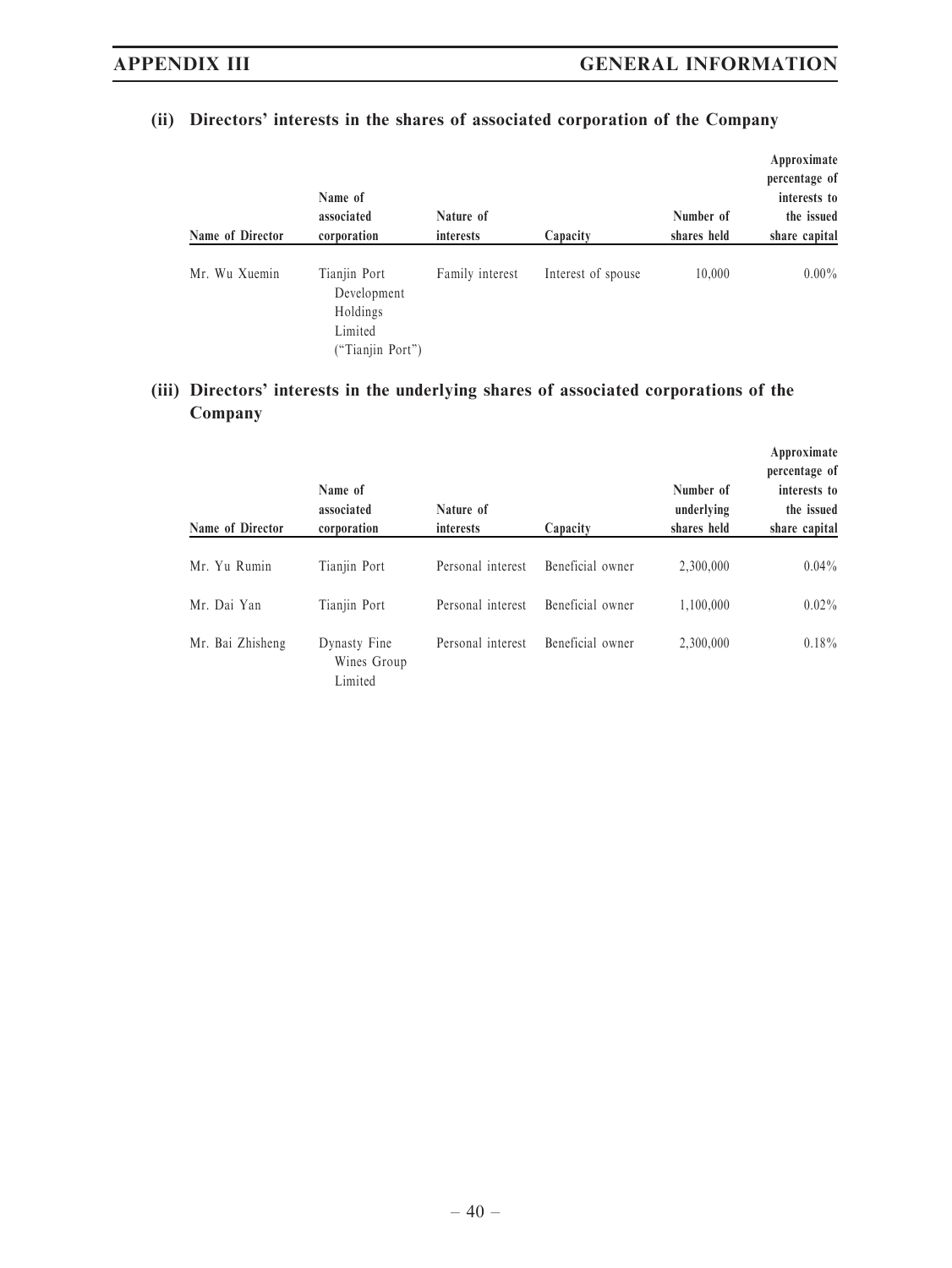# (iv) Director's interests in the share options granted by the Company

|                                 |            |                 | Number of share options |             |                               |             |
|---------------------------------|------------|-----------------|-------------------------|-------------|-------------------------------|-------------|
|                                 |            |                 |                         | Held as at  |                               |             |
|                                 |            | <b>Exercise</b> |                         | the Latest  |                               |             |
|                                 | Date of    | price per       | Held as at              | Practicable |                               |             |
| Name of Director                | Grant      | Share<br>HK\$   | 01/01/2011              | Date        | <b>Exercise Period</b>        | <b>Note</b> |
|                                 |            |                 |                         |             |                               |             |
| Mr. Yu Rumin                    | 19/12/2007 | 8.04            | 1,000,000               | 1,000,000   | 17/01/2008-24/05/2017         | (1)         |
|                                 | 16/12/2009 | 5.75            | 2,000,000               | 2,000,000   | 16/12/2009-24/05/2017         | (2)         |
| Mr. Wu Xuemin                   | 16/12/2009 | 5.75            | 1,800,000               | 1,800,000   | 16/12/2009-24/05/2017         | (2)         |
| Mr. Dai Yan                     | 19/12/2007 | 8.04            | 900,000                 | 900,000     | 17/01/2008-24/05/2017         | (1)         |
|                                 | 16/12/2009 | 5.75            | 1,400,000               | 1,400,000   | 16/12/2009-24/05/2017         | (2)         |
|                                 |            |                 |                         |             |                               |             |
| Dr. Wang Jiandong               | 19/12/2007 | 8.04            | 600,000                 | 600,000     | 17/01/2008-24/05/2017         | (1)         |
|                                 | 16/12/2009 | 5.75            | 900,000                 | 900,000     | 16/12/2009-24/05/2017         | (2)         |
| Mr. Bai Zhisheng                | 19/12/2007 | 8.04            | 300,000                 | 300,000     | 17/01/2008-24/05/2017         | (1)         |
|                                 | 16/12/2009 | 5.75            | 500,000                 | 500,000     | 16/12/2009-24/05/2017         | (2)         |
|                                 |            |                 |                         |             |                               |             |
| Mr. Zhang Wenli                 | 19/12/2007 | 8.04            | 300,000                 | 300,000     | 17/01/2008-24/05/2017         | (1)         |
|                                 | 16/12/2009 | 5.75            | 500,000                 | 500,000     | 16/12/2009-24/05/2017         | (2)         |
| Mr. Sun Zengyin                 | 19/12/2007 | 8.04            | 300,000                 | 300,000     | 17/01/2008-24/05/2017         | (1)         |
|                                 | 16/12/2009 | 5.75            | 500,000                 | 500,000     | 16/12/2009-24/05/2017         | (2)         |
|                                 |            |                 |                         |             |                               |             |
| Dr. Gong Jing                   | 16/12/2009 | 5.75            | 500,000                 | 500,000     | 16/12/2009-24/05/2017         | (2)         |
| Mr. Wang Zhiyong                | 16/12/2009 | 5.75            | 900,000                 | 900,000     | 16/12/2009-24/05/2017         | (2)         |
|                                 |            |                 |                         |             |                               |             |
| Mr. Cheung Wing                 | 19/12/2007 | 8.04            | 500,000                 | 500,000     | 17/01/2008-24/05/2017         | (1)         |
| Yui, Edward                     | 16/12/2009 | 5.75            | 300,000                 | 300,000     | 16/12/2009-24/05/2017         | (2)         |
|                                 |            |                 |                         |             |                               |             |
| Dr. Chan Ching Har,             | 16/12/2009 | 5.75            | 300,000                 | 300,000     | 16/12/2009-24/05/2017         | (2)         |
| Eliza                           |            |                 |                         |             |                               |             |
| Dr. Cheng Hon Kwan $19/12/2007$ |            | 8.04            | 500,000                 |             | 500,000 17/01/2008-24/05/2017 | (1)         |
|                                 | 16/12/2009 | 5.75            | 300,000                 | 300,000     | 16/12/2009-24/05/2017         | (2)         |
|                                 |            |                 |                         |             |                               |             |
| Mr. Mak Kwai Wing,              | 16/12/2009 | 5.75            | 300,000                 | 300,000     | 16/12/2009-24/05/2017         | (2)         |
| Alexander                       |            |                 |                         |             |                               |             |
|                                 |            |                 |                         |             |                               |             |
| Ms. Ng Yi Kum,<br>Estella       | 03/12/2010 | 6.07            | 300,000                 | 300,000     | 03/12/2010-24/05/2017         | (3)         |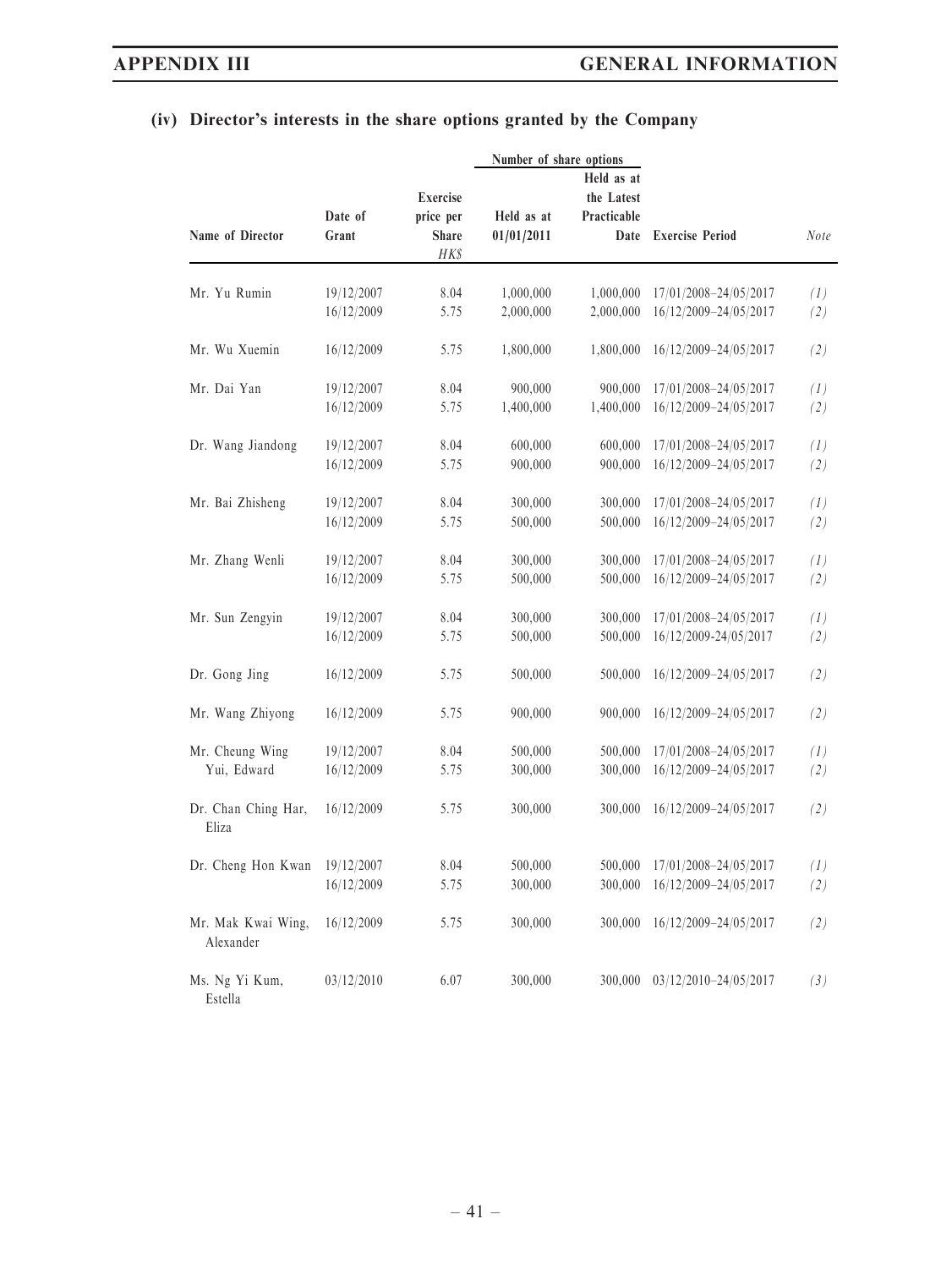Notes:

- 1. Pursuant to the share option scheme of the Company approved by the Shareholders at the annual general meeting held on 25 May 2007 (the ''Scheme''), a total of 11,900,000 share options were granted on 19 December 2007 and accepted by the above grantees on 17 January 2008, with an exercise price of HK\$8.04 and are exercisable from 17 January 2008 to 24 May 2017.
- 2. Pursuant to the Scheme, a total of 14,200,000 share options were granted on 16 December 2009 and accepted by the above grantees on the same day, with an exercise price of HK\$5.75 and are exercisable from 16 December 2009 to 24 May 2017. The closing price of the Shares immediately before the date on which these share options were granted was HK\$5.72.
- 3. Pursuant to the Scheme, a total of 300,000 share options were granted on 3 December 2010 and accepted by the above grantee on the same day, with an exercise price of HK\$6.07 and are exercisable from 3 December 2010 to 24 May 2017. The closing price of the Shares immediately before the date or which there share options were granted was HK\$6.07.

Save as disclosed above, as at the Latest Practicable Date, none of the Directors or chief executive or their respective associates had any interests or short positions in the shares, underlying shares or debentures of the Company or any of its associated corporations (within the meaning of Part XV of the SFO) as recorded in the register required to be kept under Section 352 of the SFO or as otherwise notified to the Company and the Stock Exchange pursuant to the Model Code.

As at the Latest Practicable Date, so far as was known to the Directors, the following Directors were also directors or employees of a company which had an interest or short position in the Shares or underlying Shares which would fall to be disclosed to the Company under the provisions of Division 2 and 3 of Part XV of the SFO:

| Name of Director | <b>Position in Tsinlien</b> |
|------------------|-----------------------------|
| Mr. Wu Xuemin    | Director                    |
| Mr. Dai Yan      | Director                    |

### 3. DIRECTORS' INTERESTS IN ASSETS

As at the Latest Practicable Date, none of the Directors had any direct or indirect interests in any assets which had been acquired or disposed of by, or leased to, or which were proposed to be acquired or disposed of by, or leased to, the Company or any of its subsidiaries since 31 December 2010, the date to which the latest published audited consolidated financial statements of the Group were made up.

### 4. DIRECTORS' INTERESTS IN MATERIAL CONTRACTS

As at the Latest Practicable Date, none of the Directors was materially interested, whether directly or indirectly, in any contract or arrangement which was significant in relation to the business of the Group.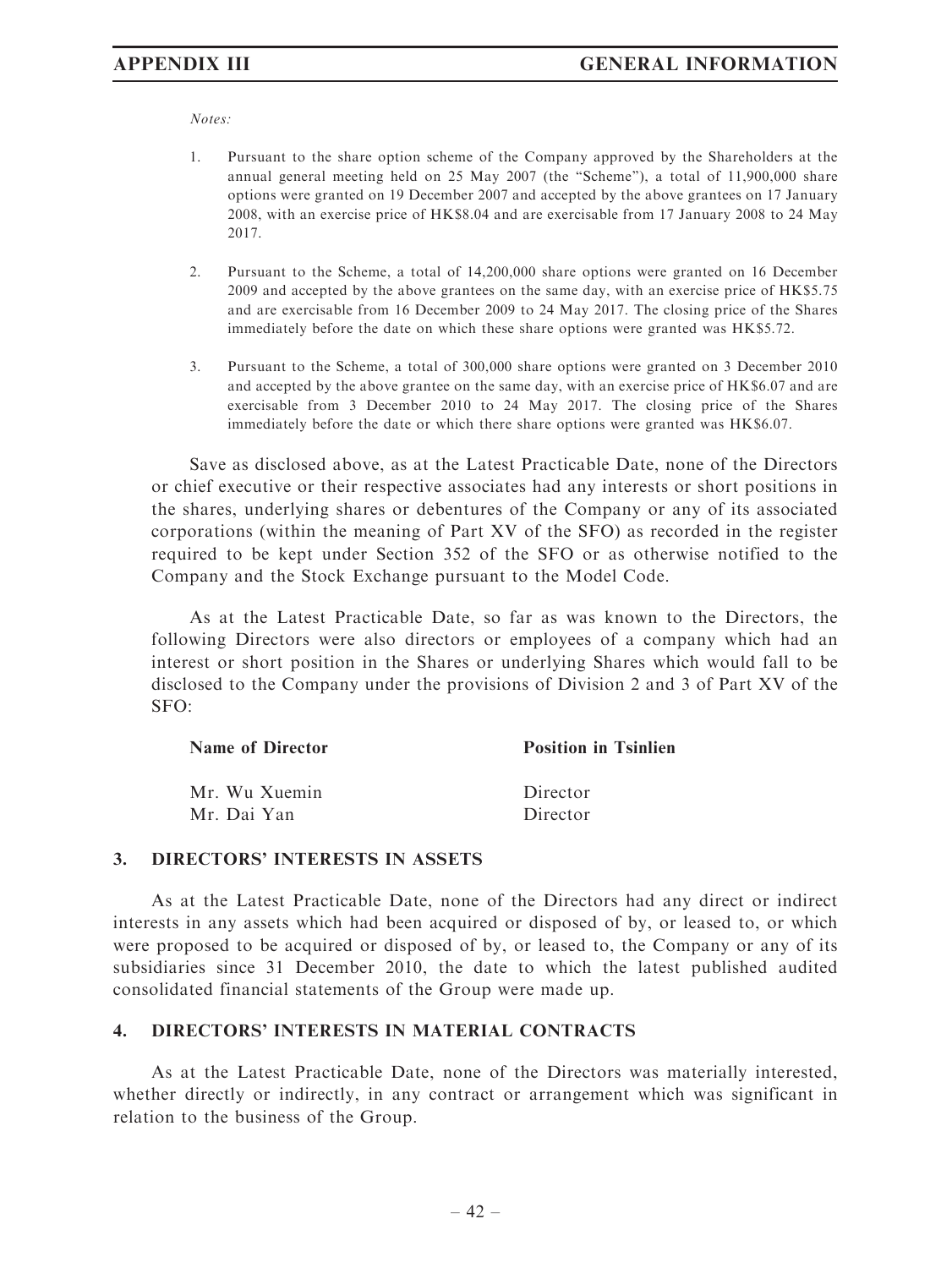### 5. DIRECTORS' SERVICE CONTRACTS

As at the Latest Practicable Date, none of the Directors had entered, or proposed to enter, into a service contract with any members of the Group which did not expire or was not determinable by the relevant member of the Group within one year without compensation, other than statutory compensation.

### 6. LITIGATIONS

As at the Latest Practicable Date, neither the Company nor any of its subsidiaries was engaged in any litigation, arbitration or claim of material importance and no litigation, arbitration or claim of material importance was known to the Directors to be pending or threatened against the Company or any of its subsidiaries.

## 7. DIRECTORS' INTERESTS IN COMPETING BUSINESS

With the best knowledge of the Directors, as at the Latest Practicable Date, none of the Directors and their respective associates (as defined in the Listing Rules) had any interests in a business which competes or is likely to compete, either directly or indirectly, with the business of the Group.

## 8. MATERIAL ADVERSE CHANGE

As at the Latest Practicable Date, the Directors were not aware of any material adverse change in the financial or trading position of the Group since 31 December 2010, the date to which the latest published audited consolidated financial statements of the Company were made up.

## 9. MATERIAL CONTRACTS

Save as disclosed below, there were no material contracts (not being contracts entered into in the ordinary course of business) which have been entered into by any member of the Group within the two years immediately preceding the Latest Practicable Date:

- (1) a capital injection agreement dated 30 December 2009 entered into between Tianjin Tai Kang and Tianjin Benefo Tejing Electric Co., Ltd.\* (天津百利特精電 氣股份有限公司) ("**Benefo Tejing**"), a connected person of the Company, pursuant to which Tai Kang and Benefo Teijing agreed to inject an aggregate capital in the sum of RMB68,000,000 in cash and/or in assets in Tianjin Bai Li Equipment Company Limited\* (天津市百利開關設備有限公司), in which the Company indirectly held 24.46% effective equity interest, in proportion to the respective shareholding of Tianjin Tai Kang and Benefo Tejing in the said company;
- (2) an agreement dated 23 August 2010 entered into between Wintel Knight Holdings Limited ("Wintel Knight"), a wholly-owned subsidiary of the Company, and Tianjin Eastern Outer Ring Road Co., Ltd. ("Eastern Outer Ring Road Company''), a connected person of the Company, pursuant to which Wintel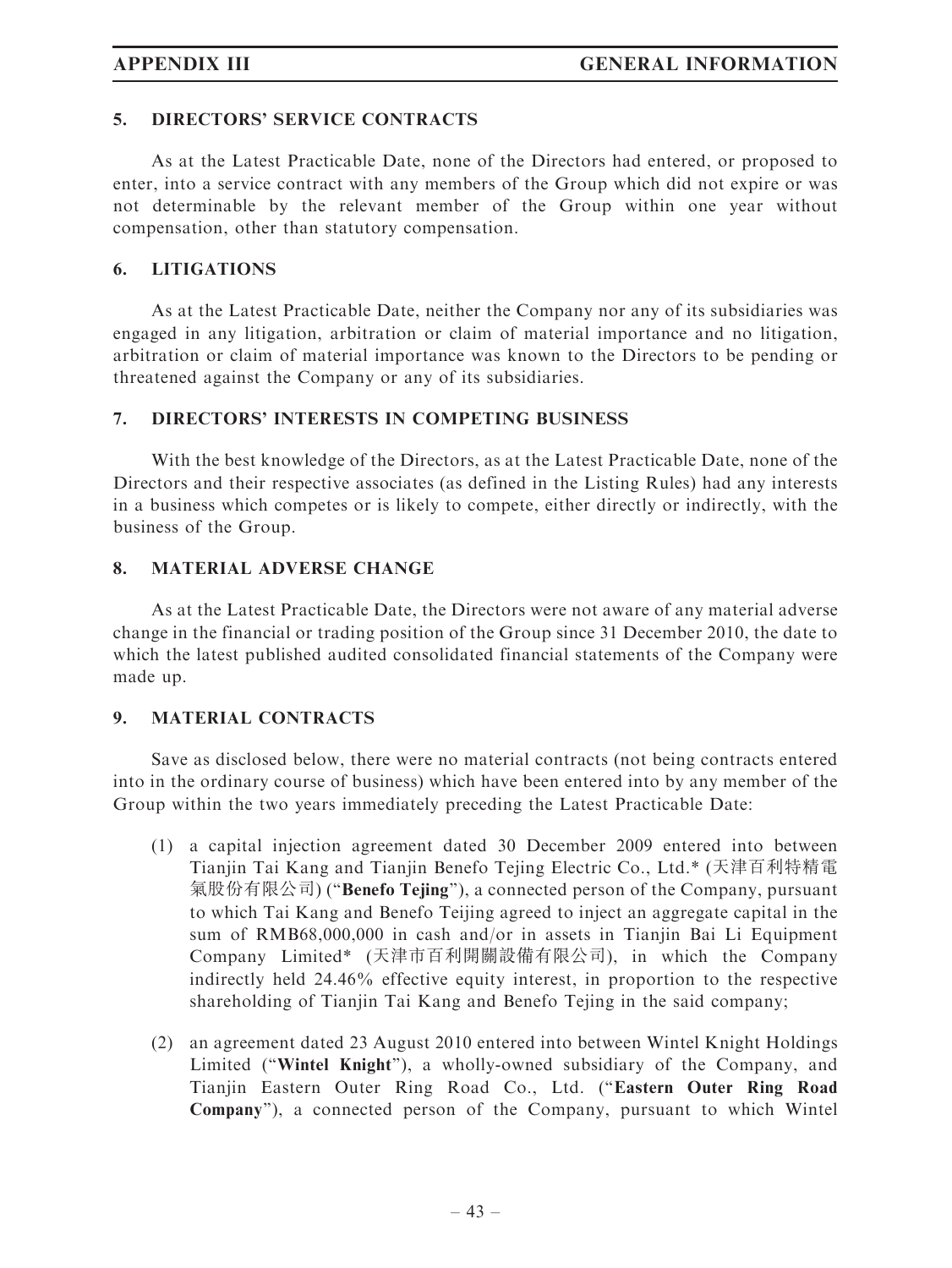Knight agreed to dispose all its 83.9308% equity interest in Tianjin Jinzheng Transportation Development Company Limited\* (天津津政交通發展有限公司) to Eastern Outer Ring Road Company at a consideration of RMB1,198,992,520;

- (3) a sale and purchase agreement dated 6 December 2010 entered into between the Company and Tsinlien, a connected person of the Company, pursuant to which the Company shall dispose of all its 40% equity interest in Golden Horse Resources Limited to Tsinlien at a consideration of HK\$1.00; and
- (4) the Agreement.
- \* For identification purpose only.

### 10. QUALIFICATIONS AND CONSENTS OF EXPERTS

| Investec                                    | a corporation licensed to carry out Type 1 (dealing in<br>securities), Type 4 (advising on securities), Type 6<br>(advising on corporate finance) and Type 9 (asset<br>management) regulated activities under the SFO |
|---------------------------------------------|-----------------------------------------------------------------------------------------------------------------------------------------------------------------------------------------------------------------------|
| Vigers                                      | professional surveyor and valuer                                                                                                                                                                                      |
| Grandall Law Firm<br>(Tianjin) ("Grandall") | legal adviser on the PRC law                                                                                                                                                                                          |

The letters and recommendations given by Investec, Vigers and Grandall are given as at the date of this circular for incorporation herein. Each of Investec, Vigers and Grandall has given and has not withdrawn its written consent to the issue of this circular with the inclusion of its letter/statements and reference to its name in the form and context in which it appears.

As at the Latest Practicable Date, each of Investec, Vigers and Grandall was not interested in any shares or shares in any member of the Group nor did they have any right (whether legally enforceable or not) to subscribe for or nominate persons to subscribe for any share or share in any member of the Group.

As at the Latest Practicable Date, each of Investec, Vigers and Grandall did not have any direct or indirect interest in any asset which had been or were proposed to be acquired or disposed of by or leased to any member of the Group since 31 December 2010, being the date to which the latest published audited financial statements of the Company were made up.

### 11. GENERAL

(a) The registered office of the Company is at Suites  $7-13$ ,  $36/F$ ., China Merchants Tower, Shun Tak Centre, 168–200 Connaught Road Central, Hong Kong.